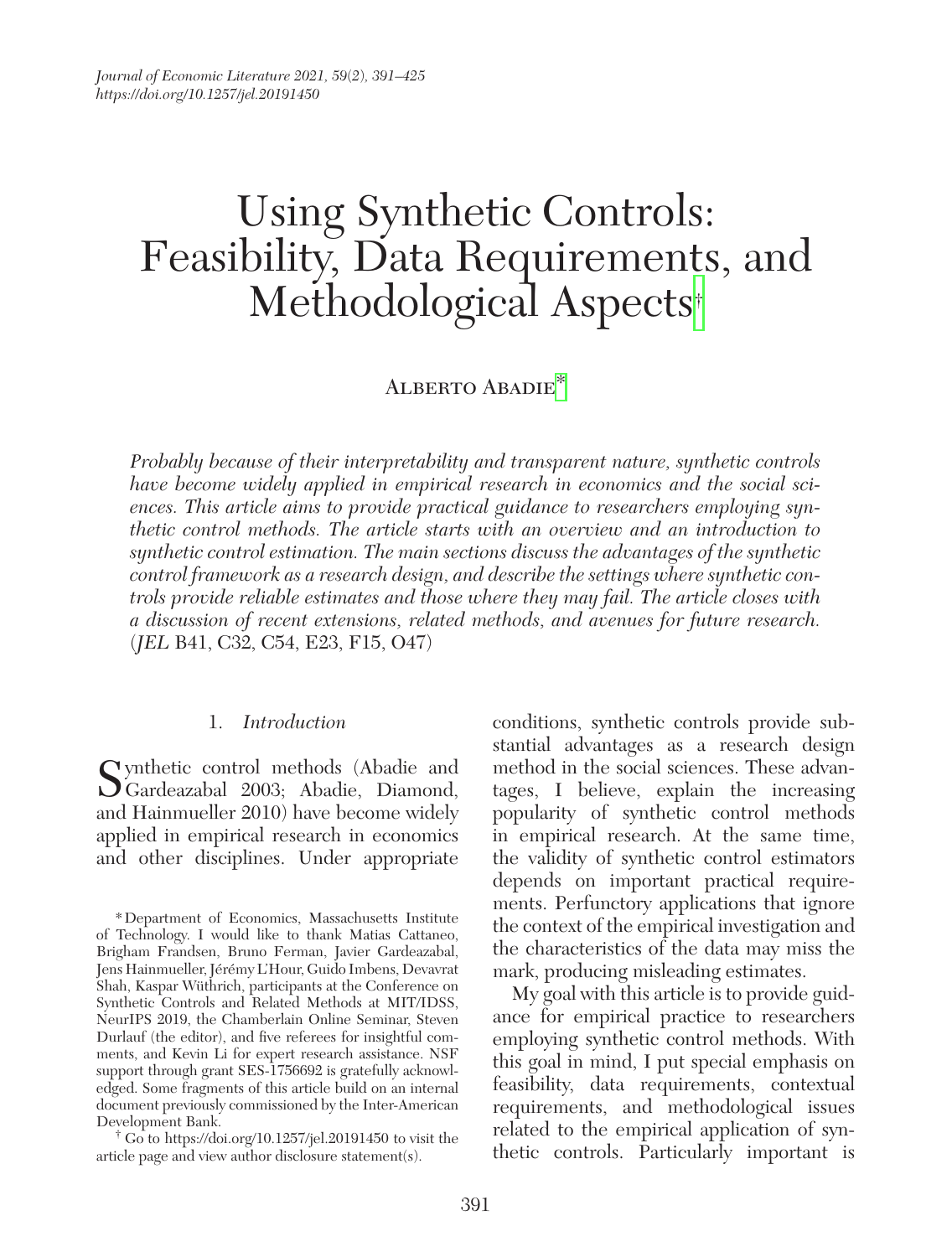characterizing the practical settings where synthetic controls may be useful and those where they may fail.

Section 2 briefly introduces the ideas behind the synthetic control methodology in the context of comparative case studies. Section 3 discusses some of the formal aspects of the synthetic control methodology that are of particular interest for empirical applications. Readers who are already familiar with the synthetic control methodology may only need to read subsections 3.3 to 3.5 in detail, and skim through section 2 and the rest of section 3 in order to acquaint themselves with terms and notation that will be employed in later sections. Sections 4 through 6 comprise the core of the article. Section 4 discusses the practical advantages of synthetic control estimators. Sections 5 and 6 discuss contextual and data requirements for synthetic control empirical studies. I discuss the validity of these requirements in applied settings and potential ways to adapt the research design when the requirements do not hold in practice. Section 7 describes robustness and diagnostic checks to evaluate the credibility of a synthetic control counterfactual and to measure the extent to which results are sensitive to changes in the study design. Section 8 discusses extensions and recent proposals. The final section contains conclusions and describes open areas for research on synthetic controls.

# 2. *A Primer on Synthetic Control Estimators*

In a recent *Journal of Economic Perspectives* survey on the econometrics of policy evaluation, Susan Athey and Guido Imbens describe synthetic controls as "arguably the most important innovation in the policy evaluation literature in the last 15 years" (Athey and Imbens 2017). In the last few years, synthetic controls have been applied to study the effects of right-to-carry laws (Donohue, Aneja, and Weber 2019), legalized prostitution (Cunningham and Shah 2018), immigration policy (Bohn, Lofstrom, and Raphael 2014), corporate political connections (Acemoglu et al. 2016), taxation (Kleven, Landais, and Saez 2013), organized crime (Pinotti 2015), and many other key policy issues. They have also been adopted as the main tool for data analysis across different sides of the issues in recent prominent debates on the effects of immigration (Borjas 2017, Peri and Yasenov 2019) and minimum wages (Allegretto et al. 2017, Jardim et al. 2017, Neumark and Wascher 2017, Reich et al. 2017). Synthetic controls are also applied outside economics: in the social sciences, biomedical disciplines, engineering, etc. (see, e.g., Heersink, Peterson, and Jenkins 2017; Pieters et al. 2017). Outside academia, synthetic controls have found considerable coverage in the popular press (see, e.g., Guo 2015, Douglas 2018) and have been widely adopted by multilateral organizations, think tanks, business analytics units, governmental agencies, and consulting firms. For example, the synthetic control method plays a prominent role in the official evaluation of the effects of the massive Bill & Melinda Gates Foundation's Intensive Partnerships for Effective Teaching program (Gutierrez, Weinberger, and Engberg 2016).

Synthetic control methods were originally proposed in Abadie and Gardeazabal (2003) and Abadie, Diamond, and Hainmueller (2010) with the aim to estimate the effects of aggregate interventions, that is, interventions that are implemented at an aggregate level affecting a small number of large units (such as a cities, regions, or countries), on some aggregate outcome of interest. More recently, synthetic control methods have been applied to settings with a large num-ber of units.<sup>[1](#page-1-0)</sup> We will discuss this and other extensions in section 8.

<span id="page-1-0"></span><sup>1</sup>See, for example, Acemoglu et al. (2016), Kreif et al. (2016), Abadie and L'Hour (2019), and Dube and Zipperer (2015).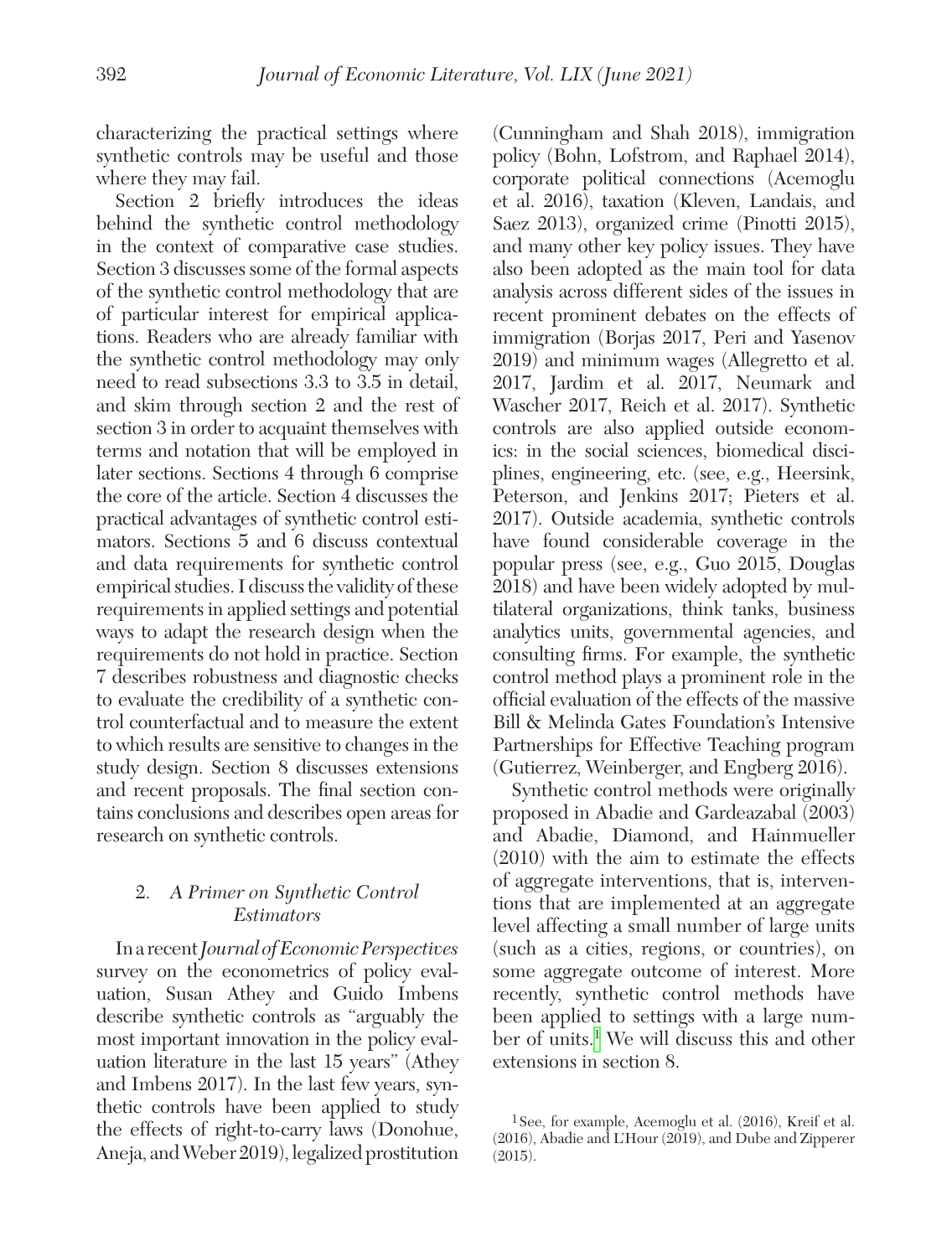Consider a setting where one aggregate unit, such as a state or a school district, is exposed to an event or intervention of interest. For example, Abadie, Diamond, and Hainmueller (2010) study the effect of a large tobacco control program adopted in California in 1988, and Bifulco, Rubenstein, and Sohn (2017) evaluate the effects of an educational program adopted in the Syracuse, New York, school district in 2008. In accordance with the program evaluation literature in economics, the terms "treated" and "untreated" will refer to units exposed and not exposed to the event or intervention of interest, respectively. I will use the terms "event," "intervention," and "treatment" interchangeably. Traditional regression analysis techniques require large samples and many observed instances of the event or intervention of interest and, as a result, they are often ill-suited to estimate the effects of infrequent events, such as policy interventions, on aggregate units. Economists have approached the estimation of the effects of large-scale but infrequent interventions using time-series analysis and comparative case studies. Single-unit time-series analysis is an effective tool to study the short-term effects of policy interventions in cases when we expect short-term effects to be of a substantial magnitude.<sup>2</sup> However, the use of time-series techniques to estimate medium and long-term effects of policy intervention is complicated by the presence of shocks to the outcome of interest, aside from the effect of the intervention. Comparative case studies are based on the idea that the effect of an intervention can be inferred by comparing the evolution of the outcome variables of interest

between the unit exposed to treatment and a group of units that are similar to the exposed unit but were not affected by the treatment. This can be achieved whenever the evolution of the outcomes for the unit affected by the intervention and the comparison units is driven by common factors that induce a substantial amount of co-movement.

Comparative case studies have long been applied to the evaluation of large-scale events or aggregate interventions. For example, to estimate the effects of the massive arrival of Cuban expatriates to Miami during the 1980 Mariel boatlift on native unemployment in Miami, Card (1990) compares the evolution of native unemployment in Miami at the time of the boatlift to the average evolution of native unemployment in four other cities in the United States. Similarly, Card and Krueger (1994) use Pennsylvania as a comparison to estimate the effects of an increase in the New Jersey minimum wage on employment in fast food restaurants in New Jersey. A drawback of comparative case studies of this type is that the selection of the comparison units is not formalized and often relies on informal statements of affinity between the units affected by the event or intervention of interest and a set of comparison units. Moreover, when the units of observation are a small number of aggregate entities, like countries or regions, no single unit alone may provide a good comparison for the unit affected by the intervention.

The synthetic control method is based on the idea that, when the units of observation are a small number of aggregate entities, a combination of unaffected units often provides a more appropriate comparison than any single unaffected unit alone. The synthetic control methodology formalizes the selection of the comparison units using a data driven procedure. As we will discuss later, this formalization also opens the door to a mode of quantitative inference for comparative case studies.

<span id="page-2-0"></span><sup>2</sup>The literature on "interrupted time-series" is particularly relevant in the context of policy evaluation. See, for example, Cook and Campbell (1979), which discusses the limitations of this methodology if interventions are gradual rather than abrupt and/or if the causal effect of an intervention is delayed in time. Interrupted time-series methods are closely related to regression-discontinuity design techniques (see, e.g., Thistlethwaite and Campbell 1960).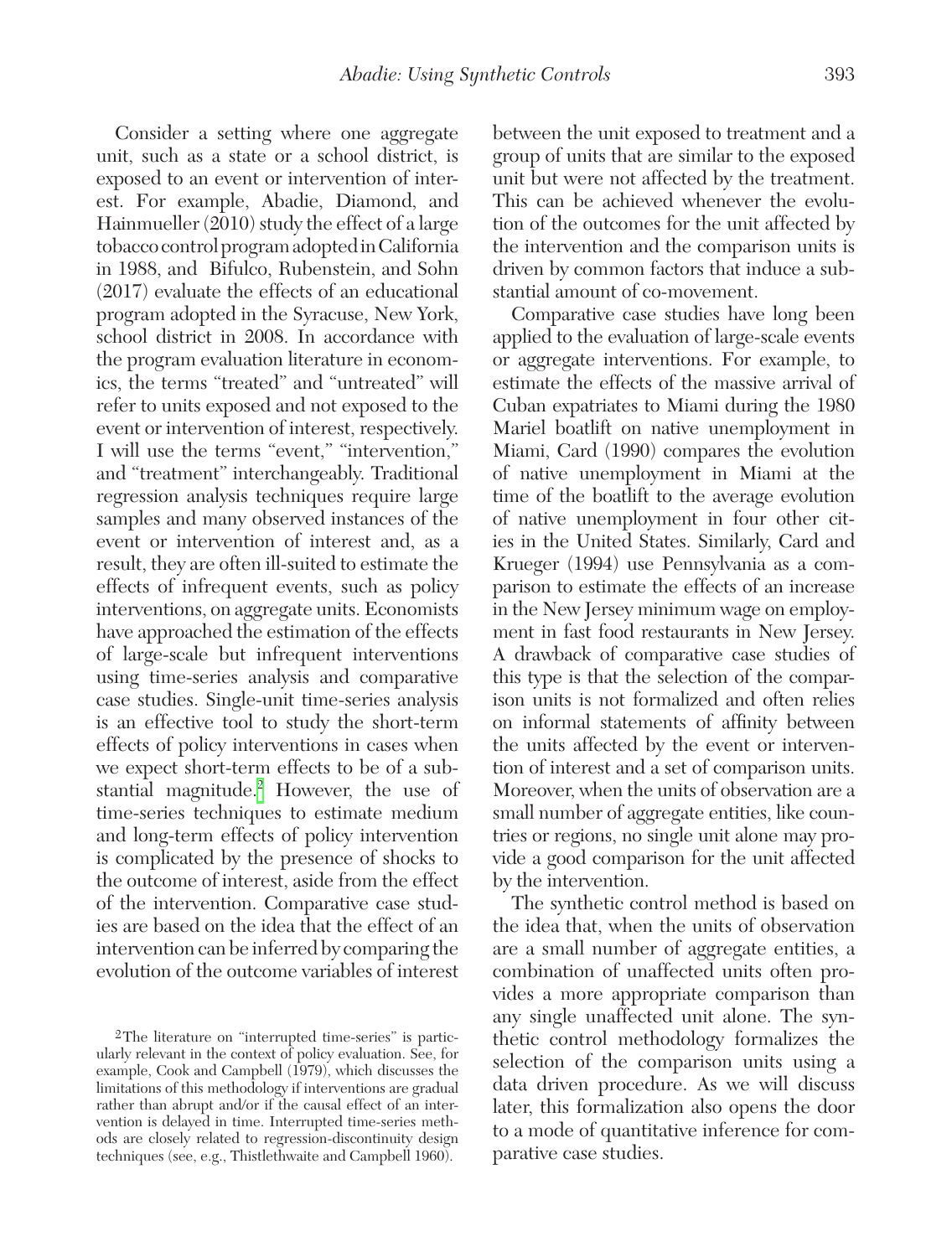# 3. *Formal Aspects of the Synthetic Control Method*

## 3.1 *The Setting*

Suppose that we obtain data for  $$ units:  $j = 1, 2, ..., J + 1$ . Without loss of generality, we assume that the first unit  $(j = 1)$ is the treated unit, that is, the unit affected by the policy intervention of interest[.3](#page-3-0) The "donor pool," that is, the set of potential comparisons,  $j = 2, ..., J + 1$  is a collection of untreated units not affected by the intervention. We assume also that our data span *T* periods and that the first  $T_0$  periods are before the intervention. For each unit, *j*, and time, *t*, we observe the outcome of interest,  $Y_{it}$ . For each unit, *j*, we also observe a set of *k* predictors of the outcome,  $X_{1j}, \ldots, X_{kj}$ , which may include pre-intervention values of  $Y_{it}$  and which are themselves unaffected by the intervention. The  $k \times 1$  vectors  $X_1, \ldots, X_{J+1}$  contain the values of the predictors for units  $j = 1, ..., J + 1$ , respectively. The  $k \times J$  matrix,  $\mathbf{X}_0 = [\mathbf{X}_2 \cdots \mathbf{X}_{J+1}],$ collects the values of the predictors for the *J* untreated units. For each unit, *j*, and time period, *t*, we will define  $Y_{jt}^N$  to be the potential response without intervention. For the unit affected by the intervention,  $j = 1$ , and a post-intervention period,  $t > T_0$ , we will define *Y*1*<sup>t</sup> <sup>I</sup>* to be the potential response under the intervention.[4](#page-3-1) Then, the effect of the intervention of interest for the affected unit in period *t* (with  $t > T_0$ ) is:

(1) 
$$
\tau_{1t} = Y_{1t}^I - Y_{1t}^N.
$$

Because unit "one" is exposed to the intervention after period  $T_0$ , it follows that for  $t > T_0$  we have  $Y_{1t} = Y_{1t}^I$ . Simply put, for the unit affected by the intervention and a post-intervention period we observe the potential outcome under the intervention. The great policy evaluation challenge is to estimate  $\tilde{Y}_{1t}^{N}$  for  $t > T_0$ : how the outcome of interest would have evolved for the affected unit *in the absence of the intervention*. This is a counterfactual outcome, as the affected unit was, by definition, exposed to the intervention of interest after  $t = T_0$ . As equation (1) makes clear, given that  $Y_{1t}^I$  is observed, the problem of estimating the effect of a policy intervention is equivalent to the problem of estimating  $Y_{1t}^N$ . Notice also that equation (1) allows the effect of the intervention to change over time. This is crucial because intervention effects may not be instantaneous and may accumulate or dissipate as time after the intervention passes.

#### 3.2 *Estimation*

Comparative case studies aim to reproduce  $Y_{1t}^N$ —that is, the value of the outcome variable that would have been observed for the affected unit in the absence of the intervention—using one unaffected unit or a small number of unaffected units that have similar characteristics as the affected unit at the time of the intervention. When the data consist of a few aggregate entities, such as regions or countries, it is often difficult to find a single unaffected unit that provides a suitable comparison for the unit affected by the policy intervention of interest. As mentioned above, the synthetic control method is based on the observation that a combination of units in the donor pool may approximate the characteristics of the

<span id="page-3-0"></span><sup>3</sup>The synthetic control framework can easily accommodate estimation with multiple treated units by fitting separate synthetic controls for each of the treated units. In practice, however, estimation with several treated units may carry some practical complications that are discussed in section 8.

<span id="page-3-1"></span> ${}^4Y_{1t}^I$  and  $Y_{jt}^N$  are the potential outcomes of Rubin's model for causal inference (see, e.g., Rubin 1974, Holland 1986). To simplify notation, I exclude the start time of the intervention from the notation for  $Y_{1t}^I$ . Notice, however, that the value of  $Y_{1t}^I$  depends in general not only on when the intervention starts, but also other features of the intervention that are fixed in our analysis and, therefore, excluded from the notation.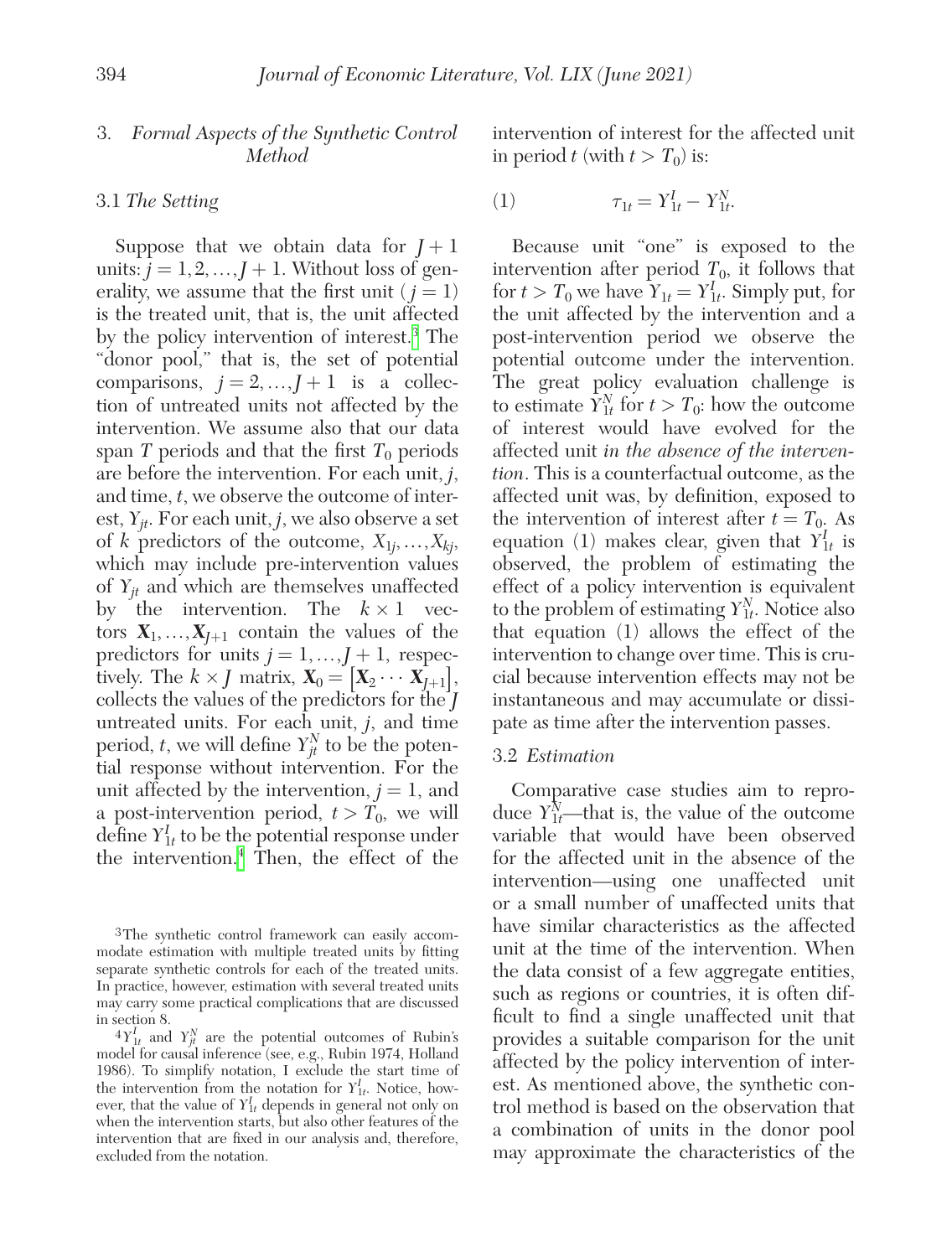affected unit substantially better than any unaffected unit alone. A synthetic control is defined as a weighted average of the units in the donor pool. Formally, a synthetic control can be represented by a  $J \times 1$  vector of weights,  $W = (w_2, ..., w_{J+1})'$ . Given a set of weights, *W*, the synthetic control estimators of  $\tilde{Y}_{1t}^{N}$  and  $\tau_{1t}$  are, respectively:

(2) 
$$
\hat{Y}_{1t}^{N} = \sum_{j=2}^{J+1} w_j Y_{jt},
$$

and

(3) 
$$
\hat{\tau}_{1t} = Y_{1t} - \hat{Y}_{1t}^{N}.
$$

To avoid extrapolation, the weights are restricted to be nonnegative and to sum to one, so synthetic controls are weighted averages of the units in the donor pool. The requirement that weights should be nonnegative and no greater than one can be relaxed at the cost of allowing extrapolation. For example, Abadie, Diamond, and Hainmueller (2015) show that, in the context of estimating the effect of a policy intervention, there is a regression estimator that can be represented as a synthetic control with weights that are unrestricted except for that the sum of the weights is equal to one. By not restricting the weights to be in  $[0,1]$ , regression allows extrapolation.<sup>5</sup> Restricting synthetic control weights to be nonnegative and sum to one generates synthetic controls that are weighted averages of the outcomes of units in the donor pool, with weights that are typically sparse (see section 4). That is, only a small number of units in the donor pool contribute to the estimate of the counterfactual

of interest,  $\hat{Y}_{1t}^{N}$ , and the contribution of each unit is represented by its synthetic control weight. Because synthetic control weights define a weighted average and because they are sparse, the specific nature of a synthetic control counterfactual estimate is particularly transparent, relative to competing methods. Notice also that considering synthetic controls with weights that sum to one may be warranted only if the variables in the data are rescaled to correct for differences in size between units (e.g., per capita income) or if such correction is not needed because the variables in the data do not scale with size (e.g., prices).

As an example, a synthetic control that assigns equal weights,  $w_i = 1/f$ , to each of the units in the control group results in the following estimator for  $\tau_{1t}$ :

(4) 
$$
\hat{\tau}_{1t} = Y_{1t} - \frac{1}{J} \sum_{j=2}^{J+1} Y_{jt}.
$$

In this case, the synthetic control is the simple average of all the units in the donor pool. A population-weighted version is

(5) 
$$
\hat{\tau}_{1t} = Y_{1t} - \sum_{j=2}^{J+1} w_j^{pop} Y_{jt},
$$

where  $w_j^{pop}$  is the population in unit *j* (e.g., at the time of the intervention) as a fraction of the total population in the donor pool. If, however, a single unit, *m*, in the donor pool is used as a comparison, then  $w_m = 1, w_j = 0$ for  $j \neq m$ , and

$$
(6) \qquad \qquad \hat{\tau}_{1t} = Y_{1t} - Y_{mt}.
$$

For nearest-neighbor estimators, *m* is the index value that minimizes  $||\mathbf{X}_1 - \mathbf{X}_j||$  over *j* for some norm  $\|\cdot\|$ .

Expressing the comparison unit as a synthetic control motivates the question of

<span id="page-4-0"></span><sup>5</sup>See section 4 for details. Doudchenko and Imbens (2016), Ferman (2019), and Li (2020) discuss the role of weight restrictions as regularization devices. Doudchenko and Imbens (2016) and Chernozhukov, Wüthrich, and Zhu (2019a) propose alternative regularization procedures for synthetic controls based on the elastic net and the lasso, respectively.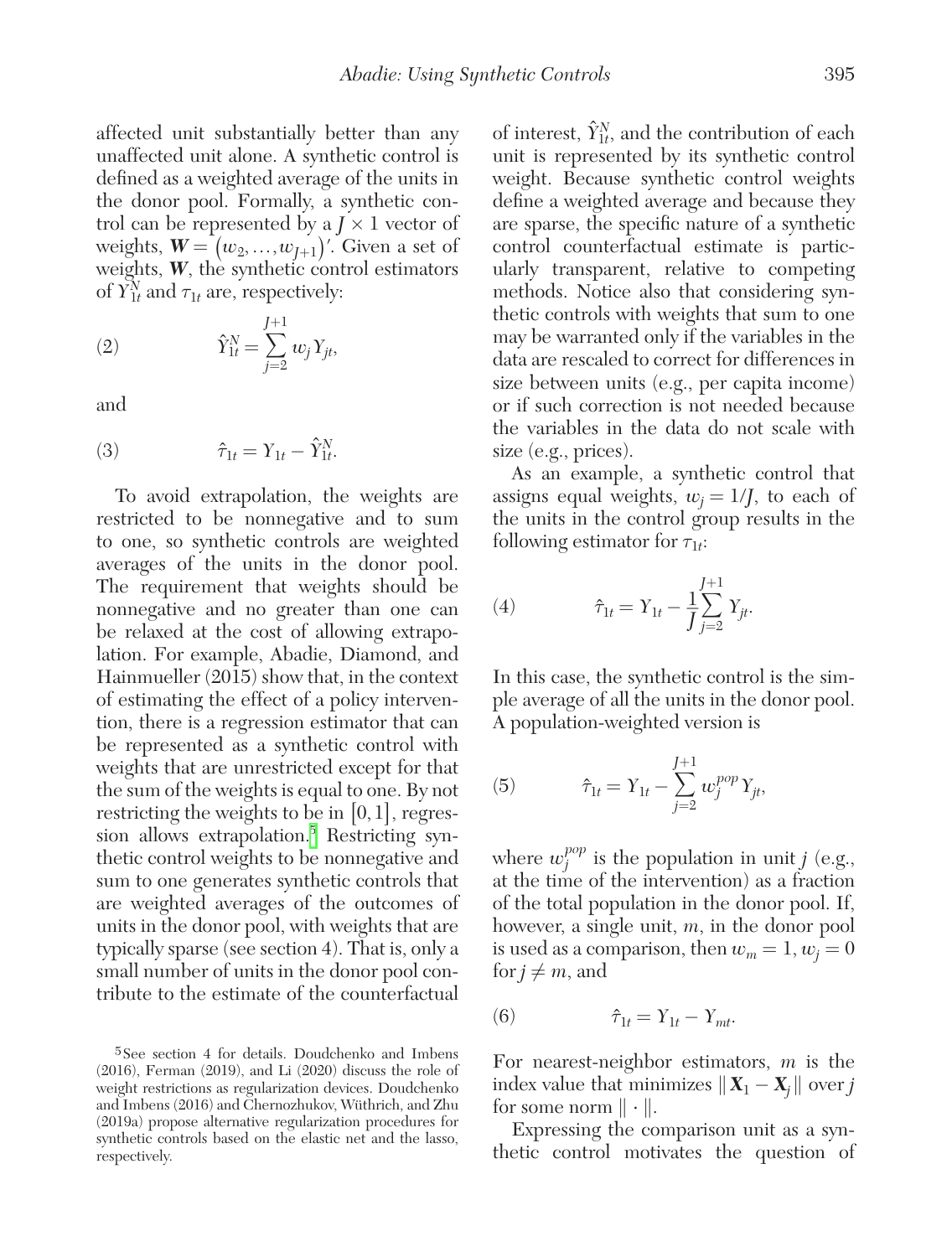how the weights,  $w_2, ..., w_{J+1}$ , should be chosen in practice. Abadie and in practice. Abadie and Gardeazabal (2003) and Abadie, Diamond, and Hainmueller (2010) propose to choose  $w_2, \ldots, w_{J+1}$  so that the resulting<br>synthetic control best resembles the synthetic control best resembles pre-intervention values for the treated unit of predictors of the outcome variable. That is, given a set of nonnegative constants,  $v_1, \ldots, v_k$ , Abadie and Gardeazabal (2003) and Abadie, Diamond, and Hainmueller (2010) propose to choose the synthetic control,  $\boldsymbol{W}^{\ast}=\left(w_{2}^{\ast},...,w_{J+1}^{\ast}\right)'$  that minimizes

(7) 
$$
\|\mathbf{X}_1 - \mathbf{X}_0 \mathbf{W}\|
$$
  
\n
$$
= \left(\sum_{h=1}^k v_h (X_{h1} - w_2 X_{h2} - \cdots - w_{J+1} X_{hJ+1})^2\right)^{1/2}
$$

subject to the restriction that  $w_2, \ldots, w_{J+1}$  are nonnegative and sum to one[.6](#page-5-0) Then, the estimated treatment effect for the treated unit at time  $t = T_0 + 1, ..., T$  is

(8) 
$$
\hat{\tau}_{1t} = Y_{1t} - \sum_{j=2}^{J+1} w_j^* Y_{jt}.
$$

The positive constants  $v_1, \ldots, v_k$  in (7) reflect the relative importance of the synthetic control reproducing the values of each of the *k* predictors for the treated unit,  $X_{11},...,X_{k1}$ . For a given set of weights,  $v_1, \ldots, v_k$ , minimizing equation (7) can be easily accomplished using constrained quadratic optimization. That is, each potential choice of  $\mathbf{V} = (v_1, \ldots, v_k)$  produces a synthetic control,  $\mathbf{W}(\mathbf{V}) = (w_2(\mathbf{V}),...,w_{I+1}(\mathbf{V}))'$ , which

can be determined by minimizing equation (7), subject to the restriction that the weights in  $W(V)$  are positive and sum to one.

Of course, a question remains about how to choose **V**. A simple selector of  $v_h$  is the inverse of the variance of  $X_{h1},...,X_{hJ+1}$ , which in effect rescales all rows of  $[X_1 : X_0]$ to have unit variance. Alternatively, Abadie and Gardeazabal (2003) and Abadie, Diamond, and Hainmueller (2010) choose *V*, such that the synthetic control *W*(*V*) minimizes the mean squared prediction error (MSPE) of this synthetic control with respect to  $Y_{1t}^N$ :

$$
\sum_{t \in \mathcal{T}_0} \bigl( Y_{1t} - w_2(\mathbf{V}) Y_{2t} - \cdots - w_{J+1}(\mathbf{V}) Y_{J+1t} \bigr)^2,
$$

for some set  $\mathcal{T}_0 \subseteq \{1, 2, ..., T_0\}$  of preintervention periods. Abadie, Diamond, and Hainmueller (2015) propose a related method to choose  $v_1, \ldots, v_k$  via out-of-sample validation. The ideas behind out-of-sample validation selection of  $v_1, \ldots, v_k$  are described next. The goal of the synthetic control is to approximate the trajectory that would have been observed for  $Y_{1t}$  and  $t > T_0$  in the absence of the intervention. For that purpose, the synthetic control method selects a set of weights *W* such that the resulting synthetic control resembles the affected unit before the intervention along the values of the variables  $X_{11},...,X_{k1}$ . The question of choosing  $V = (v_1, \ldots, v_k)$  boils down to assessing the relative importance of each of  $X_{11},...,X_{k1}$  as a predictor of  $Y_{1t}^N$ . That is, the value  $v_h$  aims to reflect the relative importance of approximating the value of  $X_{h1}$  for predicting  $Y_{1t}^N$  in the post-intervention period,  $\hat{t} = T_0 + 1, \dots, T$ . Because  $Y_{1t}^N$  is not observed for  $t = T_0 + 1, ..., T$ , we cannot directly evaluate the relative importance of fitting each predictor to approximate  $Y_{1t}^N$  in the post-intervention period. However,  $Y_{1t}^{N}$ is observed for the pre-intervention periods  $t = 1, 2, ..., T_0$ , so it is possible to use pre-intervention data to assess the predictive

<span id="page-5-0"></span><sup>6</sup>For the sake of expositional simplicity, I discuss only the normalized Euclidean norm in equation (7). Of course, other norms are possible. Also, to avoid notational clutter, dependence of the norm in equation (7) from the weights  $v_1, \ldots, v_k$  is left implicit in the notation.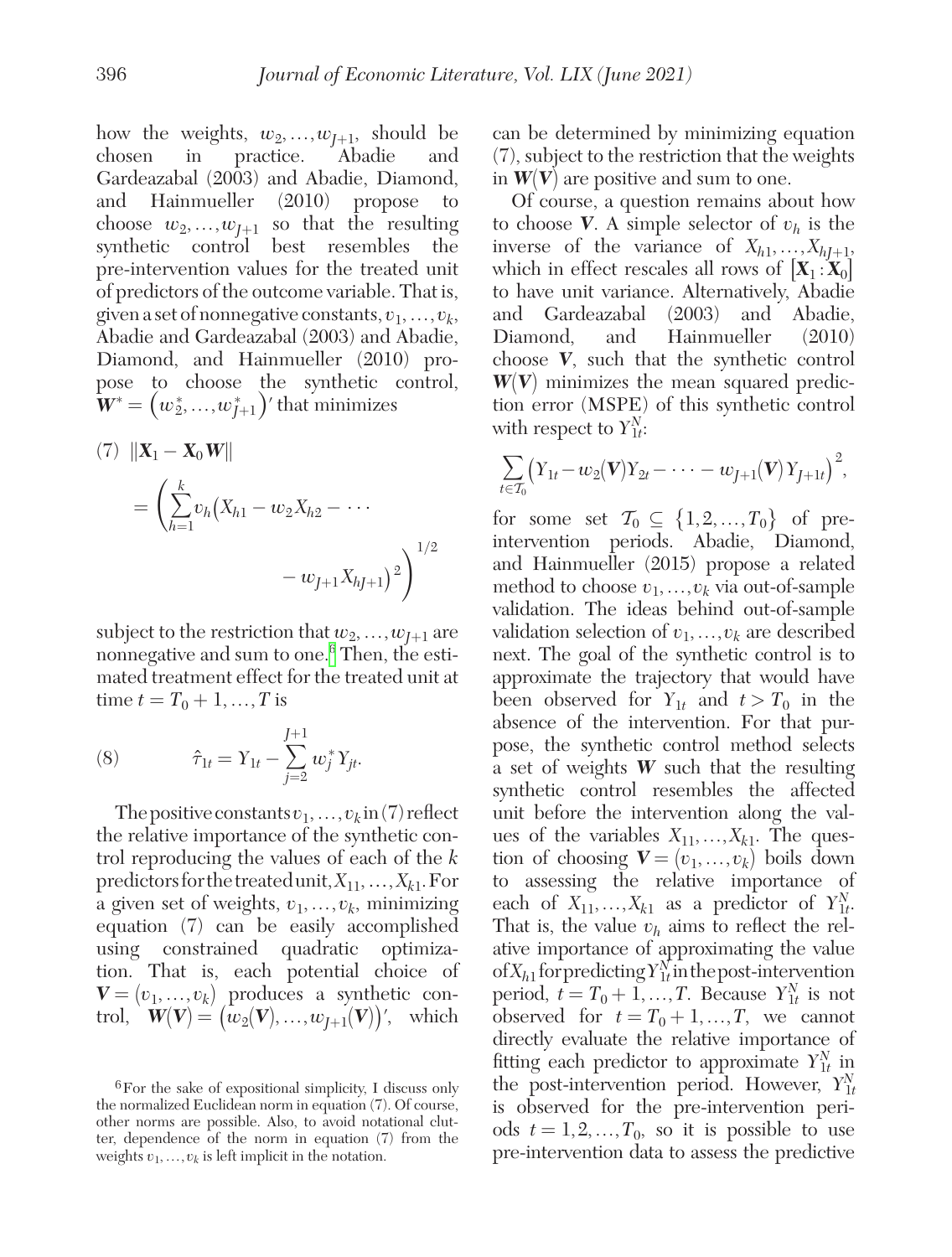power on  $Y_{1t}^{N}$  of the variables  $X_{1j},...,X_{kj}$ . This can be accomplished in the following manner.

- 1. Divide the pre-intervention periods into a initial *training* period and a subsequent *validation* period. For simplicity and concreteness, we will assume that  $T_0$  is even and the training and validation periods span  $t = 1, ..., t_0$  and  $t = t_0 + 1, ..., T_0$ respectively, with  $t_0 = T_0/2$ . In practice, the lengths of the training and validation periods may depend on application-specific factors, such as the extent of data availability on outcomes in the pre-intervention and post-intervention periods, and the specific times when the predictors are measured in the data.
- 2. For every value *V*, let  $\tilde{w}_2(V), \ldots, \tilde{w}_{J+1}(V)$ be the synthetic control weights computed with training period data on the predictors. The MSPE of this synthetic control with respect to  $Y_{1t}^N$  in the validation period is

(9) 
$$
\sum_{t=t_0+1}^{T_0} \left(Y_{1t} - \tilde{w}_2(\mathbf{V})Y_{2t} - \cdots -\tilde{w}_{J+1}(\mathbf{V})Y_{J+1t}\right)^2.
$$

- 3. Select a value  $V^* \in \mathcal{V}$  such that the MSPE in equation (9) is small, where  $\mathcal V$ is a set of potential values for *V*.
- 4. Use the resulting  $V^*$  and data on the predictors for the last  $t_0$  periods before in the intervention,  $t = T_0 - t_0 + 1, ..., T_0$ , to calculate  $\boldsymbol{W}^* = \boldsymbol{W}(\boldsymbol{V}^*).^7$  $\boldsymbol{W}^* = \boldsymbol{W}(\boldsymbol{V}^*).^7$

This is a heuristic procedure, and one that is useful only as long as it produces  $V^*$ , such that  $Y_{1t} \approx \tilde{w}_2(\mathbf{V}^*)Y_{2t} + \cdots + \tilde{w}_{J+1}(\mathbf{V}^*)Y_{J+1t}$ for  $t = t_0 + 1, ..., T_0$ , and  $\mathbf{X}_1 \approx \mathbf{X}_0 \mathbf{W}^*$  for the set of predictors used to calculate  $W^*$ .

To give sharpness to the discussion of the properties and practical implementation of synthetic control estimators I will refer, as a running example, to an application in Abadie, Diamond, and Hainmueller (2015), which estimates the effect of the 1990 German reunification on per capita GDP in West Germany. In this application, the intervention is the 1990 German reunification and the treated unit is the former West Germany. The donor pool consists a set of industrialized countries, and  $X_1$  and  $X_0$  collect prereunification values of predictors of economic growth. [Figure 1,](#page-7-0) panel A, compares the trajectory of per capita GDP before and after the reunification for West Germany and a simple average of the countries in the donor pool, for the years 1960–2003. This is the comparison in equation (4). Average per capita GDP among the countries in the donor pool fails to reproduce the trajectory of per capita GDP for West Germany even before the reunification takes place in 1990. Moreover, the restriction of parallel trends required for difference-in-differences models (see, e.g., Abadie 2005, Angrist and Pischke 2009) fails to hold in the pre-intervention data. Figure 1, panel B, reports the trajectory of per capita GDP for West Germany and for a synthetic control calculated in the manner explained in this section. This figure shows that a weighted average of the countries in the donor pool is able to closely approximate the trajectory of per capita GDP for West Germany before the German reunification.

Moreover, the synthetic control of figure 1, panel B, closely reproduces the

<span id="page-6-0"></span><sup>7</sup>As discussed in Klößner et al. (2018), cross-validation weights are not always unique. That is, minimization of equation (9) may not have a unique solution. In principle, this could be dealt with via penalization (e.g., adding a term  $\gamma \sum_{h=1}^{k} v_m^2$  for some  $\gamma > 0$  to equation (9), which favors dense sets of weights). In practice, however, researchers

should aim to demonstrate that their results are not overly sensitive to particular choices of *V*.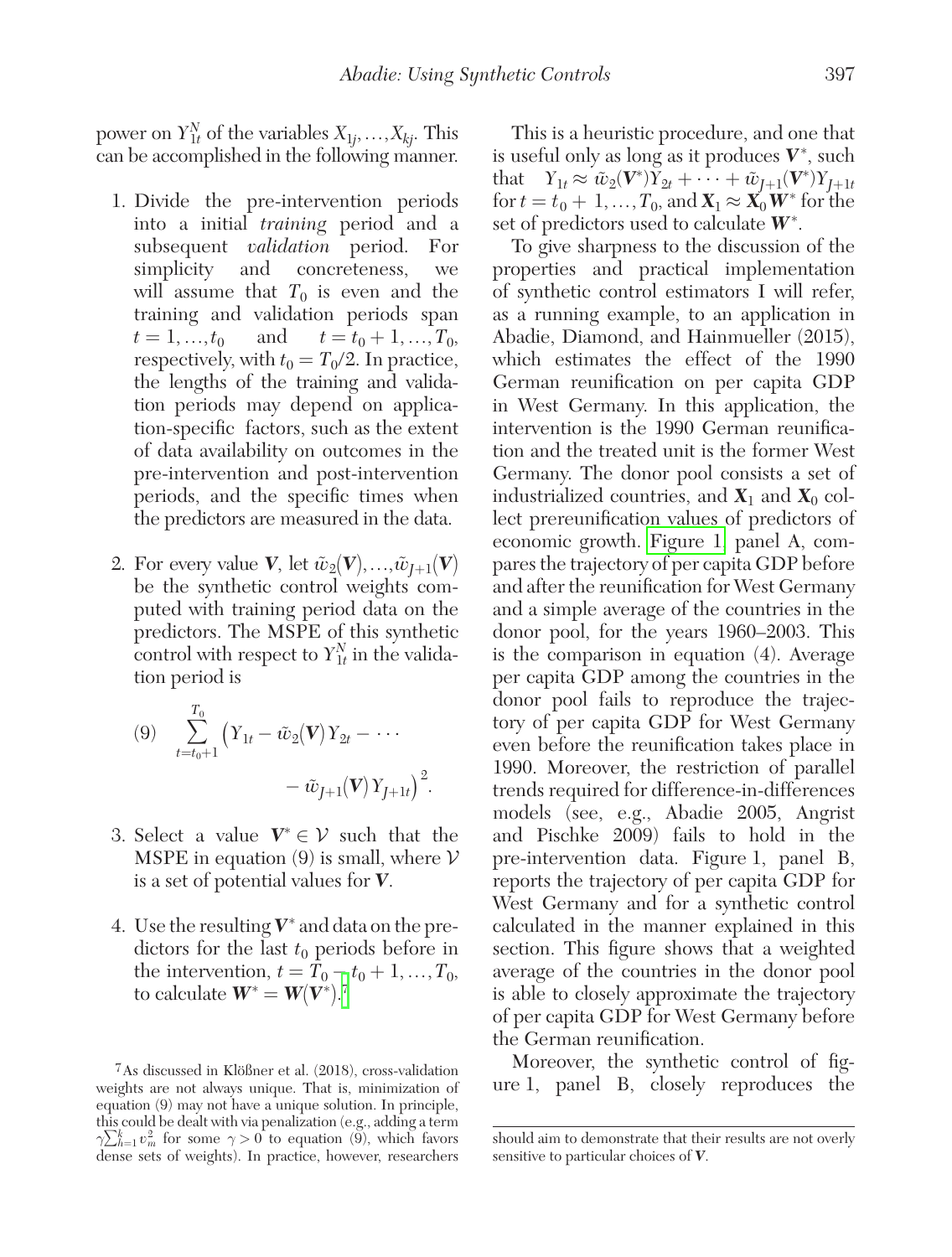<span id="page-7-0"></span>

*Figure* 1. Synthetic Control Estimation in the German Reunification Example

*Notes:* Panel A compares the evolution of per capita GDP in West Germany to the evolution of per capita GDP for a simple average of OECD countries. In panel B the comparison is with a synthetic control calculated in the manner explained in subsection 3.2. See Abadie, Diamond, and Hainmueller (2015) for details.

prereunification values of economic growth predictors for West Germany. In columns 1 to 4[, table 1](#page-8-0) reports the value of economic growth predictors for West Germany, *X*1, for the synthetic control,  $\mathbf{X}_0 \mathbf{W}^*$ , for the simple average of the units in the donor pool as in equation (4), and for the single comparison estimator of equation (6), where *m* is the index of the nearest neighbor in terms of the values of the predictors in  $X_1$  (see table 1 note for details). The results in table 1 illustrate the potential benefit in terms of the fit of the covariates from using synthetic control methods in studies with a few comparison units in the donor pool. While the simple average of the countries in the OECD sample and the nearest neighbor both fail to reproduce the economic growth predictors for West Germany prior to the reunification, a synthetic control provides a rather accurate approximation to the value of the predictors for West Germany.

[Table 2](#page-8-0) relays the identities and contributions of each of the units in the donor pool to the synthetic control for West Germany. Austria carries the largest weight, with the United States, Japan, Switzerland, and the Netherlands also contributing to the synthetic control with weights in decreasing order. The rest of the countries in the donor pool do not contribute to the synthetic control for West Germany. As we will see later, the sparsity of the weights in table 2 is typical of synthetic control estimators, and is a consequence of the geometric characteristics of the solution to the optimization problem that generates synthetic controls.

#### 3.3 *Bias Bound*

Abadie, Diamond, and Hainmueller (2010) study the bias properties of synthetic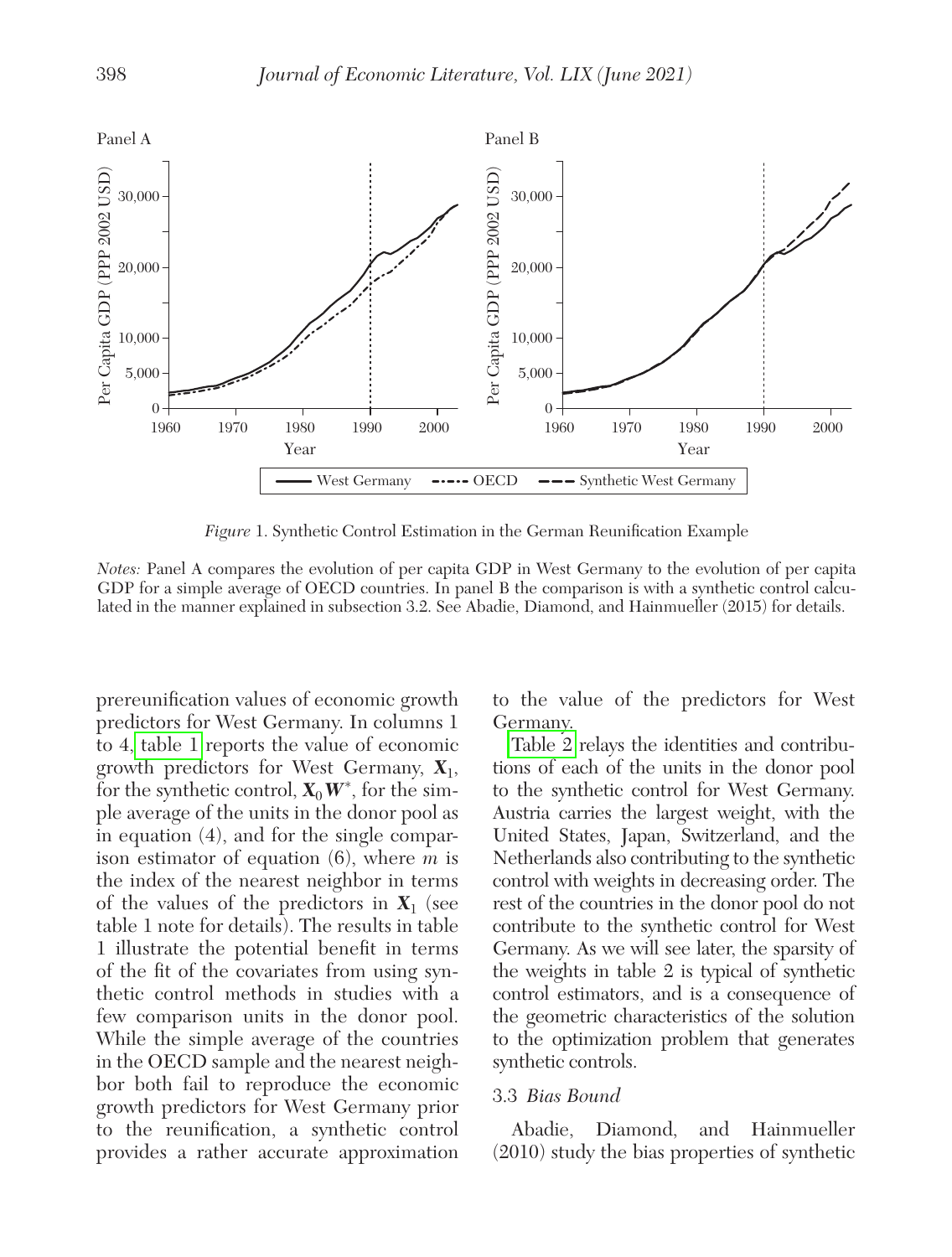<span id="page-8-0"></span>

| <b>TABLE 1</b><br>ECONOMIC GROWTH PREDICTOR MEANS BEFORE THE GERMAN REUNIFICATION |              |                             |                     |                                  |  |
|-----------------------------------------------------------------------------------|--------------|-----------------------------|---------------------|----------------------------------|--|
|                                                                                   | West Germany | Synthetic West Germany<br>2 | OECD average<br>(3) | Austria (nearest neighbor)<br>4. |  |
| GDP per capita                                                                    | 15,808.9     | 15,802.2                    | 13,669.4            | 14,817.0                         |  |
| Trade openness                                                                    | 56.8         | 56.9                        | 59.8                | 74.6                             |  |
| Inflation rate                                                                    | 2.6          | 3.5                         | 7.6                 | 3.5                              |  |
| Industry share                                                                    | 34.5         | 34.4                        | 33.8                | 35.5                             |  |
| Schooling                                                                         | 55.5         | 55.2                        | 38.7                | 60.9                             |  |
| Investment rate                                                                   | 27.0         | 27.0                        | 25.9                | 26.6                             |  |

*Note:* The first column reports  $X_1$ , the second column reports  $X_0W^*$ , the third column reports a simple average of  $X_j$ for the 16 OECD countries in the donor pool, and the last column reports the value of *X<sup>j</sup>* for the nearest neighbor of West Germany in terms of predictors values. GDP per capita, inflation rate, and trade openness are averages for the 1981–90 period. Industry share (of value added) is the average for 1981–89. Schooling is the average for 1980 and 1985. Investment rate is averaged over 1980–84. See Abadie, Diamond, and Hainmueller (2015) for variable definitions and sources. The nearest neighbor in column 4 minimizes the Euclidean norm of the pairwise differences between the values of the predictors for West Germany and for each of the countries in the donor pool, after rescaling the predictors to have unit variance.

| TABLE <sub>2</sub><br>SYNTHETIC CONTROL WEIGHTS FOR WEST GERMANY |      |  |  |
|------------------------------------------------------------------|------|--|--|
| Australia                                                        |      |  |  |
| Austria                                                          | 0.42 |  |  |
| Belgium                                                          |      |  |  |
| Denmark                                                          |      |  |  |
| France                                                           |      |  |  |
| Greece                                                           |      |  |  |
| Italy                                                            |      |  |  |
| Japan                                                            | 0.16 |  |  |
| Netherlands                                                      | 0.09 |  |  |
| New Zealand                                                      |      |  |  |
| Norway                                                           |      |  |  |
| Portugal                                                         |      |  |  |
| Spain                                                            |      |  |  |
| Switzerland                                                      | 0.11 |  |  |
| United Kingdom                                                   |      |  |  |
| <b>United States</b>                                             | 0.22 |  |  |

controls estimators for the cases when  $Y_{1t}^N$  is generated by (i) a linear factor model, or (ii) a vector autoregressive model[.8](#page-8-1) They show that, under some conditions, the synthetic

control estimator is unbiased for a vector autoregressive model, and provide a bias bound for a linear factor model. Here, I will restrict the exposition to the linear factor

<span id="page-8-1"></span><sup>8</sup>Notice that the assumptions on the data-generating process involve  $Y_{jt}^N$ , but not  $\hat{Y}_{1t}^I$ . Since  $Y_{1t}^I = Y_{1t}$  is observed,

estimation of  $\tau_{1t}$  for  $t > T_0$  requires no assumptions on the process that generates  $Y_{1t}^I$ .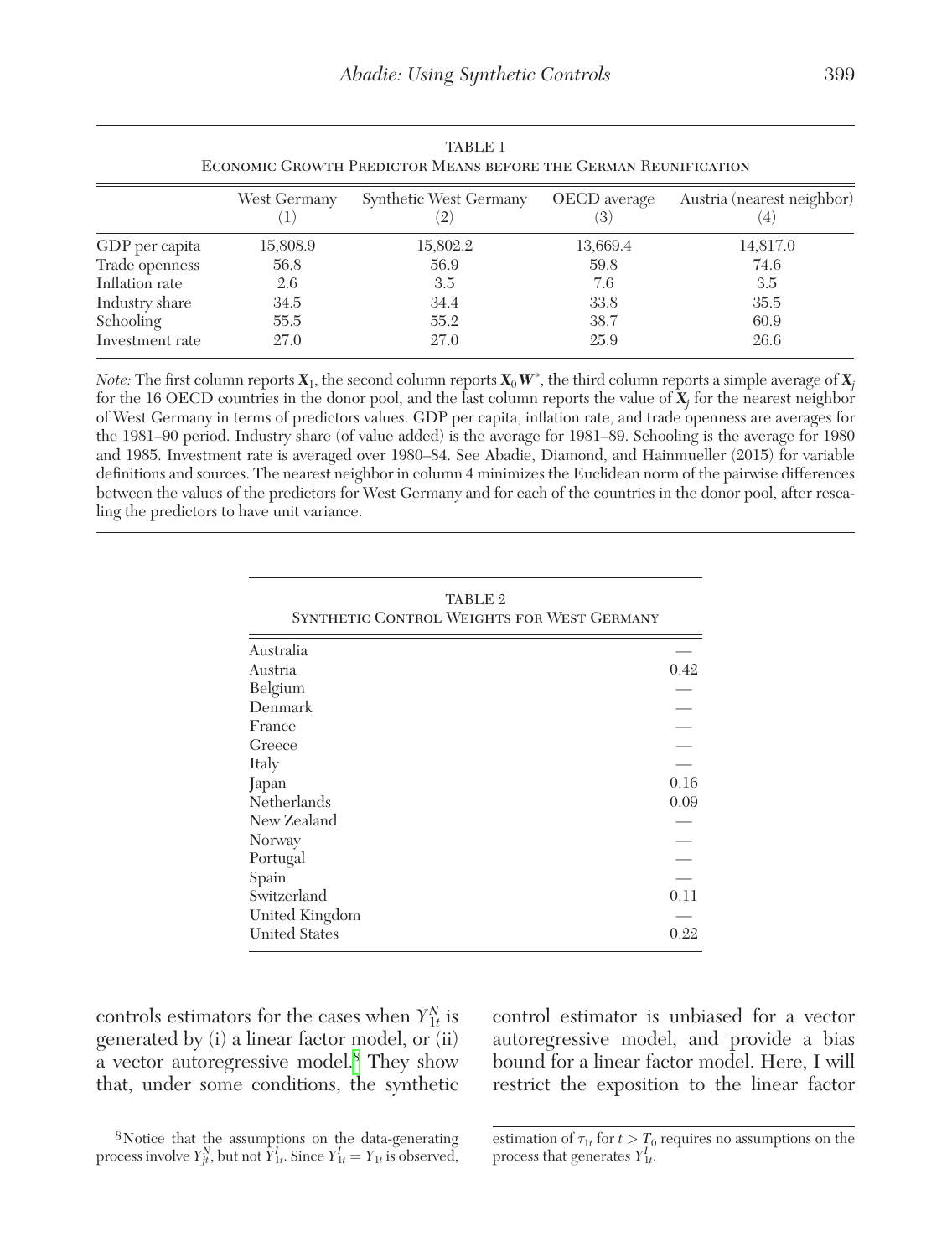model, which can be seen as a generalization of difference in differences. Consider the following linear factor model for  $Y_{jt}^N$ ,

(10) 
$$
Y_{jt}^N = \delta_t + \mathbf{\theta}_t \mathbf{Z}_j + \lambda_t \mathbf{\mu}_j + \varepsilon_{jt},
$$

where  $\delta_t$  is a time trend,  $\mathbf{Z}_j$  and  $\boldsymbol{\mu}_j$  are vectors of observed and unobserved predictors of  $Y_{jt}^N$ , respectively, with coefficients  $\theta_t$ and  $\lambda_t$ , and  $\varepsilon_{it}$  is zero mean individual transitory shocks. In the time-series literature in econometrics,  $\theta_t$  and  $\lambda_t$  are referred to as common factors, and  $\mathbf{Z}_j$  and  $\boldsymbol{\mu}_j$  as factor loadings. The term  $\delta_t$  is a common factor with constant loadings across units, while  $\lambda_t$  represents a set of common factors with varying loadings across units. A difference-in-differences/ fixed effects panel model can be obtained from equation (10) by restricting  $\lambda_t$  to be time invariant, so  $\lambda_t = \lambda$  (see Bai 2009). This has the effect of restricting the mean outcomes of units with the same values for the observed predictors,  $\mathbf{Z}_i = \mathbf{z}$ , to follow parallel trends,  $\delta_t + \Theta_t \boldsymbol{z} + \lambda \boldsymbol{\mu}_j$ . A linear factor model provides a useful extension to the difference-in-differences/fixed effects panel data models by allowing  $Y_{jt}^N$  to depend on multiple unobserved components, μ*<sup>j</sup>* , with coefficients,  $\lambda_t$ , that change in time. In contrast to difference in differences, the linear factor model does not impose parallel mean outcome trends for units with the same values for *Z<sup>j</sup>* .

Abadie, Diamond, and Hainmueller (2010) provide a characterization of the bias of the synthetic control estimator for the case when the synthetic control reproduces the characteristics of the treated unit. Let  $X_1$  be the vector that includes  $\mathbf{Z}_1$  and the pre-intervention outcomes for the treated unit, and let  $X_0$  be the matrix that collects the same variables for the untreated units. Suppose that  $X_1 = X_0 W^*$ , that is, the synthetic control represented by  $W^*$ , is able to reproduce the characteristics of the treated unit (including the values of the pre-intervention outcomes). Then the bias of  $\hat{\tau}_{it}$  is controlled by the ratio between the scale of the individual transitory shocks,  $\varepsilon_{it}$ , and the number of pre-intervention periods,  $T_0$ . The intuition behind this result is rather immediate. Under the factor model in equation (10), a synthetic control that reproduces the values  $\mathbb{Z}_1$  and  $\mu_1$  would provide an unbiased estimator of the treatment effect for the treated. If  $X_1 = X_0 W^*$ , then the synthetic control matches the value of  $Z_1$ . On the other hand,  $\mu_1$  is not observed, so it cannot be matched directly in the data. However, a synthetic control that reproduces the values of  $\mathbf{Z}_1$  but fails to reproduce the values of  $\mu_1$  can only provide a close match for the pretreatment outcomes if differences in the values of the individual transitory shocks between the treated and the synthetic controls compensate for the differences in unobserved factor loadings. This is unlikely to happen when the scale of the transitory shocks,  $\varepsilon_{it}$ , is small or the number of pretreatment periods,  $T_0$ , is large. In contrast, a small number of pre-intervention periods combined with enough variation in the unobserved transitory shocks may result in a close match for pretreatment outcomes even if the synthetic control does not closely match the values of  $\mu_1$ . This is a form of over-fitting and a potential source of bias.

In practice, the condition  $X_1 = X_0 W^*$ is replaced by the approximate version  $X_1 \approx X_0 W^*$ . It is important to notice, however, that for any particular data set there are not ex ante guarantees on the size of the difference  $X_1 - X_0 W^*$ . When this difference is large, Abadie, Diamond, and Hainmueller (2010) recommend against the use of synthetic controls because of the potential for substantial biases. For the factor model in equation (10), obtaining a good fit  $X_1 \approx X_0 W^*$ when  $X_1$  and  $X_0$  include pre-intervention outcomes typically requires that the variance of the transitory shock is small (see Ferman and Pinto 2019). Moreover, because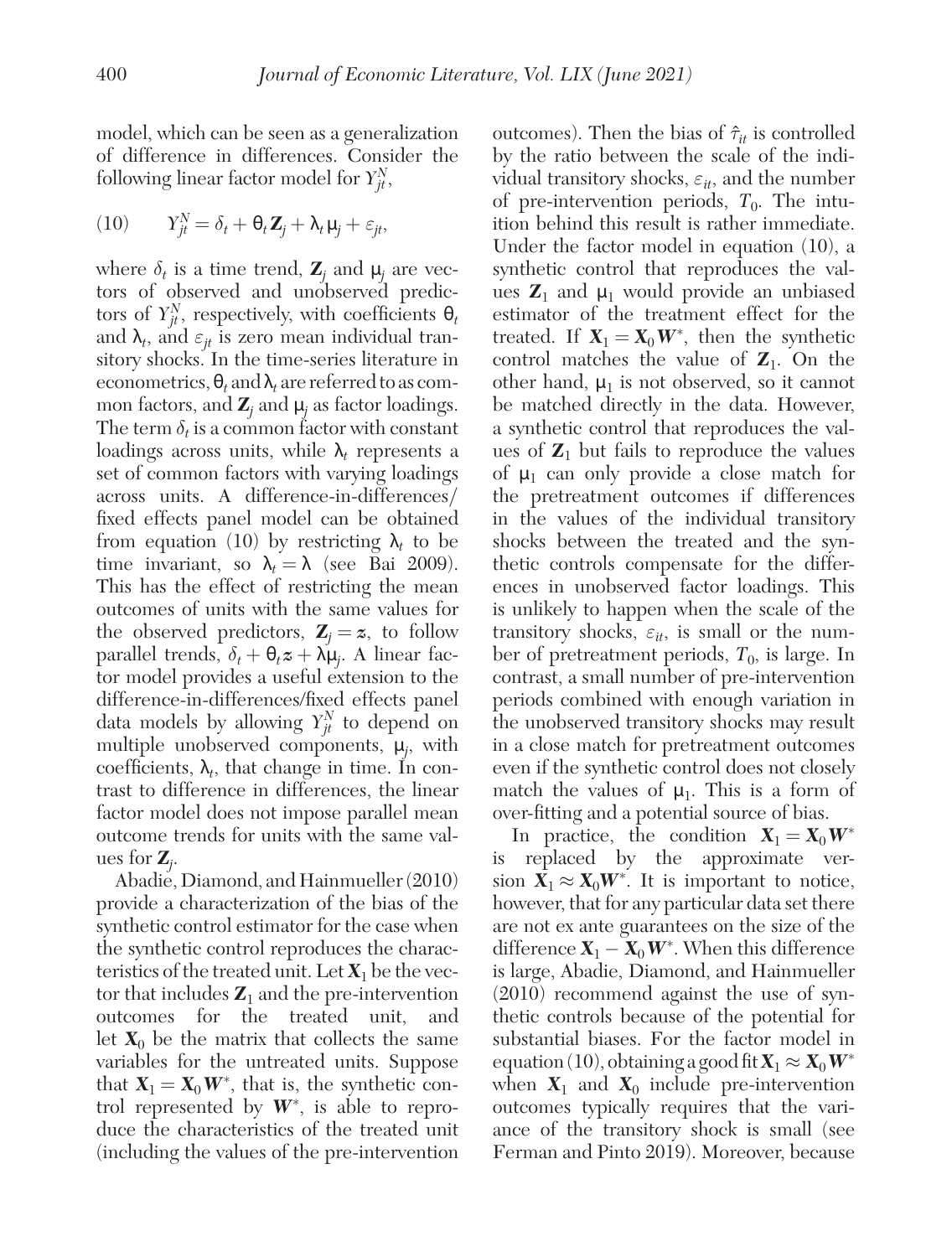the bias bound depends inversely on  $T_0$ , one could erroneously conclude that under the factor model in equation (10), the synthetic control estimator is unbiased as  $T_0$ goes to infinity. However, the bias bound in Abadie, Diamond, and Hainmueller (2010) is derived under  $X_1 = X_0 W^*$ , and its practical relevance depends on the ability of the synthetic control to reproduce the trajectory of the outcome for the treated unit. Sizable biases may persist as  $T_0 \rightarrow \infty$ , unless the quality of the fit,  $X_1 - X_0 W^*$ , is good. That is, the ability of a synthetic control to reproduce the trajectory of the outcome variable for the treated unit over an extended period of time, as in figure 1 panel B, provides an indication of low bias. However, a large  $T_0$  cannot drive down the bias if the fit is bad. In practice, synthetic controls may not perfectly fit the characteristics of the treated units. Section 7 discusses a backdating exercise that can often be used to obtain an indication of the size and direction of the bias arising from imperfect fit.

The risk of over-fitting may also increase with the size of the donor pool, especially when  $T_0$  is small. For any fixed  $T_0$ , a larger *J* makes it easier to fit pretreatment outcomes even when there are substantial discrepancies in factor loadings between the treated unit and the synthetic control. Consistent with this argument, the bias bound for  $\hat{\tau}_{1t}$  derived in Abadie, Diamond, and Hainmueller (2010) depends positively on *J*. Under a factor model for  $Y_{it}^N$ , a large number of units in the donor pool may create or exacerbate the bias of the synthetic control estimator, especially if the values of  $\mu_j$  in the donor pool greatly differ from  $\mu_1$ .<sup>[9](#page-10-0)</sup> Moreover, the factor model in equation (10) should be interpreted only as an approximation to a

more general (nonlinear) process for  $Y_{it}^N$ . If the process that determines  $Y_{it}^N$  is nonlinear in the attributes of the units, even a close fit by a synthetic control, which is a weighted average, could potentially result in large interpolation biases.

A practical implication of the discussion in the previous paragraph is that each of the units in the donor pool have to be chosen judiciously to provide a reasonable control for the treated unit. Including in the donor pool units that are regarded by the analyst to be unsuitable controls (because of large discrepancies in the values of their observed attributes *Z<sup>j</sup>* or because of suspected large differences in the values of the unobserved attributes μ*<sup>j</sup>* relative to the treated unit) is a recipe for bias.

There are other factors that contribute to the bias bound in Abadie, Diamond, and Hainmueller (2010). In particular, the value of the bound increases with the number on unobserved factors, that is, the number of components in  $\mu_j$ . The dependence of the bias bound on the number of unobserved factors is relevant for the discussion on the choice of predictors for the synthetic control method in the next subsection.

# 3.4 *Variable Selection*

A synthetic control provides a predictor of  $Y_{1t}^N$  for  $t > T_0$ , the potential outcome without the intervention for the treated units in a post-intervention period. Like for any other prediction procedure, the choice of predictors (in  $X_1$  and  $X_0$  for synthetic control estimators) is a fundamental part of the estimation task. This subsection discusses variable selection in the synthetic control method. To aid the discussion of the different issues involved in variable selection for synthetic controls, I will employ the concepts and notation of the linear factor model framework of subsection 3.3. Predictor variables in  $X_1$  and  $X_0$  typically include both pre-intervention values of the outcome variable as well as other predictors, *Z<sup>j</sup>* .

<span id="page-10-0"></span><sup>9</sup>A large *J* may be beneficial in high-dimensional settings, as demonstrated in Ferman (2019), who shows that under certain conditions synthetic control estimators may asymptotically unbiased as  $T_0 \to \infty$  and  $J \to \infty$ .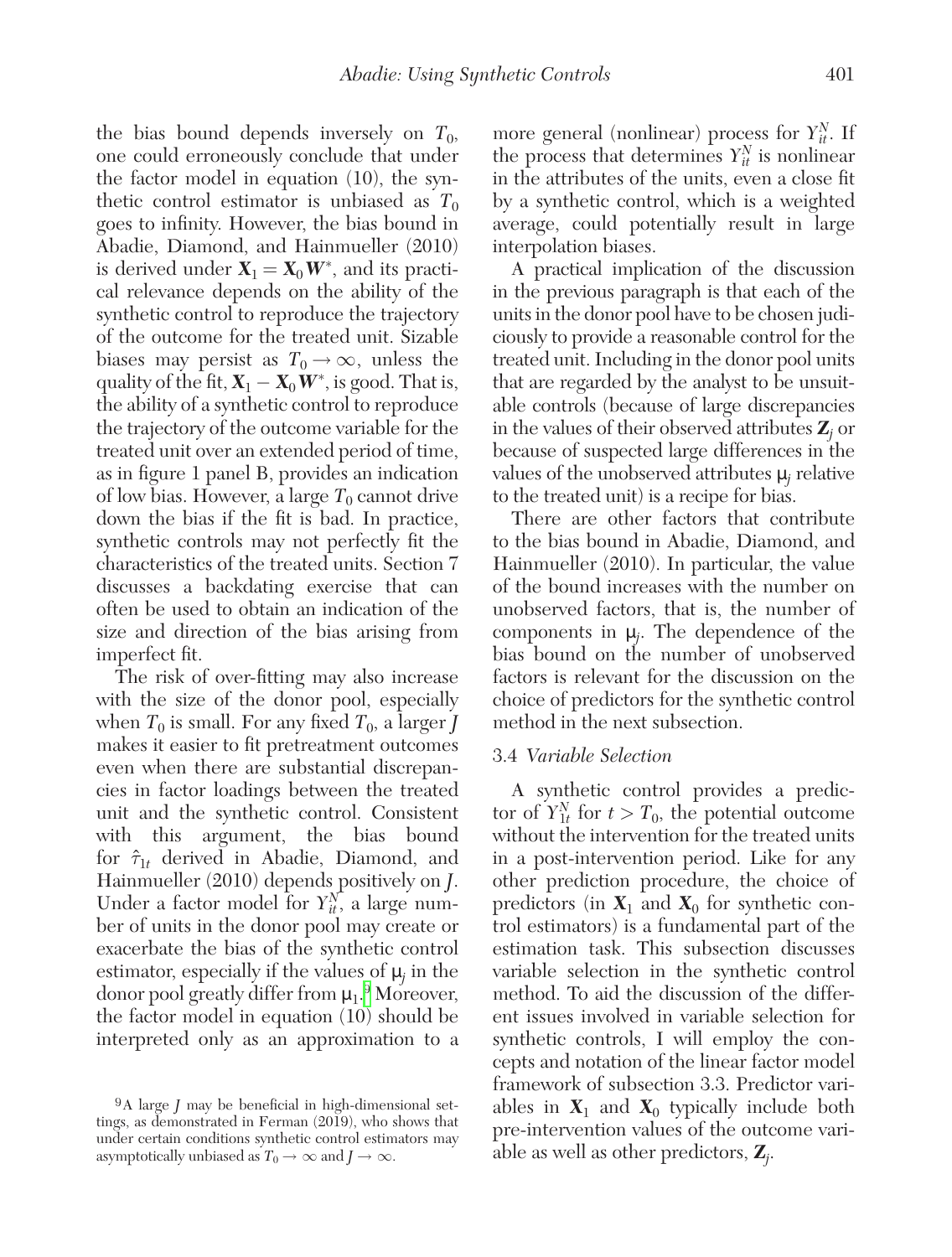Pre-intervention values of the outcome variable, which are naturally available in panel data settings, play a crucial role in reproducing the unobserved factor loadings in  $\mu_j$  in the linear factor model of subsection 3.3. They also arise organically as predictors for the synthetic control estimators under a vector autoregression model for the process that generates the data (see Abadie, Diamond, and Hainmueller 2010). The credibility of a synthetic control estimator depends on its ability to track the trajectory of the outcome variable for the treated unit for an extended pre-intervention period. Provided that a good fit for pre-intervention outcomes is attained, the researcher has some flexibility in the way pre-intervention outcomes are incorporated in  $X_1$  and  $X_0$ . Consider the German reunification application of subsection 3.2. As reported in table 1, the set of predictors in  $X_1$  and  $X_0$  includes average per capita GDP in 1981–90, and no other pre-intervention outcome. Notice, however, that the resulting synthetic control is able to track the trajectory of per capita GDP for West Germany for the entire 1960–90 pre-intervention period. This happens because per capita GDP figures for OECD countries strongly co-move in time across countries. This co-movement of the outcome variable of interest across the different units in the data is exactly what synthetic controls are designed to exploit. It makes it possible to match the entire trajectory of GDP per capita for West Germany by fitting only the average level of GDP per capita in the 1981–90 period. Given this premise, one potential advantage from using a summary measure of prereunification GDP per capita to calculate the synthetic control for West Germany (as opposed to, say, including all ten different annual values of GDP per capita for 1981–90 as predictors) resides in a higher sparsity of the resulting synthetic control. As will be discussed in section 4 below, the number of units in the donor pool that carry positive weights in a synthetic control estimator is

controlled by the number of predictors in *X*<sup>1</sup> and  $X_0$ , and sparse synthetic controls (that is, synthetic controls made of a small number of comparison units) are easy to interpret and evaluate.

Part of the literature on synthetic controls emphasizes estimators that depend only on pre-intervention outcomes and ignore the information of other predictors, *Z<sup>j</sup>* . This reliance on pre-intervention outcomes only, while adopted in many cases for technical or expositional convenience, may create the mistaken impression that other predictors play a minor role in synthetic control estimators. Notice, however, that in equation (10), covariates excluded from  $Z_j$  are mechanically absorbed into  $\mu_j$ , which increases the number of components of μ*<sup>j</sup>* and, therefore, the bound on the bias as discussed in the previous subsection. By excluding  $Z_j$  from the set of predictors in  $X_1$  and  $X_0$ , not only do we aim to implicitly match the values of μ*<sup>j</sup>* through their effects on the pre-intervention outcomes, but also the values of *Z<sup>j</sup>* .

Data-driven methods for variable selection evaluate the predictive power of alternative sets of predictors. This can be done in the synthetic control method framework by measuring the predictive power of alternative sets of variables. The procedure divides the pre-intervention periods into an initial training period and a subsequent validation period. Synthetic control weights are computed using data from the training period only. The validation period can then be used to evaluate the predictive power of the resulting synthetic control. This procedure can be used to select predictors or to evaluate the predictive power of a given set of predictors as in section 7. Section 7 discusses how to assess the robustness of the results to alternative sets of predictors.

Finally, it is worth noting that postintervention outcomes are not used in the calculation of synthetic control weights. This property of synthetic control methods can be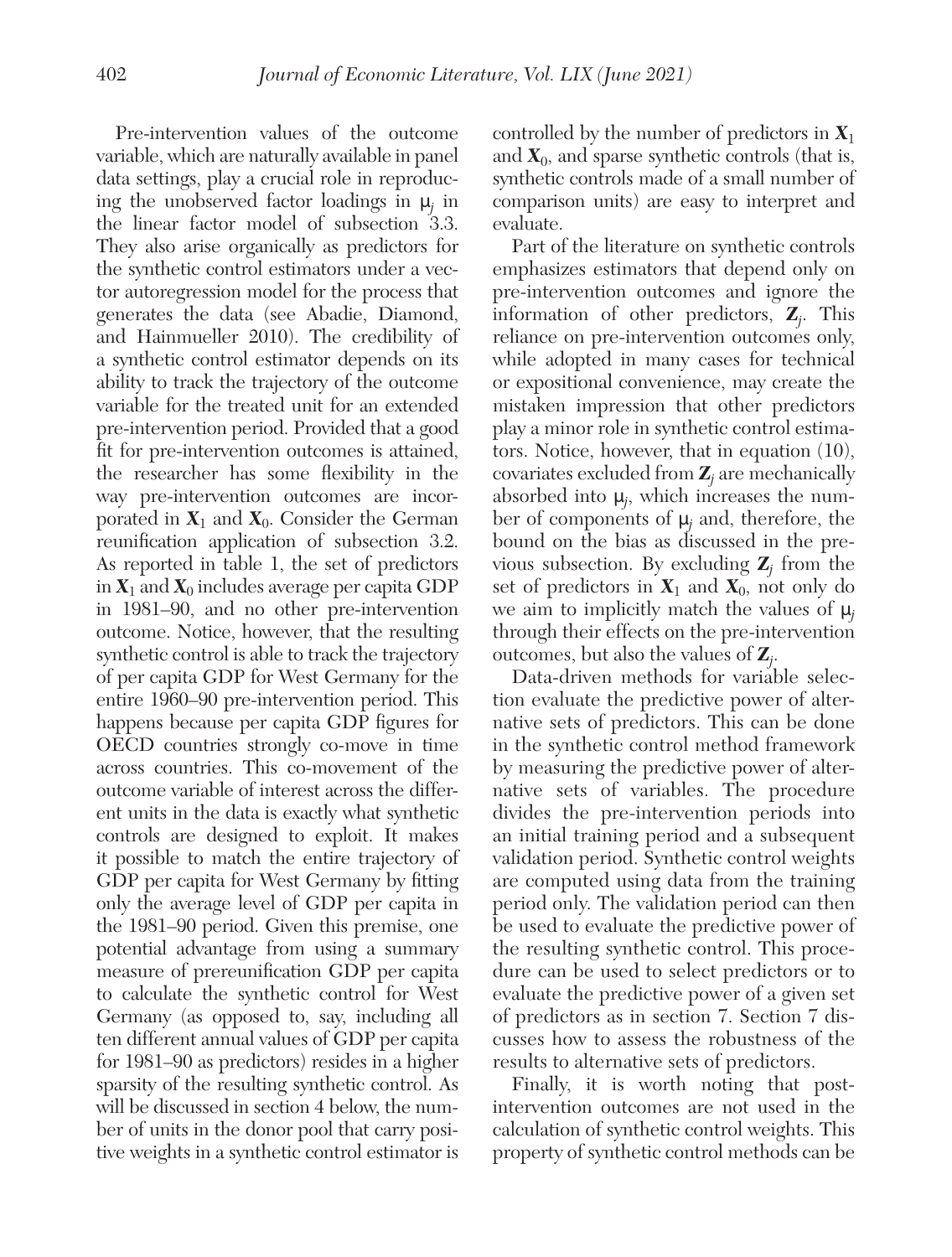exploited to provide guarantees against the use of results to guide specification searches. This is because synthetic control weights can be calculated using pre-intervention data only in the design phase of the study, before post-intervention outcomes are observed or realized. Section 4 discusses this issue in more detail.

## 3.5 *Inference*

Abadie, Diamond, and Hainmueller (2010) propose a mode of inference for the synthetic control framework that is based on permutation methods. In its simpler version, the effect on the intervention is estimated separately for each of the units in the sample. Consider the case with a single treated unit, as in subsection 3.1. A permutation distribution can be obtained by iteratively reassigning the treatment to the units in the donor pool and estimating "placebo effects" in each iteration. Then, the permutation distribution is constructed by pooling the effect estimated for the treated unit together with placebo effects estimated for the units in the donor pool. The effect of the treatment on the unit affected by the intervention is deemed significant when its magnitude is extreme relative to the permutation distribution.

One potential complication with this procedure is that, even if a synthetic control is able to closely fit the trajectory of the outcome variable for the treated unit before the intervention, the same may not be true for all the units in the donor pool. For this reason, Abadie, Diamond, and Hainmueller (2010) propose a test statistic that measures the ratio of the post-intervention fit relative to the pre-intervention fit. For  $0 \le t_1 \le t_2 \le T$ 

the pre-interpretation it. For 
$$
0 \le t_1 \le t_2 \le 1
$$
  
and  $j = \{1, ..., J + 1\}$ , let  
(11)  $R_j(t_1, t_2)$   

$$
= \left(\frac{1}{t_2 - t_1 + 1} \sum_{t=t_1}^{t_2} (Y_{jt} - \hat{Y}_{jt}^N)^2\right)^{1/2},
$$

where  $\hat{Y}_{jt}^N$  is the outcome on period t produced by a synthetic control when unit *j* is coded as treated and using all other *J* units to construct the donor pool. This is the root mean squared prediction error (RMSPE) of the synthetic control estimator for unit *j* and time periods  $t_1, \ldots, t_2$ . The ratio between the post-intervention RMSPE and pre-intervention RMSPE for unit *j* is

(12) 
$$
r_j = \frac{R_j(T_0 + 1, T)}{R_j(1, T_0)}.
$$

That is,  $r_j$  measures the quality of the fit of a synthetic control for unit *j* in the posttreatment period, relative to the quality of the fit in the pretreatment period. Abadie, Diamond, and Hainmueller (2010) use the permutation distribution of  $r_j$  for inference. An alternative solution to the problem of poor pretreatment fit in the donor pool is to base inference on the distribution  $R_i(T_0 + 1, T)$ after discarding those placebo runs with  $R_i(1, T_0)$  substantially larger than  $R_1(1, T_0)$ (see Abadie, Diamond, and Hainmueller 2010).

A *p*-value for the inferential procedure based on the permutation distribution of *rj* ,

as described above, is given by  
\n
$$
p = \frac{1}{J+1} \sum_{j=1}^{J+1} I_{+}(r_{j} - r_{1}),
$$

where  $I_+(\cdot)$  is an indicator function that returns one for nonnegative arguments and zero otherwise. While *p*-values are often used to summarize the results of testing procedures, the permutation distribution of the test statistics,  $r_j$ , or of the placebo gaps,  $Y_{jt} - \hat{Y}_{jt}^N$ , are easy to report/visualize and provide additional information on (e.g., on the magnitude of the differences between the estimated treatment effect on the treated unit and the placebo gaps in the donor pool). Confidence intervals can be constructed by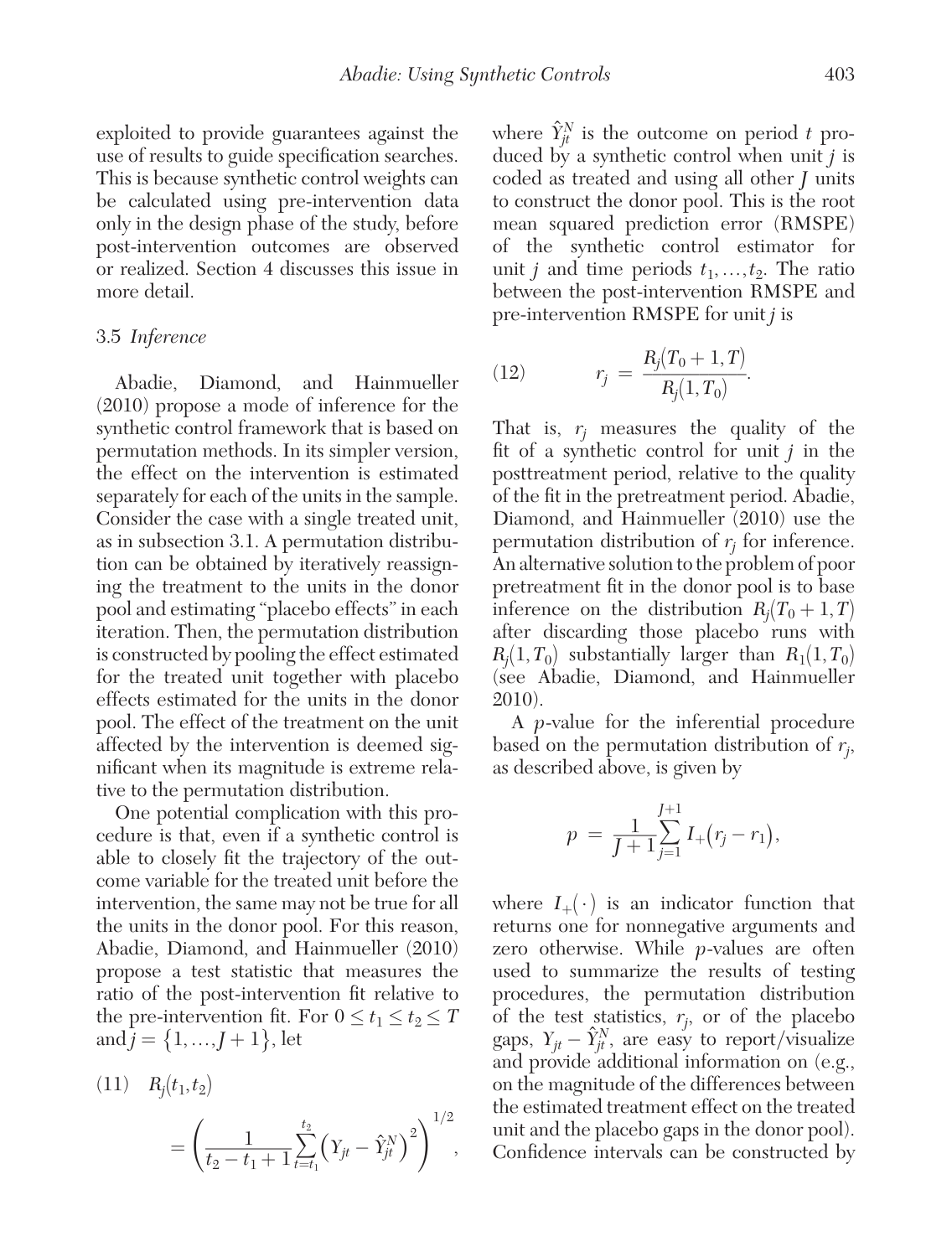test inversion (see, e.g., Firpo and Possebom 2018).

Replacing  $Y_{jt} - \hat{Y}_{jt}^N$  in  $R(T_0 + 1, T)$  with their positive or negative parts,  $\left(Y_{jt} - \hat{Y}_{jt}^N\right)^+$ or  $(Y_{jt} - \hat{Y}_{jt}^N)$ , leads to one-sided inference. One-sided inference may result in a substantial of gain of power.<sup>[10](#page-13-0)</sup> This is an important consideration in many comparative case study settings, where samples are considerably small. Alternative test statistics (see, e.g., Firpo and Possebom 2018) could potentially be used to direct power to specific sets of alternatives.

As discussed in Abadie, Diamond, and Hainmueller (2010) this mode of inference reduces to classical randomization inference (Fisher 1935) when the intervention is randomly assigned, a rather improbable setting, especially in contexts with aggregate units. More generally, this mode of inference evaluates significance relative to a benchmark distribution for the assignment process, one that is implemented directly in the data. Abadie, Diamond, and Hainmueller (2010) use a uniform benchmark, but one could easily depart from the uniform case. Firpo and Possebom (2018) propose a sensitivity analysis procedure that considers deviations from the uniform benchmark.

Because in most observational settings assignment to the intervention is not randomized, one could, in principle, adopt permutation schemes that incorporate information in the data on the assignment probabilities for the different units in the sample (as in, e.g., Rosenbaum 1984). However, in many comparative case studies it is difficult to articulate the nature of a plausible assignment mechanism or even the specific

nature of a placebo intervention. Consider, for example, the 1990 German reunification application in Abadie, Diamond, and Hainmueller (2015). In that context, it would be difficult to articulate the nature of the assignment mechanism or even describe placebo interventions. (France would reunify with whom?) Moreover, even if a plausible assignment mechanism exists, estimation of the assignment mechanism is often hopeless because many comparative case studies feature a single or a small number of treated units.

It is important to note that the availability of a well-defined procedure to select the comparison unit, like the one provided by the synthetic control method, makes the estimation of the effects of placebo interventions feasible. Without a formal description of the procedure used to choose the comparison for the treated unit, it would be difficult to reapply the same estimation procedure to the units in the donor pool. In this sense, the formalization of the choice of the comparison unit provided by the synthetic control method opens the door to a mode of quantitative inference in the context of comparative case studies.

Another important point to notice is that the permutation method described in this subsection does not attempt to approximate the sampling distributions of test statistics. Sampling-based statistical tests employ restrictions on the sampling mechanism (data-generating process) to derive a distribution of a test statistic in a thought experiment where alternative samples could have been obtained from the sampling mechanism that generated the data. In a comparative case study framework, however, sampling-based inference is complicated—sometimes because of the absence of a well-defined sampling mechanism or data-generating process, and sometimes because the sample is the same as the population. For example, in their study of the effect of terrorism on

<span id="page-13-0"></span><sup>10</sup>Notice that, in the presence of a treatment effect on the treated unit, permutations in which the treated unit contributes to the placebo synthetic control will tend to produce effects of the opposite sign to the effect on the treated unit, increasing the power of the one-sided test.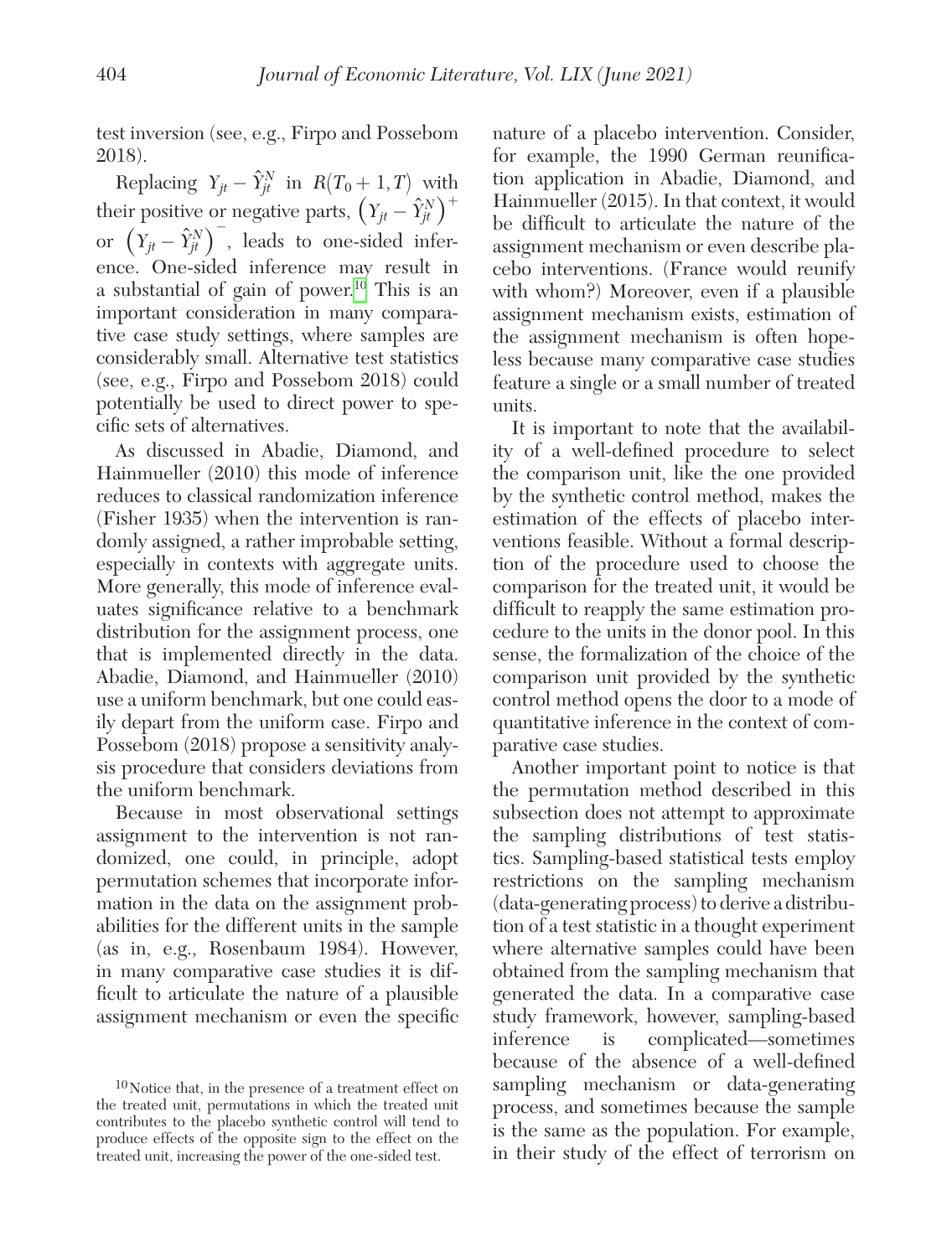economic outcomes in Spain, Abadie and Gardeazabal (2003) employ a sample consisting of all Spanish regions. Here, sampling is not done at random from a well-defined super-population. As in classical randomization tests (Fisher 1935), design-based inference takes care of these complications by conditioning on the sample and considering only the variation in the test statistic that is induced by the assignment mechanism (see, e.g., Abadie et al.  $2020$ .<sup>11</sup>

#### 4. *Why Use Synthetic Controls?*

In this section, I will describe some advantages of synthetic control estimators relative to alternative methods. For the sake of concreteness and because linear regression is arguably the most widely applied tool in empirical research in economics, I emphasize the differences between synthetic control estimators and linear regression estimators. However, much of the discussion applies more generally to other estimators of treatment effects.

A linear regression estimator of the effect of the treatment can easily be constructed using the panel data structure described in subsection 3.1. Let  $Y_0$  be the  $(T - T_0) \times I$  matrix of post-intervention outcomes for the units in the donor pool with  $(t,j)$ -element equal to  $Y_{T_0+t,j+1}$ . Let  $X_1$ and  $X_0$  be the result of augmenting  $X_1$ and  $X_0$ , respectively, with a row of ones. For  $\lim_{\delta \to 0} \mathbf{x}_0 \cdot \mathbf{y} = \n\text{Log-}\mathbf{x}$  $'_{0}$ , a regression-based estimator of the counterfactual  $Y_{1t}^N$  for  $t > T_0$  is  $\hat{\mathbf{B}}' \overline{\mathbf{X}}_1$ , where  $\hat{\mathbf{B}} = (\overline{\mathbf{X}}_0 \overline{\mathbf{X}}_0')^{-1} \overline{\mathbf{X}}_0 \mathbf{Y}_0'$ . That is, the regression-based estimator is akin to a synthetic control, as it uses a linear combination,  $Y_0 W^{reg}$ , of the outcomes in the donor pool, with  $\mathbf{W}^{reg} = \mathbf{\bar{X}}_0' (\mathbf{\bar{X}}_0 \mathbf{\bar{X}}_0')^{-1} \mathbf{\bar{X}}_1$ , to

reproduce the outcome of the treated unit in the absence of the intervention. Some advantages of synthetic controls relative to regression-based counterfactual are listed next.

*No Extrapolation.* Synthetic control estimators preclude extrapolation, because synthetic control weights are nonnegative and sum to one. It is easy to check that, like their synthetic control counterparts, the regression weights in *Wreg* sum to one. Unlike the synthetic control weights, however, regression weights may be outside the  $[0, 1]$ interval, allowing extrapolation outside of the support of the data (see Abadie, Diamond, and Hainmueller 2015 for details)[.12](#page-14-1) [Table 3](#page-15-0)  reports regression weights for the German reunification example. In this application, the regression counterfactual utilizes negative values for four countries.

*Transparency of the Fit.* Linear regression uses extrapolation to guarantee a perfect fit of the characteristics of the treated unit,  $\bar{\mathbf{X}}_0 \mathbf{W}^{reg} = \bar{\mathbf{X}}_1$  (and, therefore,  $\mathbf{X}_0 \mathbf{W}^{\text{reg}} = \mathbf{X}_1$  even when the untreated units are completely dissimilar in their characteristics to the treated unit. In contrast, synthetic controls make transparent the actual discrepancy between the treated unit and the convex combination of untreated units that provides the counterfactual of interest,  $X_1 - X_0 W^*$ . This discrepancy is equal to the difference between columns 1 and 2 in table 1. In addition figure 1, panel B, brings to light the fit of a synthetic control in terms of pre-intervention outcomes. That is, the information in table 1 and figure 1 makes clear the extent to which the observations in the donor pool can approximate the characteristics of the treated units by interpolation only. In some applications, comparisons

<span id="page-14-0"></span><sup>11</sup> In particular, this is in contrast to the bias bound calculations in Abadie, Diamond, and Hainmueller (2010), which are performed over the distribution of the individual transitory shocks, ε*it*.

<span id="page-14-1"></span><sup>12</sup>See King and Zeng (2006) on the dangers of relying on extrapolation to estimate counterfactuals.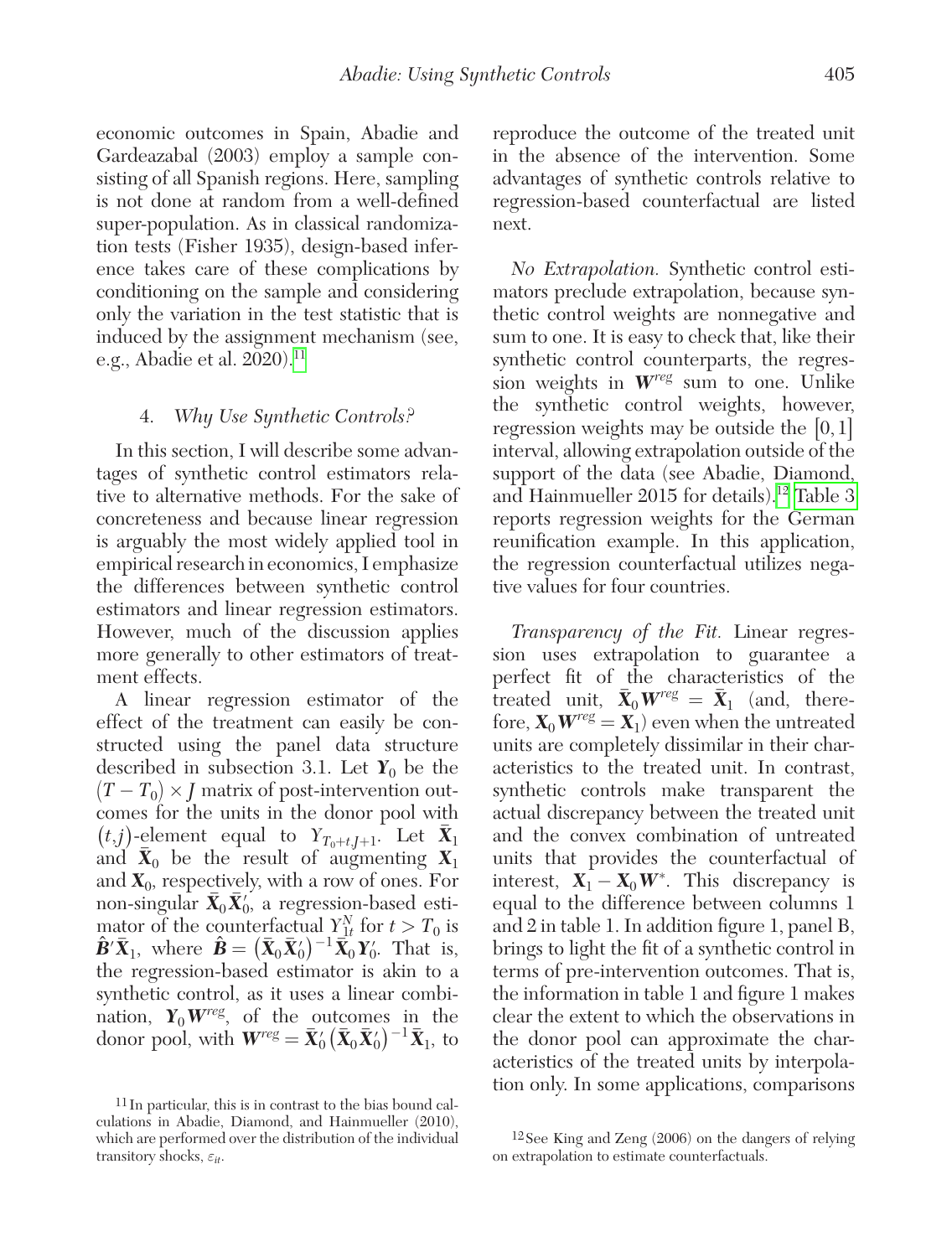<span id="page-15-0"></span>

| TUD PRI<br><b>REGRESSION WEIGHTS FOR WEST GERMANY</b> |         |  |  |
|-------------------------------------------------------|---------|--|--|
| Australia                                             | 0.12    |  |  |
| Austria                                               | 0.26    |  |  |
| Belgium                                               | 0.00    |  |  |
| Denmark                                               | 0.08    |  |  |
| France                                                | 0.04    |  |  |
| Greece                                                | $-0.09$ |  |  |
| Italy                                                 | $-0.05$ |  |  |
| Japan                                                 | 0.19    |  |  |
| Netherlands                                           | 0.14    |  |  |
| New Zealand                                           | 0.12    |  |  |
| Norway                                                | 0.04    |  |  |
| Portugal                                              | $-0.08$ |  |  |
| Spain                                                 | $-0.01$ |  |  |
| Switzerland                                           | 0.05    |  |  |
| United Kingdom                                        | 0.06    |  |  |
| United States                                         | 0.13    |  |  |

TABLE 2

like that of columns 1 and 2 of table 1 may reveal that it is not possible to approximate the characteristics of the treated unit(s) using a weighted average of the units in the donor pool. In that case, Abadie, Diamond, and Hainmueller (2010, 2015) advise against using synthetic controls.

*Safeguard against Specification Searches.* In contrast to regression but similar to classical matching methods, synthetic controls do not require access to posttreatment outcomes in the design phase of the study, when synthetic controls are calculated. This implies that all the data analysis on design decisions like the identity of the units in the donor pool or the predictors in  $X_1$  and  $X_0$  can be made without knowing how they affect the conclusions of the study (see Rubin 2007 for a related discussion regarding matching estimators). Moreover, synthetic control weights can be calculated and preregistered/publicized before the posttreatment outcomes are realized, or before the actual intervention takes place. That is, preregistration of synthetic control weights can play a role similar to pre-analysis plans in randomized control trials (see, e.g., Olken 2015), providing a safeguard against specification searches and *p*-hacking.

*Transparency of the Counterfactual.* Synthetic controls make explicit the contribution of each comparison unit to the counterfactual of interest. Moreover, because the synthetic control coefficients are proper weights and are sparse (more on sparsity below), they allow a simple and precise interpretation of the nature of the estimate of the counterfactual of interest. For the application to the effects of the German reunification in table 2, the counterfactual for West Germany is given by a weighted average of Austria (0.42), Japan (0.16), the Netherlands (0.09), Switzerland (0.11), and the United States (0.22) with weights in parentheses. Simplicity and transparency of the counterfactual allows the use of the expert knowledge to evaluate the validity of a synthetic control and the directions of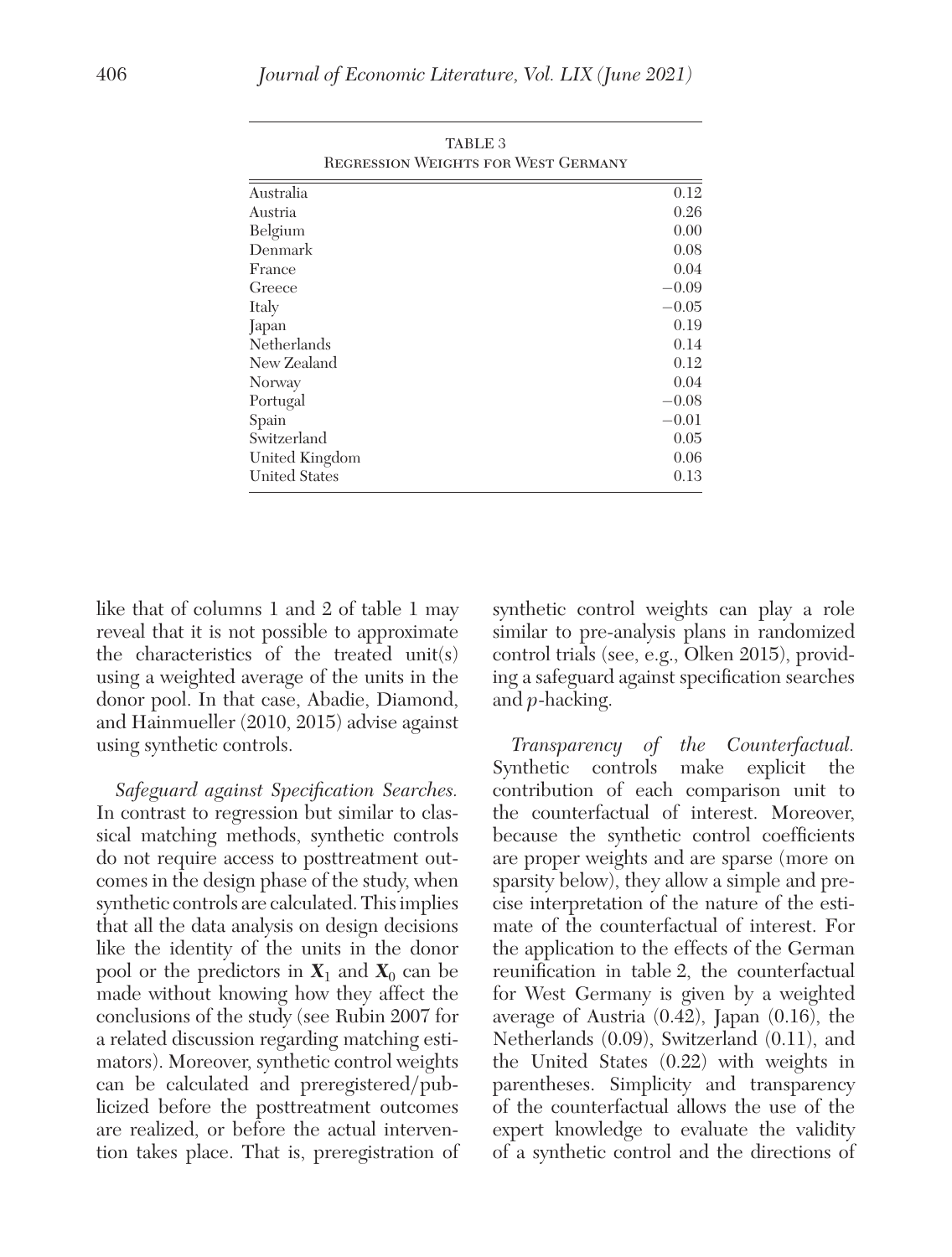

*Figure* 2. Projecting  $X_1$  on the Convex Hull of  $X_0$ 

potential biases. For instance, smaller neighboring countries to West Germany, such as Austria, the Netherlands, and Switzerland, have a substantial weight on the composition of the synthetic control of table 2. If economic growth in these countries were negatively affected by the German reunification during the 1990–2003 period (perhaps because West Germany diverted demand and investment from these countries to East Germany), this would imply that figure 1, panel B, estimates a lower bound on the magnitude (absolute value) of the negative effect of the German reunification on per capita GDP in West Germany.

*Sparsity.* As evidenced in the results of tables 2 and 3, synthetic controls are sparse, but regression weights are not. As discussed

above, sparsity plays an important role for the interpretation and evaluation of the estimated counterfactual. The sparsity of synthetic control weights has an immediate geometric interpretation. Assume, for now, that  $X_1$  falls outside the convex hull of the columns of  $X_0$ . This is typical in empirical practice and a consequence of the curse of dimensionality. Assume also that the columns of  $X_0$  are in general position (that is, there is no set of *m* columns, with  $2 \le m \le k + 1$ , that fall into an  $(m-2)$ -dimensional hyperplane). Then, the synthetic control is unique and sparse—with the number of nonzero weights bounded by *k*—as it is the projection of  $X_1$  on the convex hull of the columns of  $X_0$ . Figure 2 provides a visual representation of the geometric interpretation of the sparsity property of synthetic control estimators.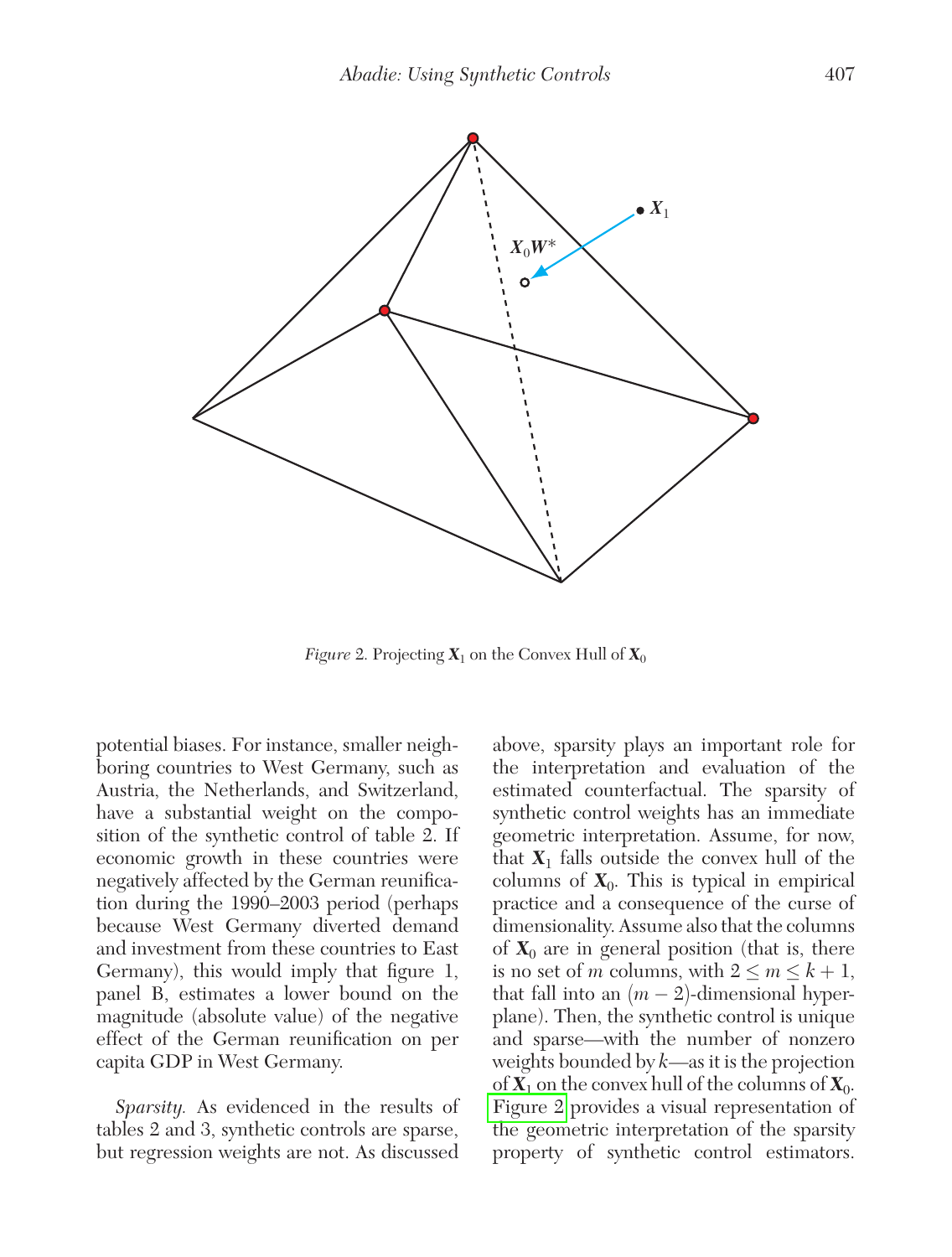Only the control observations marked in red contribute to the synthetic control.

Notice that table 1 indicates that the synthetic control for West Germany falls close to but outside the convex hull of the values of economic growth predictors in the donor pool (otherwise, columns 1 and 2 would be identical). As a result, the number of nonzero weights in table 2 is not larger than the number of variables in table 1. If desired, sparsity can be increased by imposing a bound on the density (number of nonzero weights) of  $W^*$  in the calculation of synthetic controls (see Abadie, Diamond, and Hainmueller 2015).

In some cases, especially in applications with many treated units, the values of the predictors for some of the treated units may fall in the convex hull of the columns of  $\mathbf{X}_0$ . Then, synthetic controls are not necessarily unique or sparse. That is, a minimizer of equation (7) may not be unique or sparse, although sparse solutions with no more than  $k+1$  nonzero weights always exist. A question is then how to choose among the typically infinite number of solutions to the minimization of equation (7). A modification of the synthetic control estimator in Abadie and L'Hour (2019) discussed in section 8 addresses this problem and produces synthetic controls that are unique and sparse (provided that untreated observations are in general quadratic position, see Abadie and L'Hour 2019 for details). In contrast, as shown in table 3, regression estimators are typically not sparse.

It is important to notice that the role of sparsity in the context of synthetic control methods differs from the usual role that sparsity plays in other statistical methods like the lasso, where a sparsity-inducing regularization is employed to prevent over-fitting, and where the interpretation of the lasso coefficients is often not at issue. Like for the lasso, the goal of synthetic controls is out-of-sample prediction; in particular, prediction of  $\hat{Y}_{1t}^{N}$ 

for  $t > T_0$ . In contrast to the lasso, however, the identity and magnitude of nonzero coefficients constitute important information to interpret the nature of the estimate and evaluate its validity and the potential for biases.

One of the greatest appeals of the synthetic control method resides, in my opinion, in the interpretability of the estimated counterfactuals, which results from the weighted average nature of synthetic control estimators and from the sparsity of the weights.

Despite the practical advantages of synthetic control methods, successful application of synthetic control estimators crucially depends on important contextual and data requirements, which are discussed in the next two sections.

## 5. *Contextual Requirements*

This section will discuss contextual requirements, that is, the conditions on the context of the investigation under which synthetic controls are appropriate tools for policy evaluation, as well as suitable ways to modify the analysis when these conditions do not perfectly hold. It is important, however, to point out that most of the requirements listed in this section pertain not only to synthetic control methods, but also to any other type of comparative case study research design.

*Size of the Effect and Volatility of the Outcome.* As previously discussed, the goal of comparative case studies is to estimate the effect of a policy intervention on the unit (e.g., state or region) exposed to an intervention of interest. That is, comparative case studies typically estimate the effect of an intervention on a single treated unit or on a small number of treated units. The nature of this exercise indicates that small effects will be indistinguishable from other shocks to the outcome of the affected unit, especially if the outcome variable of interest is highly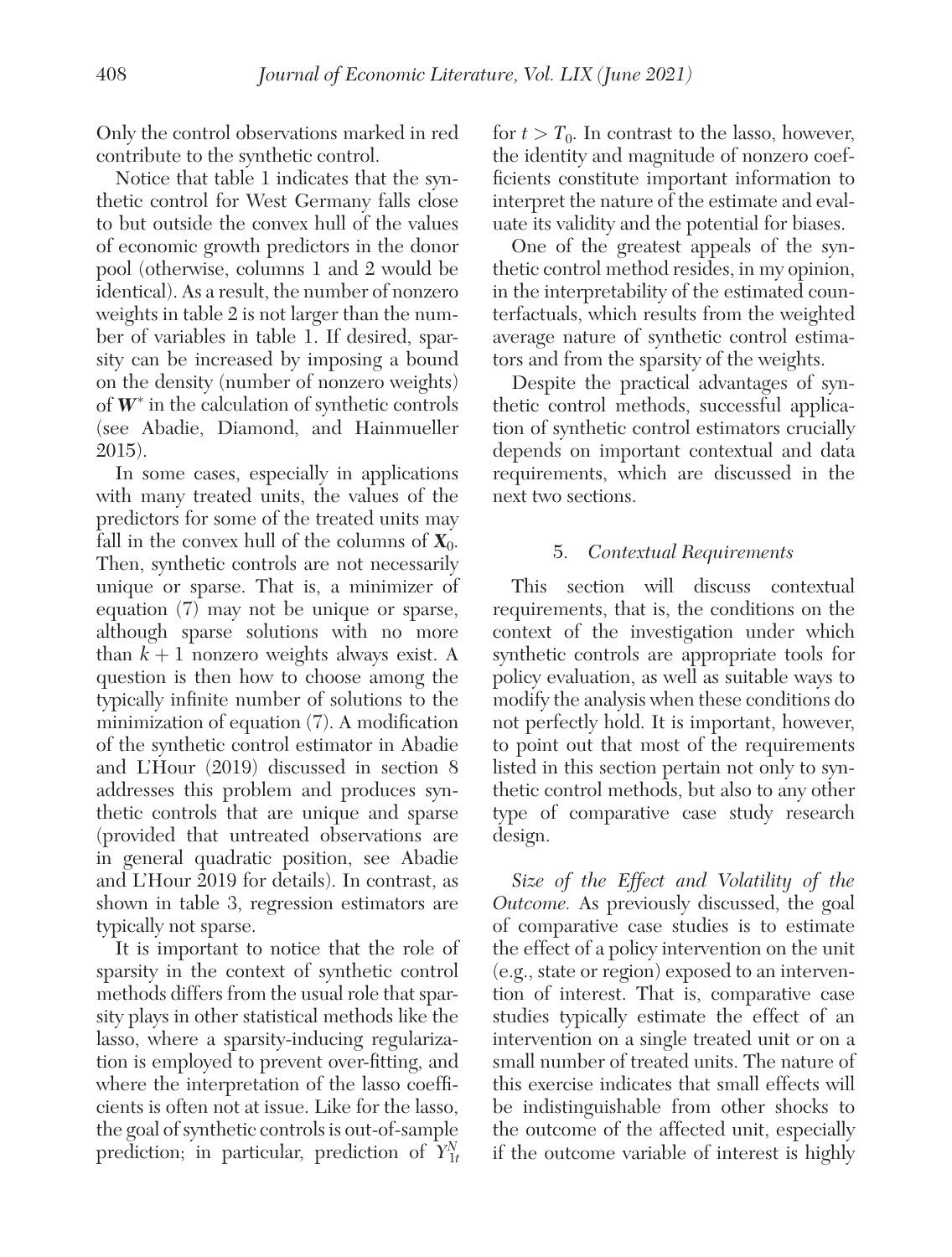volatile.[13](#page-18-0) As a result, the impact of "small" interventions with effects of a magnitude similar to the volatility of the outcome are difficult to detect. Even a large effect may be difficult to detect if the volatility of the outcome is also large. Outcome variables that include substantial random noise elevate the risk of over-fitting, as explained in subsection 3.3. In cases where substantial volatility is present in the outcome of interest it is advisable to remove it via filtering, in both the exposed unit as well as in the units in the donor pool, before applying synthetic control techniques.[14](#page-18-1) Notice, however, that the challenge posed by volatility comes only from the fraction of it that is generated by unit-specific factors (e.g., the individual-specific transitory shocks,  $\varepsilon_{it}$ , in equation (10)). Volatility generated by common factors affecting other units (e.g., the common factors  $\lambda_t$  in equation (10)) can be differentiated out by choosing an appropriate synthetic control.

*Availability of a Comparison Group.* The very nature of comparative case studies implies that inference based on these methods will be faulty in the absence of a suitable comparison group. First and foremost, in order to have units available for the donor pool, it is important that not all units adopt interventions similar to the one under investigation during the period of the study. Units that adopt an intervention similar to the one adopted by the unit of interest should not be included in the donor pool because they are affected by the intervention, very much like the unit of interest. It is also important to eliminate from the donor pool any units that may have suffered large idiosyncratic shocks to the outcome of interest during the study period, if it is judged that such shocks would not have affected the outcome of the unit of interest in the absence of the intervention[.15](#page-18-2) Moreover, it is important to restrict the donor pool to units with characteristics that are similar to the affected unit. The reason is that, while the restrictions placed on the weights, *W*, do not allow extrapolation, interpolation biases may still be important if the synthetic control matches the characteristics of the affected unit by averaging away large discrepancies between the characteristics of the affected unit and the characteristics of the units in the synthetic control. For the German reunification example, Abadie, Diamond, and Hainmueller (2015) restrict the donor pool to a set of OECD economies. Related to this point, Abadie and L'Hour (2019) propose adding to the objective function in equation (7) a set of penalty terms that depend on the discrepancies between the characteristics of the affected unit and the characteristics of the individual units included in the synthetic control (see section 8 for details).

*No Anticipation.* As in any research design that exploits time variation in the outcome variable to estimate the effect of an intervention, synthetic control estimators may be biased if forward-looking economic agents react in advance of the policy intervention under investigation, or if certain components of the intervention are put in place in advance of the formal implementation/enactment of the intervention. If there

<span id="page-18-0"></span><sup>13</sup>In studies that seek to estimate the average effect of an intervention that is observed in a large number of instances, the volatility of the outcome variable can often be reduced by averaging. In contrast, as explained above, comparative case studies often focus on the effect of a single event or intervention.

<span id="page-18-1"></span><sup>14</sup>For example, Amjad, Shah, and Shen (2018) propose singular value thresholding to de-noise data for synthetic controls.

<span id="page-18-2"></span><sup>15</sup>As an example, in their study of the effect of California's tobacco control legislation, Abadie, Diamond, and Hainmueller (2010) discard from the donor pool several states that adopted large-scale tobacco programs or substantially increased taxes on tobacco during the sample period of the study.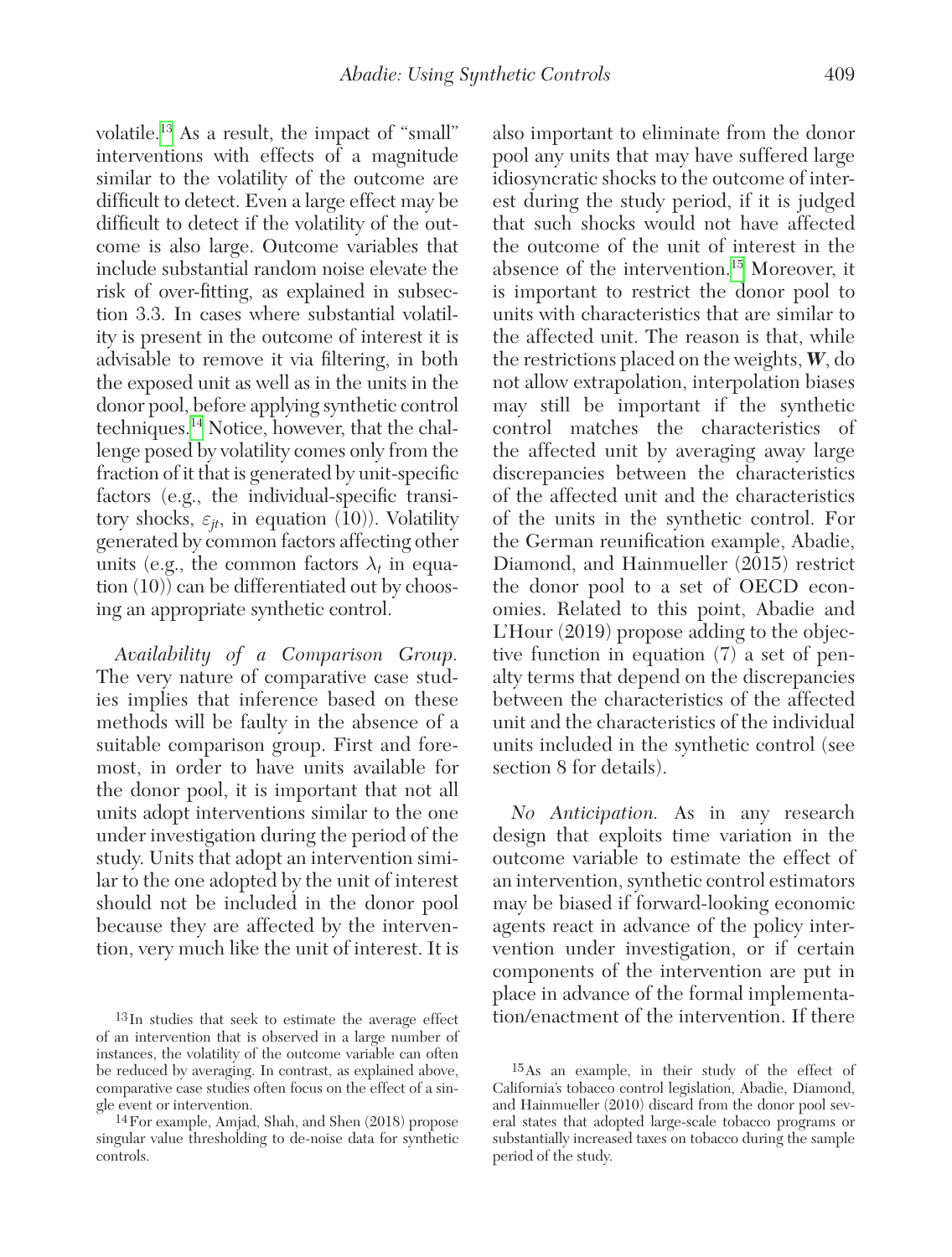are signs of anticipation, it is advisable to backdate the intervention in the data set to a period before any anticipation effect can be expected, so the full extent of the effect of the intervention can be estimated. Notice that backdating the intervention in the data does not mechanically bias the estimator of the effect of the intervention even if some periods before the intervention are mistakenly recorded as post-intervention periods. The reason is that, as shown in equations (2) and (3), the synthetic control estimator does not restrict the time variation in the effect of the intervention. Therefore, periods barely affected by the intervention may show small or zero effects, while subsequent periods may produce a large estimated effect. This is in contrast with much of the practice using panel data models, where in many instances the effect of an intervention is restricted to be constant across post-intervention periods.

*No Interference.* In the setup of subsection 3.1, we defined the potential outcomes  $Y^I_{1t}$  and  $Y_{it}^N$  only in terms of the treatment status for unit 1 and unit *i*, respectively, at time *t*. This is the stable unit treatment value assumption in Rubin (1980), which implies that there is no interference across units. That is, units' outcomes are invariant to other units' treatments. In some instances, however, an intervention may have spillover effects on units that are not directly targeted by it. Assuming that such spillover effects do not exist is a strong restriction that must often be enforced in the design of the study or accounted for in the analysis of the results.

The assumption of no interference can be enforced in the design of a study by discarding from the donor pool those units with outcomes possibly affected by the intervention on the treated unit. Notice that there is a potential tension between this practice and the issues discussed in *Availability of a Comparison Group*. On the one hand, it is advisable to select for the donor pool units that are affected by the same regional economic shocks as the unit where the intervention happens. On the other hand, if spillover effects are substantial and affect units in close geographical proximity, those units may provide a biased estimate of the counterfactual outcome without intervention for the unit affected by the intervention. In cases when units potentially affected by spillover effects are discarded from the donor pool, the transparency of the fit of synthetic controls allows researchers to evaluate the reduction in the quality of the match between the characteristics of the treated unit and the characteristics of the synthetic control.

Potential spillover effects can also be accounted for in the analysis phase of a synthetic control study. If units affected by spillover effects are included in the synthetic control, the researcher should be aware of the potential direction of the bias of the resulting estimator. For example, Abadie, Diamond, and Hainmueller (2015) estimate the economic impact of the 1990 German reunification using a synthetic control of other OECD countries to approximate the trajectory of the counterfactual per capita GDP for West Germany in the absence of the unification. As explained above, if countries that compose the synthetic control for West Germany, like Austria, suffered from the negative effects of the German reunification, then we would expect the synthetic control estimator to be attenuated. That is, in this case, the synthetic control estimate would provide a lower bound on the magnitude of the causal effect of the German reunification on GDP per capita in West Germany. Notice that it is the transparency of the counterfactual and sparsity of the synthetic control counterfactual estimate that makes this exercise possible. In regression settings, like the one in section 4, the weight of each unit in the counterfactual estimate is rarely computed in empirical practice, and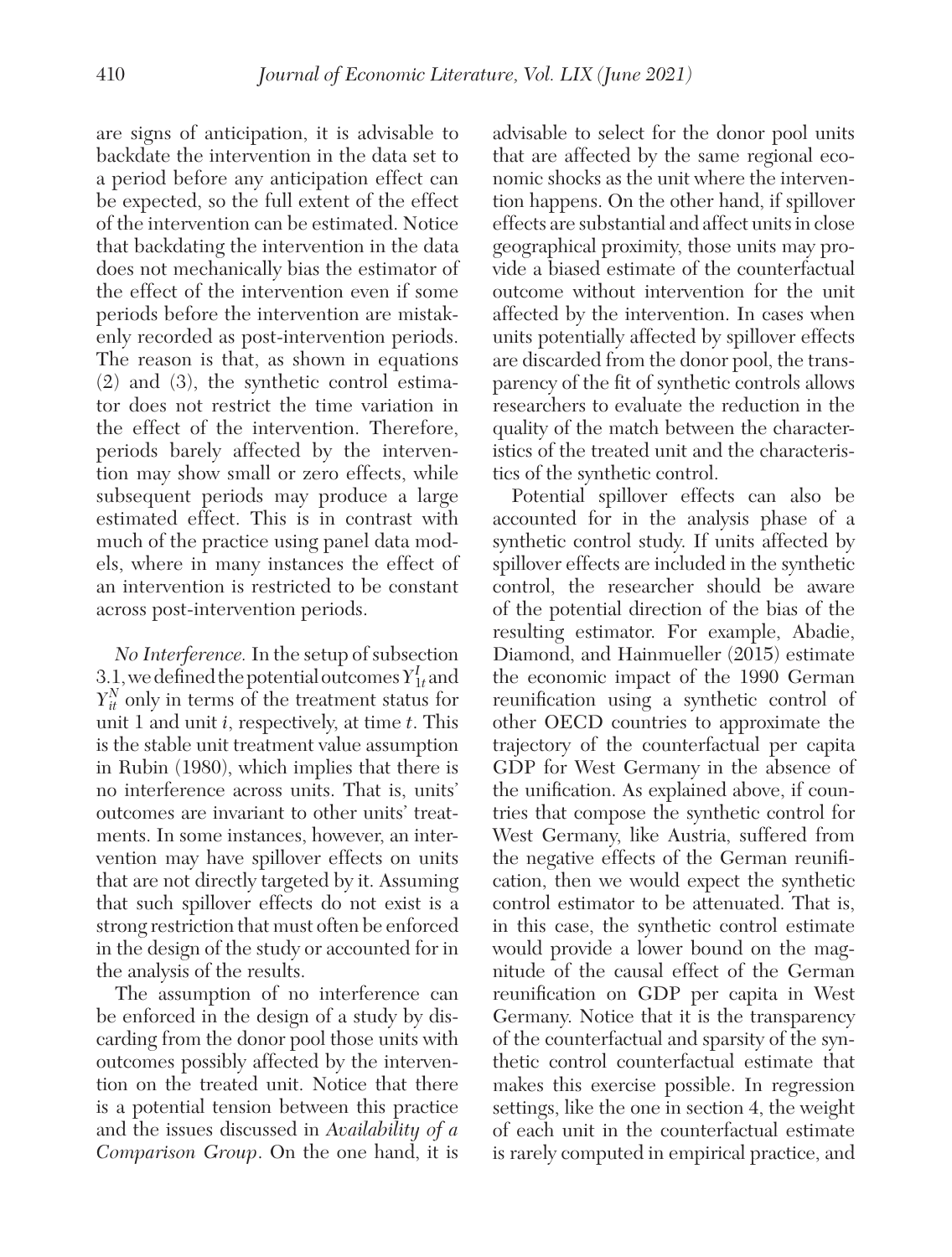non-sparse weight vectors often including negative components complicate the evaluation of potential biases.

*Convex Hull Condition.* Synthetic control estimates are predicated on the idea that a combination of unaffected units can approximate the pre-intervention characteristics of the affected unit. Once the synthetic control is constructed, it should be checked that the differences in the characteristics of the affected unit and the synthetic control are small, that is:

$$
X_{11} - w_2 X_{12} - \dots - w_J X_{1J+1} \approx 0, \dots,
$$
  

$$
X_{k1} - w_2 X_{k2} - \dots - w_J X_{kJ+1} \approx 0.
$$

In mathematical parlance, we need  $(X_{11}, X_{21}, \ldots, X_{k1})$  to fall close to the convex hull of the set of points  $\{(X_{12}, X_{22}, ..., X_{k2}), ...,$  $(X_{1*I*+1}, X_{2*I*+1},..., X_{k*I*+1})\}.$  If the unit affected by the intervention of interest is "extreme" in the value of a particular variable, such a value may not be closely approximated by a synthetic control.<sup>[16](#page-20-0)</sup>

The fact that the value of a particular predictor for the treated unit cannot be closely approximated by the synthetic control may be less of a concern if the synthetic control closely tracks the trajectory of the outcome variable for the unit affected by the intervention during a hold-out validation period. In some cases, however, the unit affected by the intervention of interest may be extreme in the values of the outcome variable before the intervention and, as a result, there will not be a weighted average of untreated units that can approximate the trajectory of the outcome variable for the treated unit before the intervention. A potential way to proceed in those cases is to transform the outcome to time differences,  $\Delta Y_{jt} = Y_{jt} - Y_{jt-1}$ , or growth rates,  $100 \times \Delta Y_{it}/Y_{it-1}$ . Similarly, one could measure outcomes in differences with respect to pre-intervention means,  $\tilde{Y}_{jt} = Y_{jt} - (1/T_0) \sum_{h=1}^{T_0} Y_{jh}$  (Ferman and Pinto 2019). Consider the particular case where a synthetic control is calculated on the basis of all pre-intervention outcomes (equally weighted). That is, each of the  $T_0$  rows of  $X_1$  and  $X_0$  contains the outcome values in one of the pre-intervention periods for the treated unit and the donor pool, respectively, and all pre-intervention periods carry the same weight in the calculation of the synthetic control. For this particular case, measuring the outcomes in  $X_1$  and  $X_0$  in deviations with respect to the units' pre-intervention means is equivalent to a proposal in Doudchenko and Imbens (2016), who measure outcomes in levels but allow for a constant shift in the synthetic control fit,  $X_1 - \alpha I_{k \times 1} - X_0 W$  (with *t*th row  $\text{equal to } Y_{1t} - \alpha - w_2 Y_{2t} - \cdots - w_{J+1} Y_{J+1t}$ where  $I_{k\times 1}$  is a vector of ones of the same dimension as *X*1. As explained in Doudchenko and Imbens (2016), allowing for a constant shift between  $X_1$  and  $X_0W$  makes little sense in more general settings, when multiple covariates of different scales, instead of pre-intervention outcomes only, are included in  $X_1$  and  $X_0$ . Notice, however, that measuring outcomes in deviations with respect to their pre-intervention means instead of allowing for a constant shift between  $X_1$  and  $X_0$ , **W** may still be useful to account for differences in the level of the outcomes across units, even if  $X_1$  and  $X_0$  include other predictors aside from pre-intervention outcomes.

Transformations of the outcome variable like those in the previous paragraph may be useful in some cases because, as evidenced in the vast difference-in-differences literature, there are instances when a comparison

<span id="page-20-0"></span><sup>16</sup>For example, Abadie, Diamond, and Hainmueller (2015) find that because inflation levels were particularly low for West Germany before the reunification, the value of this variable cannot be closely reproduced by a synthetic control composed by other OECD countries. See table 1.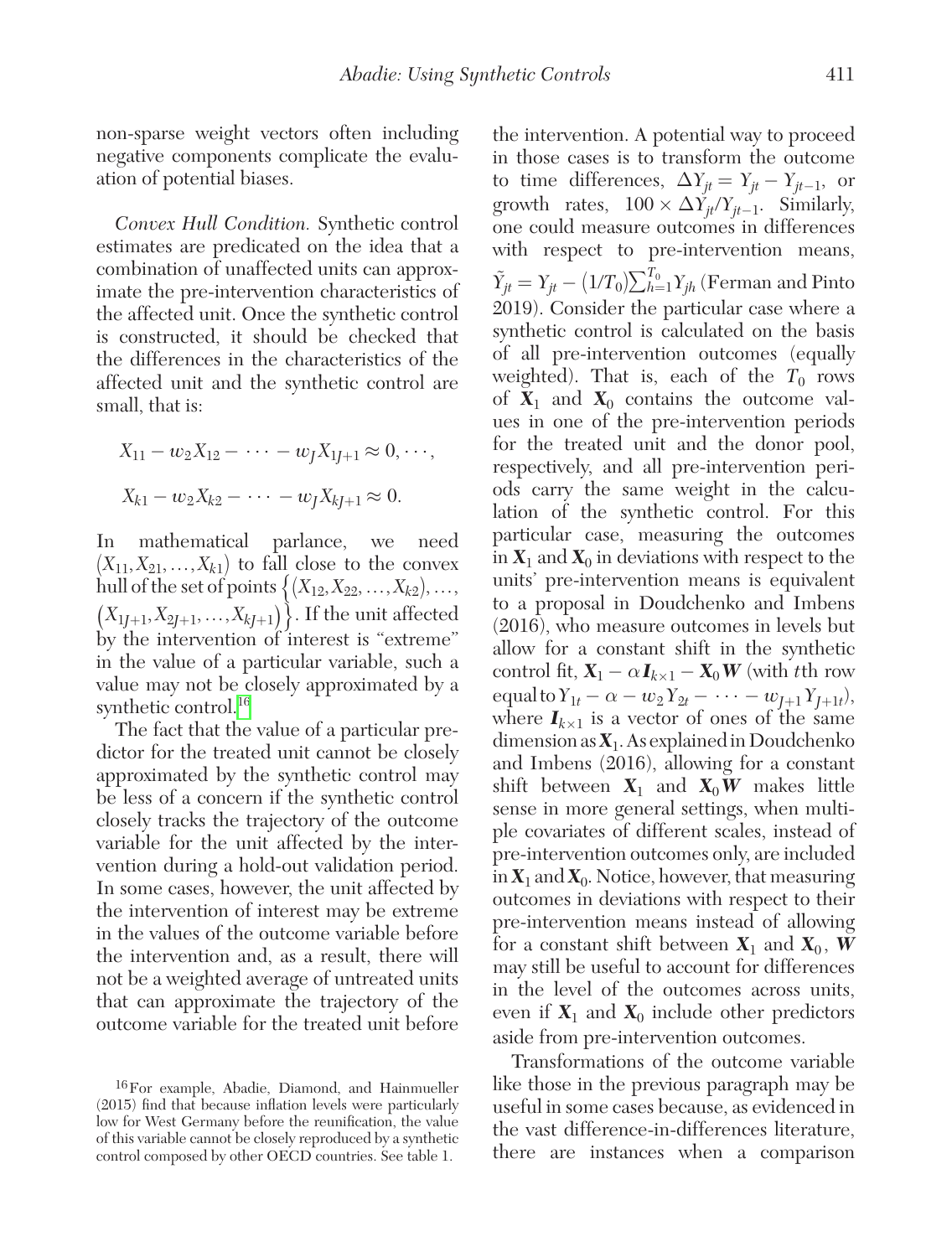group can reproduce the changes in the outcome variable for the unit of interest even if the level of the outcome variable cannot be reproduced. In other cases, however, credible counterfactuals require reproducing not only the trend of the outcome variable for the treated but also the level. For example, some formulations of the convergence hypothesis in economic growth imply that countries with different levels of per capita GDP will tend to experience different growth rates on average, in the absence of an intervention. Similarly, nonlinearities in labor earnings profiles over the life cycle imply that differences in the age distribution across populations will typically result in differences in the growth of labor earnings. $17$ More generally, there may not exist a combination of untreated units that provide a credible approximation to the treated units, and the conventional synthetic control estimator should not be used in that case.

It should also be noted that differencing the dependent variable may result in a substantial increase in the part of the variance of the outcome that is attributable to noise, potentially inducing an increase in bias. As an example, consider the linear factor model in equation (10). Differencing equation (10) we obtain

$$
\Delta Y_{jt}^N = \Delta \delta_t + \Delta \theta_t \mathbf{Z}_j + \Delta \lambda_t \mu_j + \Delta \varepsilon_{jt},
$$

where  $\Delta Y_{jt}^N = Y_{jt}^N - Y_{jt-1}^N$  with analogous expressions for  $\Delta \delta_t$ ,  $\Delta \theta_t$ ,  $\Delta \lambda_t$ , and  $\Delta \varepsilon_{it}$ . Notice first that the differenced equation retains the linear factor structure. Notice also that differencing the outcome may help control the bias when the vectors of common factors θ*<sup>t</sup>*

and  $\lambda_t$ , or at least some of their components, vary little in time. In that case, the magnitudes of  $\Delta θ_t$  and  $\Delta \lambda_t$  may be small even if the magnitudes of  $\theta_t$  and  $\lambda_t$  are large. This is the usual rationale for working with differenced outcomes and the basis for difference-in-differences estimators. There may be opposing forces at play, however. Suppose, in particular, that the idiosyncratic shocks,  $\varepsilon_{it}$ , are independent or roughly independent in time. Then, the variance of  $\Delta \varepsilon_{it}$ is larger than the variance of  $\varepsilon_{it}$ . Now, following the characterization of the bias in subsection 3.3, a larger residual variance may result in a higher risk of over-fitting and an increase in the bias of the synthetic control estimator.

*Time Horizon.* The effect of some interventions may take time to emerge or to be of sufficient magnitude to be quantitatively detected in the data. An obvious but unsatisfying approach to this problem is to wait until the effects of the intervention run their course. A more proactive approach is to use surrogate outcomes or leading indicators of the outcome variable of interest.

#### 6. *Data Requirements*

This section discusses data requirements for credible applications of synthetic controls. Like many of the contextual requirements in the previous section, the data requirements discussed here apply not only to synthetic control estimation but, more generally, to comparative case study methods.

*Aggregate Data on Predictors and Outcomes.* From the previous discussion, it can be seen that the synthetic control method requires the availability of data on outcomes and predictors of the outcome for the unit or units exposed to the intervention of interest and a set of comparison units. Predictors and outcomes are often series reported by

<span id="page-21-0"></span><sup>17</sup>Notice that for nonlinearities in the process that generates  $Y_{it}^N$  may require that, for each unit *j* contributing to the synthetic control,  $\mathbf{X}_j$  is reasonably close to  $\mathbf{X}_1$ . Section 8 describes a synthetic control estimator with weights that penalize  $\|\mathbf{X}_1 - \mathbf{X}_j\|.$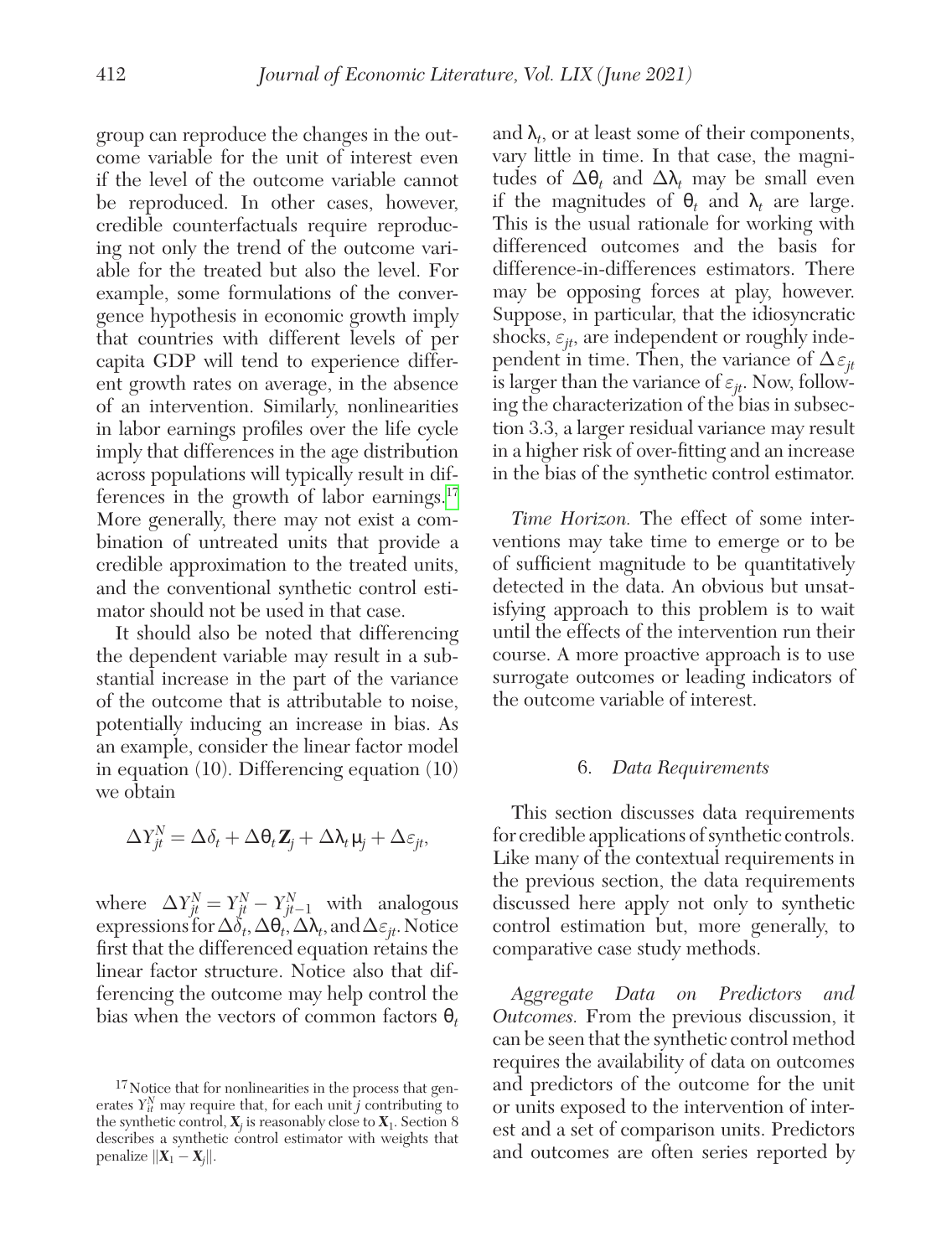government agencies, multilateral organizations, and private entities. Examples of these types of outcomes are state-level crime rates in the United States (Donohue, Aneja, and Weber 2019), country-level per capita GDP (Abadie, Diamond, and Hainmueller 2015), and state-level cigarette consumption statistics in the United States (Abadie, Diamond, and Hainmueller 2010), which are routinely reported in publications produced or commissioned by the Federal Bureau of Investigation, the World Bank, and tobacco industry groups, respectively. Sometimes, when aggregate data do not exist, aggregates of micro-data are employed in comparative case studies. For example, in his study of the labor market effects of the Mariel Boatlift in Miami, Card (1990) uses micro-data from the Current Population Survey (CPS) to estimate aggregate values for wage rates and unemployment for workers in Miami and a set of four comparison cities before and after the Mariel Boatlift. Similarly, Bohn, Lofstrom, and Raphael (2014) use data from the CPS to estimate the fraction of the population composed of Hispanic noncitizens by state in the United States.

*Sufficient Pre-intervention Information.* The credibility of a synthetic control estimator depends in great part on its ability to steadily track the trajectory of the outcome variable for the affected unit before the intervention. As discussed in subsection 3.3, Abadie, Diamond, and Hainmueller (2010) show that if the data-generating process follows a linear factor model, then the bias of the synthetic control estimator is bounded by a function that is inversely proportional to the number of pre-intervention periods (provided that the synthetic control closely tracks the trajectory of the outcome variable for the affected unit during the pre-intervention periods). Therefore, when designing a synthetic control study, it is of crucial importance to collect information on

the affected unit and the donor pool for a large pre-intervention window.

A caveat to the preference for a large number of pre-intervention periods is given by the possibility of structural breaks. Consider the linear factor model of equation (10). In this model, structural stability is represented by the restriction of constant factor loadings. Even if the model is a good representation of the distribution of the data at a relatively short time scale, its accuracy may suffer once we allow the number of periods to be large enough. Choosing  $v_1, \ldots, v_k$  to up-weight the most recent measures (relative to the prediction window) included in  $X_1$  and  $X_0$  helps alleviate structural instability concerns.

With a small number of pre-intervention periods, close or even perfect fit of the predictor values for the treated unit may be spuriously attained, in which case the resulting synthetic control may fail to reproduce the trajectory of the outcome for the treated unit in the absence of the intervention. The severity of this problem can be diminished if powerful predictors of post-intervention values of  $Y_{jt}^N$ , aside from pre-intervention values of the outcome, are included in  $X_j$ , reducing the residual variance and, as a result, the risk of over-fitting.

*Sufficient Post-intervention Information.* This data requirement derives partly from the *Time Horizon* contextual requirement in section 5. The evaluation data must include outcome measures that are possibly affected by the intervention and are relevant for the policy decision or scientific inquiry that is the object of the study. This may be problematic if the effect of an intervention is expected to arise gradually over time and if no forward-looking measures of the outcome are available. Conversely, in some practical instances, the effect of an intervention may dissipate rapidly after showing substantial effectiveness for a few initial periods.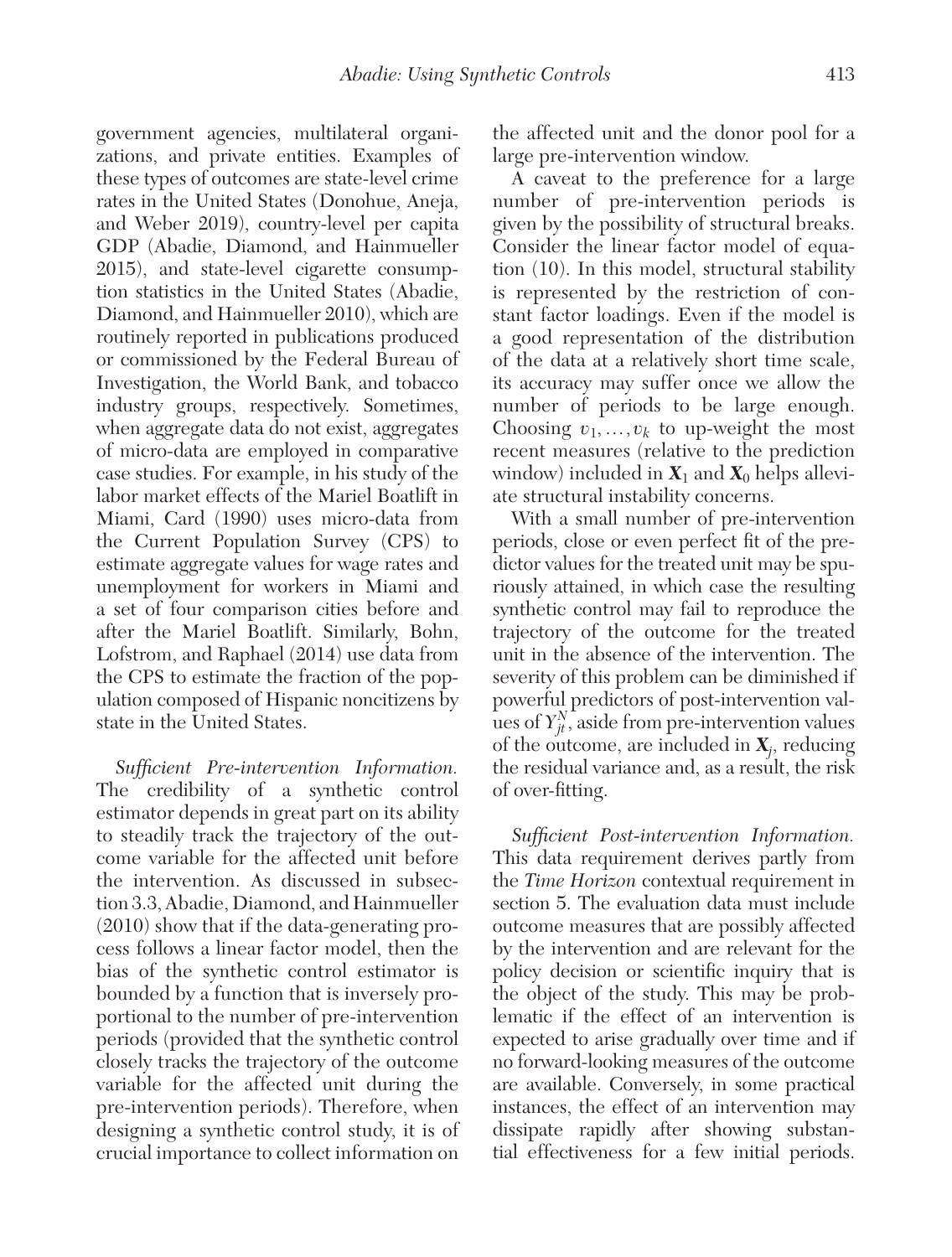

*Figure* 3. Backdating the 1990 German Reunification Application

Extensive post-intervention information allows a more complete picture of the effects of the intervention, in time and across the various outcomes of interest.

#### 7. *Robustness and Diagnostic Checks*

The credibility of a synthetic control estimator depends on its ability to reproduce outcomes for the treated unit in the absence of the intervention. This section presents diagnostic checks that can be used to evaluate the credibility of synthetic control counterfactuals in actual applications, as well as robustness exercises to assess sensitivity of results to changes in the design of the study.

*Backdating.* The possibility of backdating was discussed in section 5 as a way to address anticipation effects on the outcome variable

before an intervention occurs. In the absence of anticipation effects, the same idea can be applied to assess the credibility of a synthetic control in concrete empirical applications. Figure 3 shows the result of estimating the effect of the 1990 German reunification with the intervention backdated to 1980. Two important features of the results are as follows. First, as one would hope, the synthetic control estimator closely tracks per capita GDP for West Germany in the 1981–90 period, before the start of the actual intervention. This is the"in-time placebo test" in Abadie, Diamond, and Hainmueller (2015) and similar to the "preprogram test" in Heckman and Hotz (1989). The absence of estimated effects prior to the intervention provides credibility of the synthetic control estimator, as it demonstrates that the synthetic control is able to reproduce the trajectory of the outcome variable for the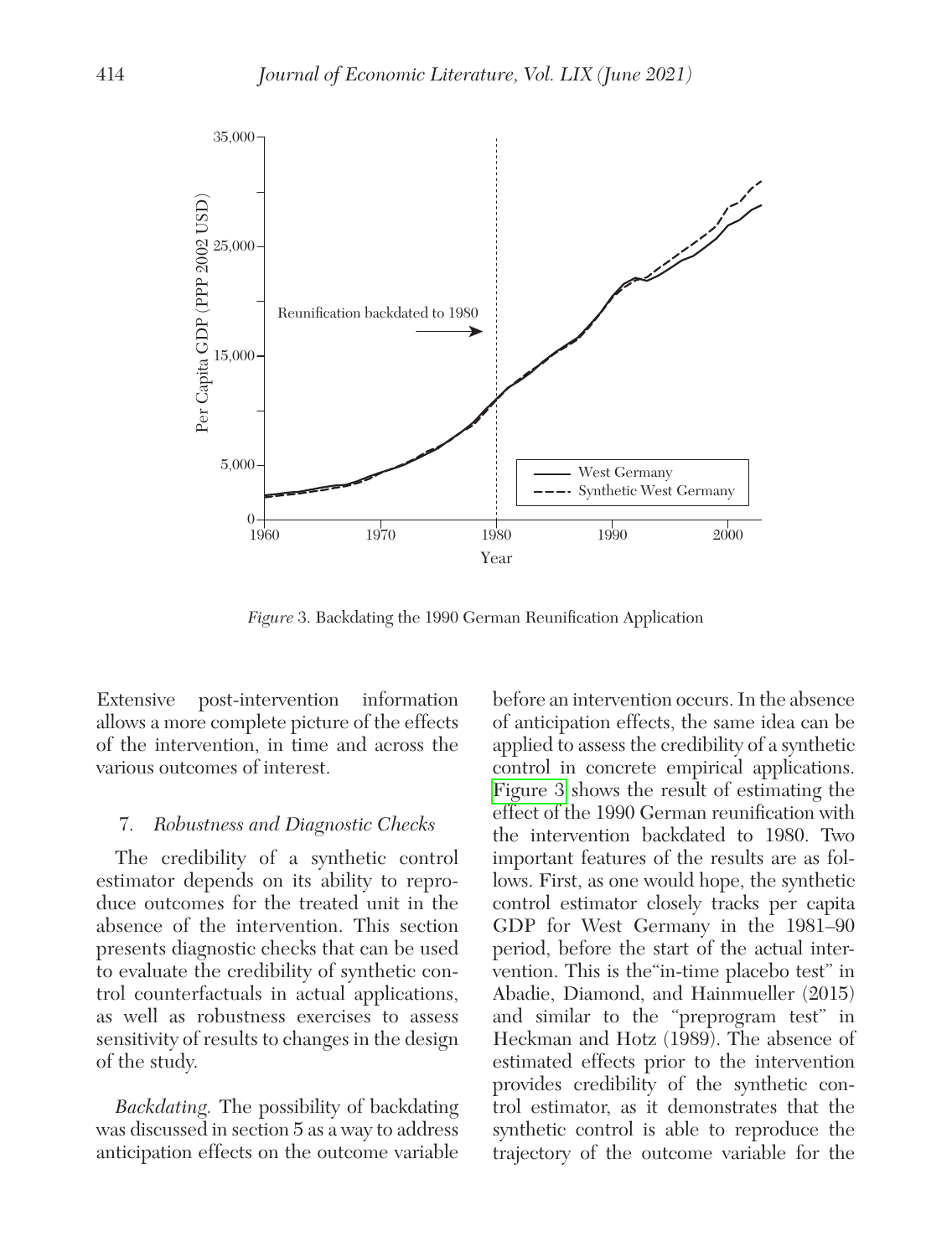treated unit before the intervention occurs. Second, a gap between per capita GDP for West Germany and its synthetic control counterpart appears around the time of the German reunification, as in figure 1, panel B. This is the case even when the intervention is ten-year backdated in the data and the procedure uses no information on the timing of the actual intervention. The shape and direction of the gap in figure 3 is similar to that of figure 1, panel B, albeit of a somewhat smaller magnitude. The fact that the estimated effect of the German reunification appears shortly after 1990 even when the intervention is artificially ten-year backdated in the data provides credibility to the synthetic control estimator of the 1990 German reunification.

*Robustness Tests.* Regardless of the estimation method employed in the analysis, the main conclusions of an empirical study should display some level of robustness with respect to changes in the study design. In the context of synthetic controls, two important ways the design of a study may influence results are (i) the choice of units in the donor pool, and (ii) the choice of predictors of the outcome variable. The first choice corresponds to the columns in  $X_0$ , and the second one corresponds to the rows in  $[X_1 : X_0]$ .

As a example of a robustness test, figure [4](#page-25-0) reports the results of a leave-one-out re-analysis of the German reunification data in Abadie, Diamond, and Hainmueller (2015), taking from the sample one-at-a-time each of the countries that contribute to the synthetic control in table 2. All leave-one-out estimates closely track the per capita GDP series for West Germany before 1990. The resulting estimates for the years after the reunification are all negative and centered around the result produced using the entire donor pool. The main conclusion of a negative estimate of the German reunification on per capita GDP is robust to the exclusion of any particular country. In other examples, however, results may not be as robust as those in figure 4, and the scientific significance of the estimates should be evaluated with that information in mind. If the exclusion of a unit from the donor pool has a large effect on results without a discernible change in pre-intervention fit, this may warrant investigating if the change in the magnitude of the estimate is caused by the effects of other interventions or by particularly large idiosyncratic shocks on the outcome of the excluded untreated unit.

## 8. *Extensions and Related Methods*

As the literature on synthetic control methods and related methods has greatly expanded in recent years, it has become increasingly difficult for researchers interested in applying these methods to figure out what is available where. In this section, I provide a brief guide to the recent contributions in the area. This represents only an incomplete snapshot of a literature that is rapidly evolving.

*Multiple Treated Units.* Several recent articles consider estimation and inference with synthetic controls for the case where there are multiple treated units. Notice that the presence of multiple treated units does not give rise to additional conceptual challenges for the estimation of synthetic controls. Treatment effects can be estimated for each treated unit separately and aggregated in a second step if desired. However, the presence of multiple treated units creates some practical problems for estimation, as well as new challenges and opportunities for inference.

A potential complication with synthetic control estimation is that the minimizer of equation (7) subject to the weight constraints may not be unique, especially if the values of the predictors for a treated unit fall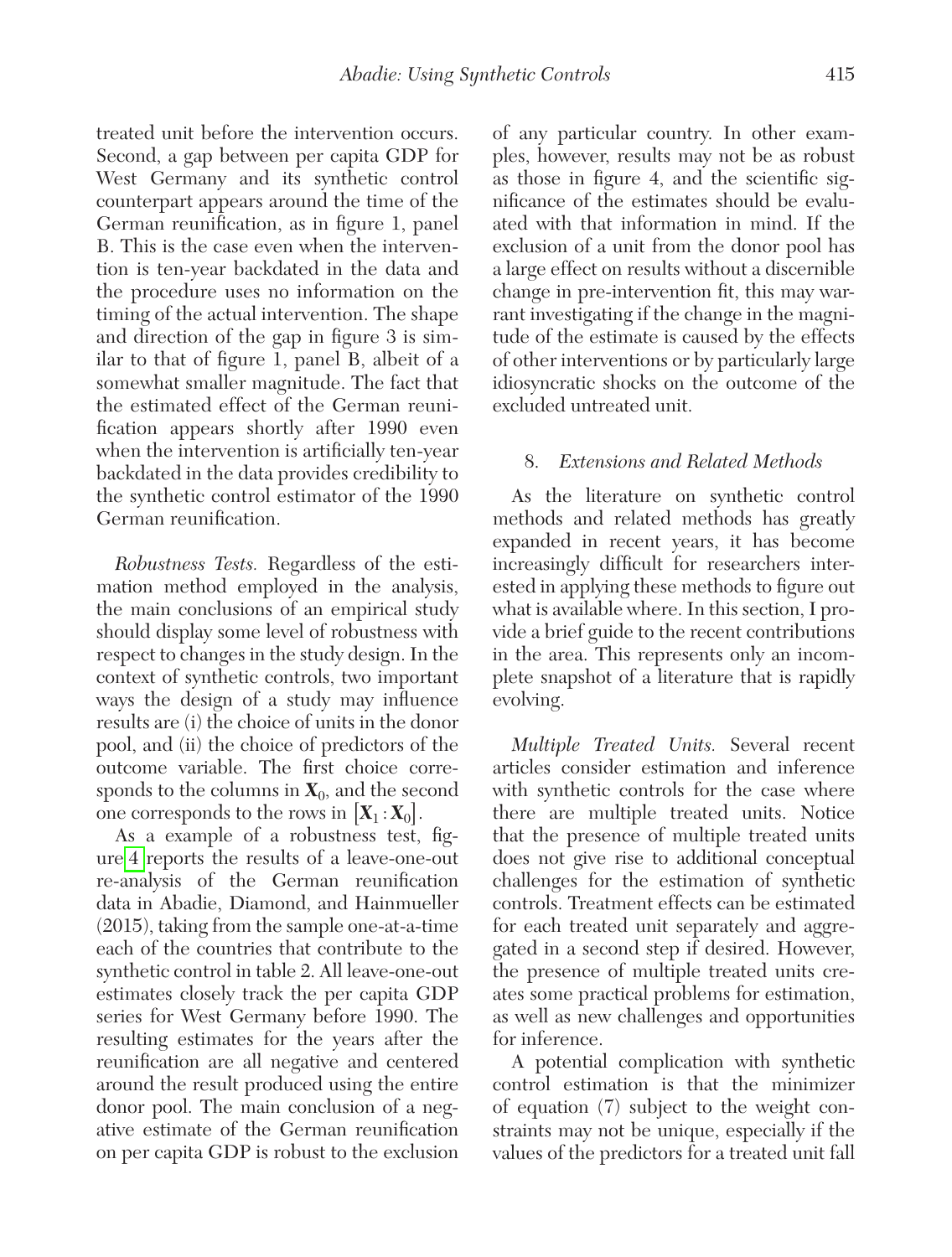<span id="page-25-0"></span>

*Figure* 4. Leave-one-out Estimates of the Effect of the 1990 German Reunification

inside the convex hull of the values of the predictors for the donor pool. Suppose, for now, that only the first unit is treated. If *X*<sup>1</sup> belongs to the convex hull of the columns of  $X_0$ , this implies that we can find  $W^*$  such that  $X_1 = X_0 W^*$ . Moreover, the number of minimizers to equation (7) may be (and will typically be) infinite.[18](#page-25-1) That is, there may exist an infinite number of solutions to the problem of minimizing of equation (7), subject to the weight constraints, that perfectly reproduce  $X_1$ . An algorithm minimizing equation (7) subject to the weight constrains may select a solution,  $W^*$ , with positive entries for units that are far away from the treated unit

in the space of the predictors, even when an alternative solution exists based only on units with predictor values similar to  $X_1$ . This may, in turn, lead to large interpolation biases that remain unchecked under the illusion of perfect fit,  $\mathbf{X}_1 = \mathbf{X}_0 \mathbf{W}^*$ .<sup>[19](#page-25-2)</sup>

Even in moderate dimensions, *k*, the curse of dimensionality works to keep treated observations outside of the convex hull of the units in the donor pool. Therefore, in settings with one treated unit, multiplicity of solutions is rarely an issue, and if it arises it can often be easily addressed by restricting the donor pool to units with predictor values most similar to the values of the predictor for the unit exposed to the treatment.

<span id="page-25-1"></span><sup>&</sup>lt;sup>18</sup>If  $W_1^*$  and  $W_2^*$  are both minimizers of equation (7) subject to the weight constraints, then so is  $aW_1^* + (1 - a)W_2^*$ , for  $a \in (0,1)$ . This implies that the number of solutions to the minimization equation (7) given the weight constraints can only be one or infinity.

<span id="page-25-2"></span><sup>&</sup>lt;sup>19</sup>Notice, however, that perfect fit,  $X_1 = X_0 W^*$ , where  $W^*$  minimizes equation  $(7)$  subject to the weight constraints, is indicative of the possibility of infinite solutions.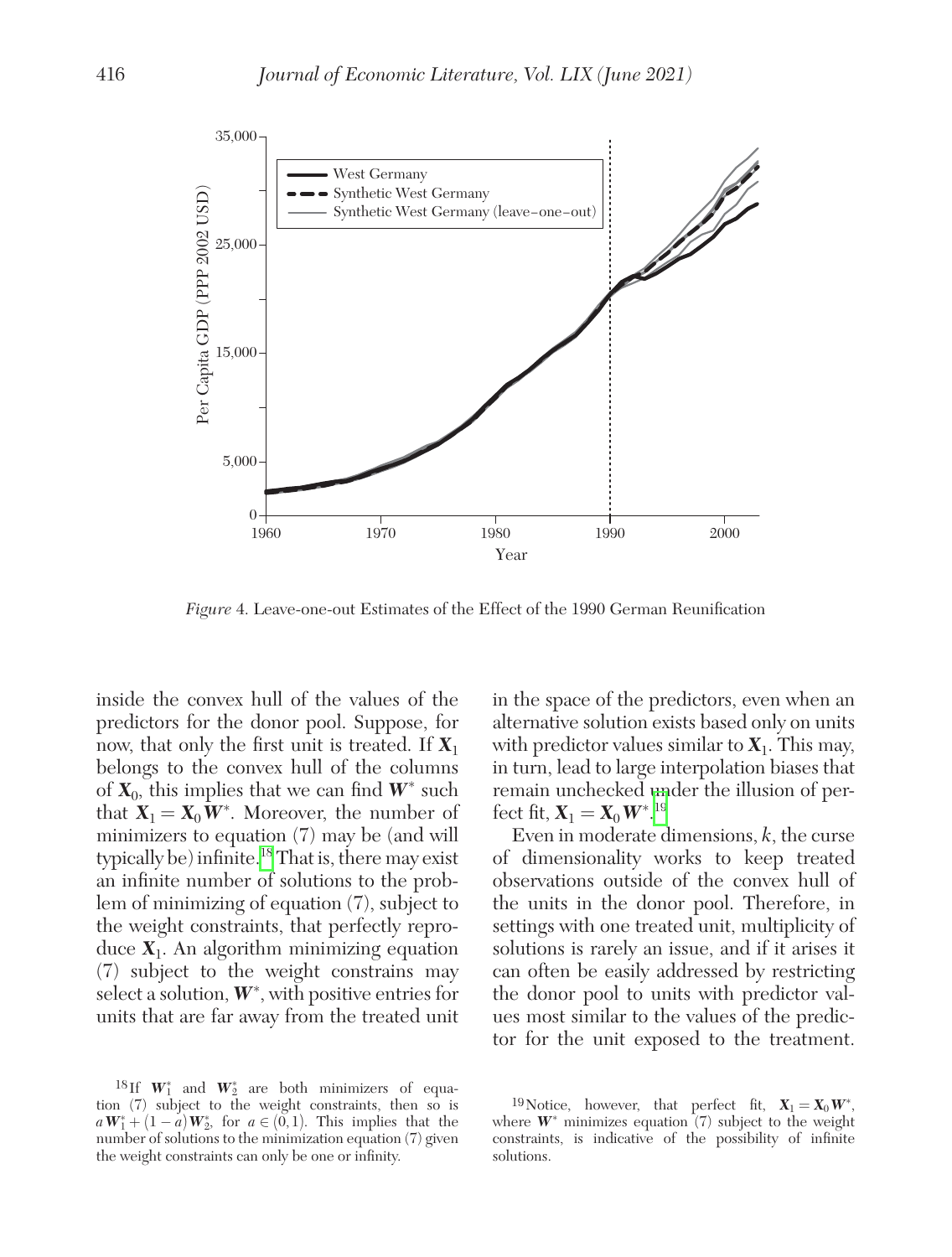However, in settings with many treated and untreated units, multiplicity of solutions and how to choose among them become important issues for estimation. Moreover, large interpolation biases may also arise in settings where the predictor values for treated units fall outside the convex hull of the predictor values for the units in the donor pool, especially when the units contributing to synthetic controls are far away from the treated units in the space of predictors. That is, there may be cases such that  $\mathbf{X}_1 \approx \mathbf{X}_0 \mathbf{W}^*$  but where  $\mathbf{X}_j$ greatly differs from *X*1, for some unit *j* contributing to the synthetic control.

To address these challenges, Abadie and L'Hour (2019) propose a synthetic control estimator that incorporates a penalty for pairwise matching discrepancies between the treated units and each of the units that contribute to their synthetic controls. Consider a setting with *I* treated units and *J* untreated units. We will index observations so that the treated units come first. That is, units  $j = 1, ..., I$  are treated and units  $j = I + 1, ..., I + J$  are untreated, with  $I + J$  units in total. As in previous sections,  $X_j$  is the vector of predictor values for unit *j*, and  $X_0$  is the matrix of the predictor values for the units in the donor pool. For  $\lambda > 0$ , the estimator in Abadie and L'Hour (2019) minimizes

(13) 
$$
\|\mathbf{X}_{i}-\mathbf{X}_{0}\mathbf{W}\|^{2}+\lambda \sum_{j=I+1}^{I+J} w_{i} \|\mathbf{X}_{i}-\mathbf{X}_{j}\|^{2}
$$

with respect to  $\mathbf{W} = (w_{I+1},...,w_{I+I})'$ , for each treated unit,  $i = 1, \ldots, I$ , subject to the constraints that the weights  $w_{I+1}, \ldots, w_{I+I}$ are nonnegative and sum to one.<sup>20</sup> The first term in equation (13) is the aggregate discrepancy between the predictor values for treated unit *i* and its synthetic control. The second term in equation (13) penalizes

pairwise matching discrepancies between the predictor values for unit *i* and each of the units that contribute to its synthetic control, weighted by the magnitudes of their contributions. The penalty term is added to equation (13) with the aim of reducing interpolation biases. As  $\lambda \to \infty$ , the penalized estimator converges to one-to-one matching. As  $\lambda \rightarrow 0$ , the estimator uses an aggregate of pairwise matching discrepancies weighted by *W* to select among all synthetic controls that attain the minimal value for  $||\mathbf{X}_i - \mathbf{X}_0 \mathbf{W}||$ . Values of  $\lambda$  between zero and infinity trade off aggregate fit of the synthetic control and pairwise fit of each of the units that contribute to it.

Abadie and L'Hour (2019) show that if  $\lambda > 0$ , then the minimizer of equation (13) is unique and sparse (provided that the columns of  $X_0$  are in general quadratic position, see Abadie and L'Hour 2019 for details). They also provide cross-validation techniques to select  $\lambda$ .

Let  $W^*_{i} = (w^*_{iI+1},...,w^*_{iI+J})'$  be the solution to the minimization problem in equation (13). Then, the estimated treatment effect for  $i = 1, ..., I$  and  $t = T_0 + 1, ..., T$  is as in (8),

(14) 
$$
\hat{\tau}_{it} = Y_{it} - \sum_{j=I+1}^{I+J} w_{ij}^* Y_{jt},
$$

with average treatment effect given by

$$
\hat{\tau}_t = \frac{1}{I} \sum_{i=1}^I \hat{\tau}_{it}.
$$

In many instances, especially where the sample units are aggregates like regions or countries, a weighted average (e.g., population-weighted, or GDP-weighted) treatment effect may be most relevant.

Dube and Zipperer (2015) and Abadie and L'Hour (2019) propose extensions of the permutation methods in Abadie, Diamond, and Hainmueller (2010) to the case with multiple

<span id="page-26-0"></span><sup>20</sup>Although this is not reflected in the notation in equation (13),  $\lambda$  may depend on *i*.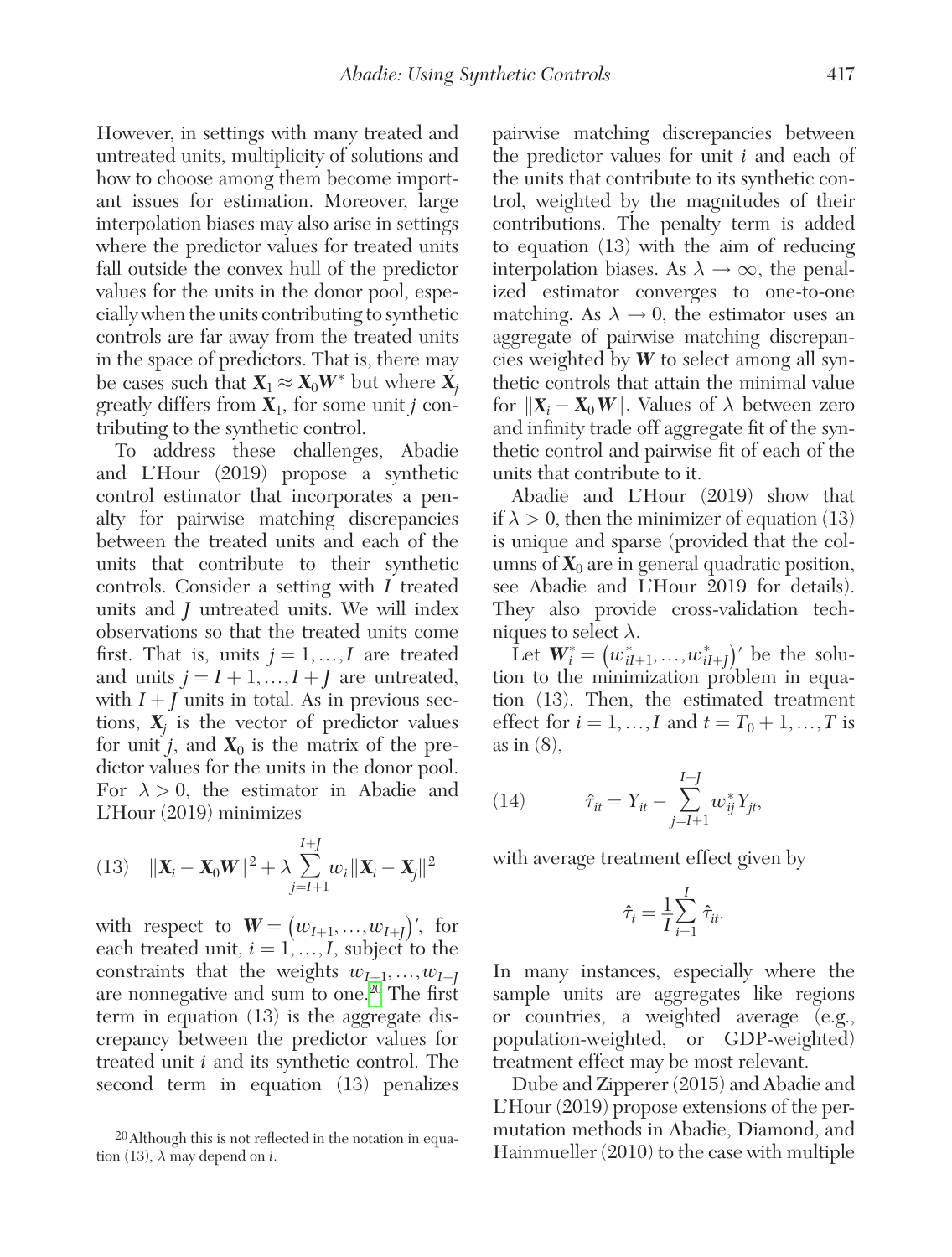treated units. They employ rank-based statistics on the permutation distribution of treatment effects, where the identity of the treated units is permuted at random in the data. In particular, Abadie and L'Hour (2019) propose the following simple generalization of the permutation test in Abadie, Diamond, and Hainmueller (2010). They consider a setting with *I* treated units and *J* untreated units. In each permutation  $b = 1, ..., B$ , the identities of the *I* treated units are reassigned in the data among the  $I + J$  units in the sample, and statistics  $r_{b,1},...,r_{b,I}$  are calculated for the units coded as treated in the permutation. These statistics could be (bias-corrected) synthetic control estimates of treatment effects, or rescaled versions that take into account the pre-intervention fit as in equation (12), or their absolute values, positive parts, or negative parts, depending on the context. Notice that when *I* is small relative to  $I + I$ , it may be possible to consider all possible treatment reassignments, in which case *B* is equal to  $(I + J)$ -choose-*I*. If considering all possible treatment reassignments is computationally expensive, inference can be based on *B* random draws from all subsets of *I* units in the sample. Let  $r_{0,1},...,r_{0,I}$  be the same statistics calculated for the actual treated units. Then, *B* permutation repetitions, in addition to the original sample values for treatment, produce  $I \times (B + 1)$ statistics,  $r_{0,1},...,r_{0,I},...,r_{B,1},...,r_{B,I}$ . Now, for each  $b = 0, ..., B$ , one can calculate  $t_b$ equal to the sum of the ranks of  $r_{b,1},...,r_{b,I}$ within  $r_{0,1},...,r_{0,I},...,r_{B,1},...,r_{B,I}$ . The permutation inference in Abadie and L'Hour (2019) is based on the "extremeness" of the statistic  $t_0$  within the permutation distribution  $t_0, t_1, \ldots, t_B$ . Notice that, for  $I = 1$ this mode of inference amounts to the permutation test in Abadie, Diamond, and Hainmueller (2010).

Hainmueller (2012) and Robbins, Saunders, and Kilmer (2017) consider also settings with multiple treated units. Instead of producing a separate synthetic control for each treated unit, they calculate a single synthetic control to match aggregate values of the predictors between the treated and nontreated samples. As in the usual synthetic control estimator, the weights in Hainmueller (2012) and Robbins, Saunders, and Kilmer (2017) are nonnegative and sum to a predetermined constant (typically equal to one, or to the number of treated units, depending on the scaling of the variables in the data set). These estimators require that there is at least a convex combination of units in the donor pool that exactly matches a prespecified set of moments of the predictors for the treated units. Among the sets of weights that perfectly reproduce the moments for the treated sample, Hainmueller (2012) and Robbins, Saunders, and Kilmer (2017) choose the one that minimizes a measure of discrepancy with respect to constant weights.

*Bias Correction.* Another practical complication in settings with many treated units is that, even with a moderate *k*, the predictor values for some of the treated units may not be closely reproduced by a synthetic control, or may be closely reproduced only by combinations of units with large pairwise matching discrepancies in predictor values with respect to the treated unit. At the same time, including those ill-fitted units in the calculation of the aggregate effect may be important for the desired interpretation of the estimate (e.g., as an estimate of the average effect of the treatment on the treated). In that case, one could be concerned about the potential biases produced by matching discrepancies between the values of the predictors for the treated units and those for the respective synthetic controls[.21](#page-27-0) Bias corrections

<span id="page-27-0"></span><sup>21</sup>Related to this problem, Ferman and Pinto (2019) and Botosaru and Ferman (2019) study the properties of synthetic control estimators for cases where the value of the predictors for a treated unit cannot be closely matched by a synthetic control.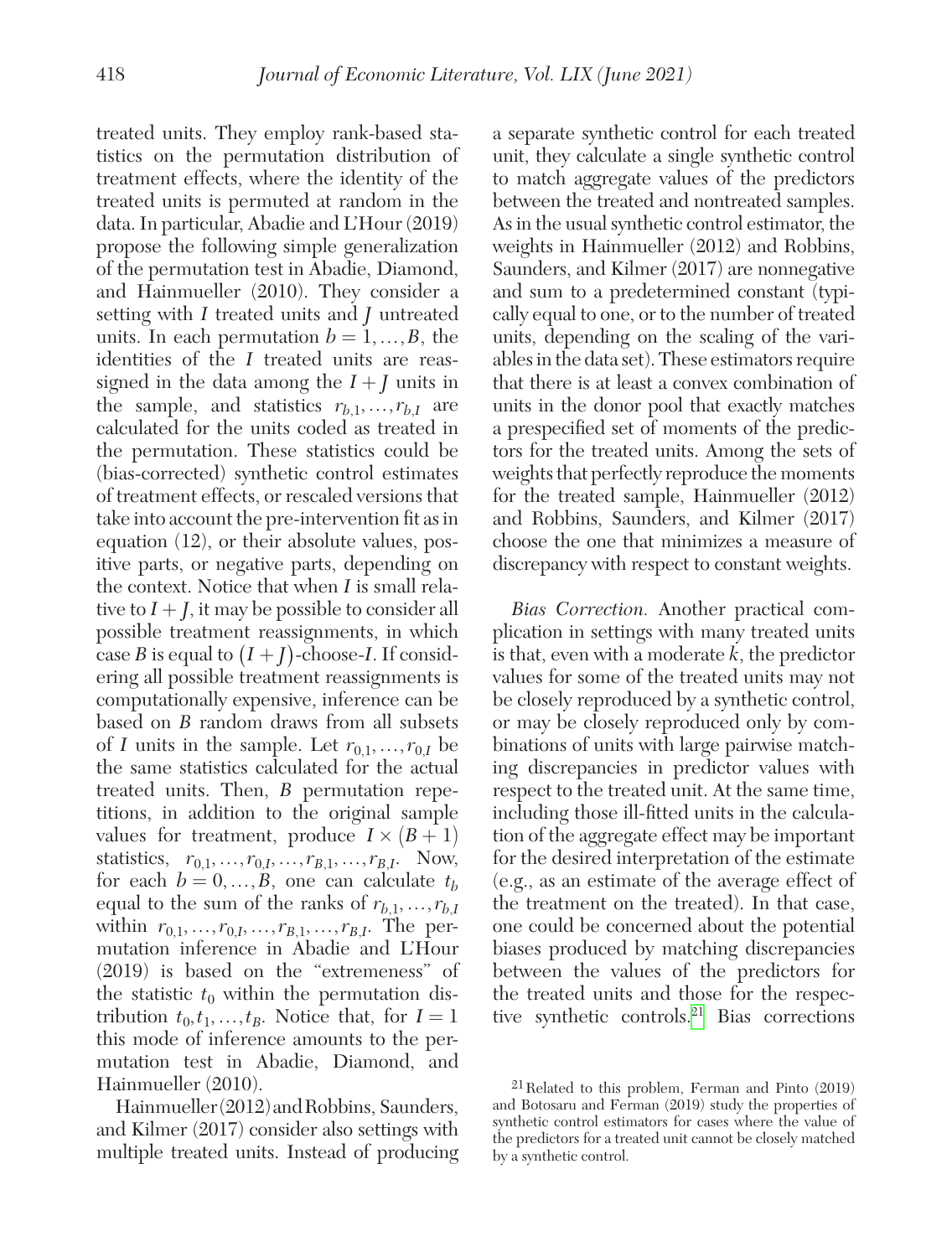play also an important role in reducing regularization biases in inferential methods for regression-based variants of synthetic controls (see, e.g., Arkhangelsky et al. 2019, Chernozhukov, Wüthrich, and Zhu 2019b).

Abadie and L'Hour (2019) and Ben-Michael et al. (2020) propose modifications of the synthetic control estimator along the lines of the bias-correction techniques of Rubin (1973), Quade (1982), and Abadie and Imbens (2011). They use regression adjustments to attenuate the bias of synthetic control estimators in settings where the synthetic control counterfactual is constructed using untreated units with values of the predictors that do not closely reproduce the predictor values for the treated unit or units. For  $t = T_0 + 1, \ldots, T$ , let  $\hat{\mu}_{0t}$  be a sample regression function (parametric or nonparametric) estimated by regressing the untreated outcomes,  $Y_{I+1,t},...,Y_{I+It}$ , on the values of the predictors for the untreated units,  $X_{I+1},...,X_{I+I}$ . The bias-corrected synthetic control estimator for unit *i* is

(15) 
$$
\hat{\tau}_{it} = \left(Y_{it} - \sum_{j=I+1}^{I+J} w_{ij}^* Y_{jt}\right) - \sum_{j=I+1}^{I+J} w_{ij}^* (\hat{\mu}_{0t}(\mathbf{X}_i) - \hat{\mu}_{0t}(\mathbf{X}_j)).
$$

The first term on the right-hand side of (15) is the synthetic control estimator in (14). The second term uses a regression adjustment to correct for discrepancies between the predictor values for the treated unit and the predictor values for the units that contribute to the synthetic control. Alternatively, the estimator in (15) can be expressed as

(16) 
$$
\hat{\tau}_{it} = (Y_{it} - \hat{\mu}_{0t}(\mathbf{X}_i))
$$

$$
- \sum_{j=I+1}^{I+J} w_{ij}^* (Y_{jt} - \hat{\mu}_{0t}(\mathbf{X}_j)).
$$

Equation (16) provides an interpretation of the bias-corrected synthetic control estimator as a synthetic control estimator applied to regression residuals. The bias correction in equation (16) is related to the proposal in Doudchenko and Imbens (2016) to residualize the outcomes with respect to covariates before calculating synthetic controls.

A different avenue to evaluate the bias of synthetic control estimators, which was discussed in section 7, is given by the availability of pre-intervention periods, when the effect of the treatment is not yet realized. In the absence of anticipation effects, estimates of treatment effects before the intervention are reflective of estimation biases. If biases are stable in time, estimates of those biases could be used to correct synthetic control estimates. Bias adjustments of this type, which are closely related to difference-in-differences methods, are proposed in Arkhangelsky et al. (2019) and Chernozhukov, Wüthrich, and Zhu (2019b).

*Regression-Based Methods and Extrapolation.* Several articles have contributed regression-based estimators for synthetic controls. These procedures allow extrapolation by considering synthetic controls that are not convex combinations of the units in the donor pool. Doudchenko and Imbens (2016) consider an estimator that fits all pretreatment outcomes for the treated, with weights that may be negative and may not sum to one, and allow for a constant shift in the level of the synthetic control estimator. They propose to use an elastic net—that is, a combination of lasso  $(L_1)$  and ridge  $(L_2)$  penalties—to regularize the weights. The counterfactual estimates for  $t = T_0 + 1, ..., T$  in Doudchenko and Imbens (2016) are

(17) 
$$
\hat{Y}_{1t}^{N} = \hat{\alpha} + \sum_{j=2}^{J+1} \hat{w}_{j} Y_{jt},
$$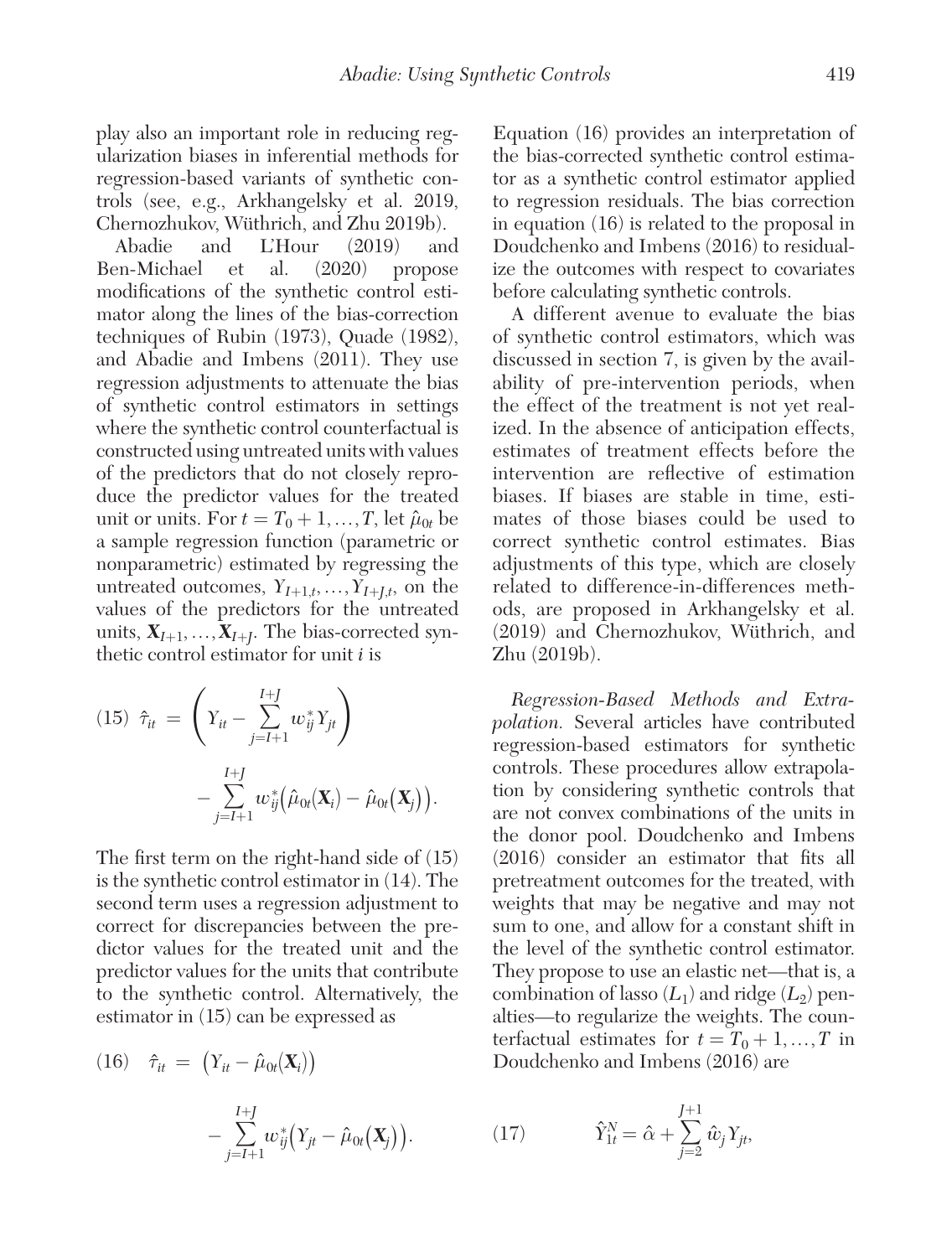where  $\hat{\alpha}, \hat{w}_2, \dots, \hat{w}_{J+1}$  minimize

(18) 
$$
\sum_{t=1}^{T_0} \left(Y_{1t} - \alpha - \sum_{j=2}^{J+1} w_j Y_{jt}\right)^2 + \lambda_1 \left(\frac{1 - \lambda_2 \sum_{j=2}^{J+1} w_j^2}{2} + \lambda_2 \sum_{j=2}^{J+1} |w_j|\right),
$$

with respect to  $(\alpha, w_2, ..., w_{J+1}) \in \mathbb{R}^{J+1}$ , where  $\lambda_1 \geq 0$  and  $0 \leq \lambda_2 \leq 1$  are regularization parameters selected by cross-validation. To incorporate additional predictors in their estimation procedure, Doudchenko and Imbens (2016) propose to use least squares in a first step to residualize the outcomes  $Y_{it}$  for  $j = 1, ..., J + 1$  in equation (18) with respect to any other covariates. Chernozhukov, Wüthrich, and Zhu (2019a) consider different penalty terms, including lasso regularization (i.e.,  $\lambda_2 = 1$ ), in the context of an inferential procedure for synthetic controls. Regression estimators of this type are also related to the panel data approach to the program evaluation estimator in Hsiao, Ching, and Wan (2012), where  $\lambda_1 = 0$  and the parameters in equation (17) are estimated by unpenalized least squares. Li (2019) considers the same estimator as in Hsiao, Ching, and Wan (2012), but regularizes the weights  $\hat{w}_2, \ldots, \hat{w}_{I+1}$  to be nonnegative.

Arkhangelsky et al. (2019) introduce a synthetic control estimator that weights not only the units in the control group, but also the pre-intervention time periods, to approximate the counterfactual of interest. The time weights in Arkhangelsky et al. (2019) play a similar role as the predictor weights,  $v_1, \ldots, v_k$ , of subsection 3.2. They reflect the importance of each of the individual predictors, which in the leading version of the estimator of Arkhangelsky et al. (2019) are past outcome values.

*Matrix Completion*/*Estimation Methods.*  Amjad, Shah, and Shen (2018); Amjad et al. (2019); and Athey et al. (2020) propose related methods that use tools from the matrix completion/matrix estimation literature. Suppose, as before, that unit  $j = 1$  is the treated unit, and units  $j = 2, ..., J + 1$ are not treated. Amjad, Shah, and Shen (2018) posit a nonlinear factorstructure model for the untreated,  $Y_{jt}^N = f(\mu_j, \lambda_t) + \varepsilon_{jt}$ , with  $j = 2, ..., J + 1$ and  $t = 1, ..., T$ , where  $\varepsilon_{it}$  is random noise. Their framework allows for the presence of missing values in the matrix  $\left\{Y_{jt}^N\right\}$ , with  $j = 1, ..., J + 1$ , and  $t = 1, ..., T$ . Using matrix estimation methods, in particular singular value thresholding (see Chatterjee 2015), Amjad, Shah, and Shen (2018) estimate a low-rank approximation,  $\{\hat{M}_{it}\}\$ , to the matrix  $\{M_{jt}\} = \{\hat{f}(\mu_j, \lambda_t)\}\$ . The objects  $\hat{M}_{jt}$ are used to de-noise the outcomes  $Y_{jt}^N$  and to impute missing values, if any. Then, synthetic controls are obtained as linear combinations of  $\hat{M}_{it}$ , with coefficients estimated by ridge regression of  $Y_{1t}$  on  $M_{2t}$ , ...  $M_{I+1t}$  in the pre-intervention periods. The estimator in Amjad, Shah, and Shen (2018) does not incorporate covariates, using data on outcomes,  $Y_{it}$ , only. Amjad et al. (2019) modify the estimator in Amjad, Shah, and Shen (2018) to incorporate additional variables aside from the outcome of interest, under the assumption that all variables depend on common latent factors. Athey et al. (2020) postulate the model  $Y_{jt}^N = M_{jt} + \varepsilon_{jt}$ , for  $j = 1, ..., J + 1$ and  $t = 1, ..., T$ , where  $\varepsilon_{jt}$  is again random noise. In their framework, missing entries in the matrix  $\{Y_{jt}^N\}$ , with  $j = 1, ..., J+1$ and  $t = 1, \ldots, T$ , arise naturally for the treated observation (or treated observations, if multiple units are treated) in the posttreatment periods. Athey et al. (2020) assume that the matrix  $\{M_{jt}\}\$ , with  $j = 1, ..., J + 1$ and  $t = 1, ..., T$ , is low-rank, which allows them to obtain an estimate,  $\{\hat{M}_{it}\}\$ , via matrix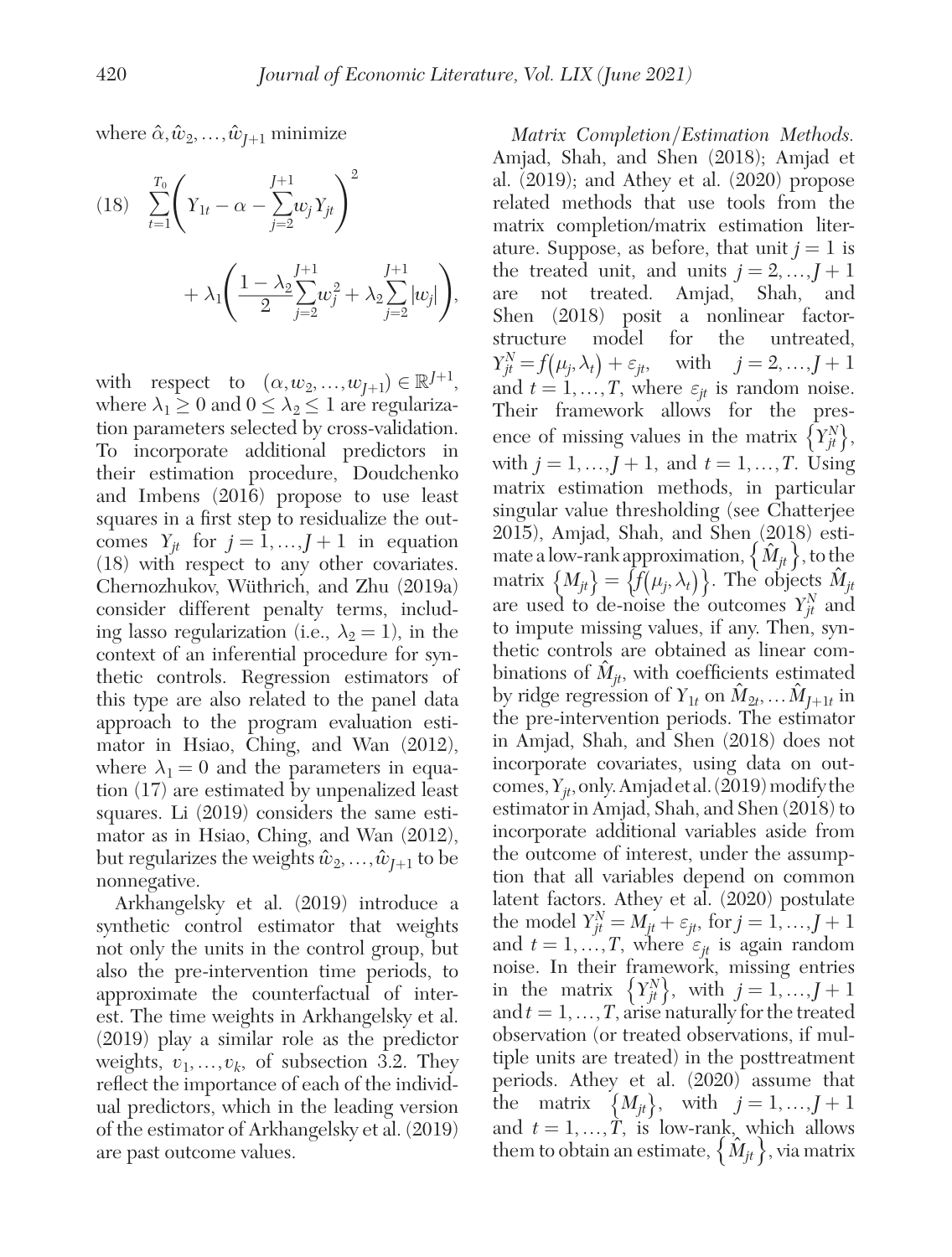completion techniques. The estimated counterfactual outcomes without the treatment for the treated are the values of  $\hat{M}_{it}$  such that  $Y_{jt}^N$  is missing. Extensions allow for models with covariates and the inclusion of time fixed effects and unit fixed effects (separate from the low-rank matrix,  $M_{it}$ ).

*Inference.* Several studies have proposed inferential tools for synthetic controls as alternatives to the permutation test in subsection 3.5. Firpo and Possebom (2018) propose several generalizations of the permutation test in subsection 3.5 and contribute confidence sets based on inverting the results of these tests. In a repeated sampling framework for stationary data and large  $T_0$ , Hahn and Shi (2017) propose to apply the end-of-sample instability test of Andrews (2003) to obtain an inferential procedure for synthetic control estimators. In the context of synthetic control estimators, the end-of-sample instability test of Andrews (2003) is related to the backdating ideas of section 7. It compares the values of treatment effects computed for the  $T - T_0$  post-intervention periods to the distribution of the of same values computed for every subset of  $T - T_0$  consecutive pre-intervention periods. Related also to Andrews's end-of-sample instability test, Chernozhukov, Wüthrich, and Zhu (2019a) devise a sampling-based inferential procedure for synthetic controls and related methods that employs permutations of regression residuals in the time dimension. In particular, Chernozhukov, Wüthrich, and Zhu (2019a) assume  $Y_{1t}^N = P_t^N + u_t$ , where  $u_1, \ldots, u_T$  are stationary and weakly dependent with mean zero. Let  $\tau_{T_0+1}, \ldots, \tau_T$  be the effects of the treatment on the treated unit (unit one) at times  $t = T_0 + 1, ..., T^{22}$  The potential outcome under the intervention is  $Y_{1t}^I = P_t^N + \tau_t + u_t$  for  $t > T_0$ . To simplify the exposition, assume that  $u_1, \ldots, u_T$  are i.i.d. Then, the distribution of a function,  $S(u_{T_0+1},...,u_T)$ , of the post-intervention values of  $u_t$  should be the same as the distribution of  $S(u_{\pi(T_0+1)},...,u_{\pi(T)})$ , where  $\pi(1),...,\pi(T)$ is a random permutation of 1,…,*T*. Suppose for now that  $P_t^N$  is known. Then, under a null hypothesis,  $\tau_{T_0+1} = a_{T_0+1}, \ldots, \tau_T = a_T$ , we can compute  $u_t = Y_{1t} - \tilde{P}_t^N - a_t$ , where  $a_t = 0$ for  $1 \le t \le T_0$ . As a result, we can test the null hypothesis by comparing the value of  $S(u_{T_0+1},...,u_T)$  to its permutation distribution, that is, the distribution of  $S(u_{\pi(T_0+1)},...,u_{\pi(T)})$ , which can be directly computed in the data. A feasible implementation of the test requires estimation of the residuals,  $u_1, \ldots, u_T$ . In the context of the synthetic control method, Chernozhukov, Wüthrich, and Zhu (2019a) adopt the model  $P_t^N = \sum_{j=2}^{J+1} w_j Y_j$  with nonnegative weights that sum to one, and  $E[u_t Y_{it}] = 0$ for  $j = 2, ..., J + 1$ , and implement their test on constrained least squares residuals,  $\hat{u}_1, \ldots, \hat{u}_T$ . The proposal in Chernozhukov, Wüthrich, and Zhu (2019a) differs from other synthetic control procedures in two important respects. First, while much of the literature on synthetic controls has adopted the linear factor model of subsection 3.3 as a working model to understand the properties of synthetic control estimators, Chernozhukov, Wüthrich, and Zhu (2019a) adopt instead the restriction  $E[u_t Y_{it}] = 0$ for  $j = 2, ..., J + 1$  to estimate  $P_t^{N,23}$  $P_t^{N,23}$  $P_t^{N,23}$  They

<span id="page-30-1"></span>23To understand the differences between these two frameworks, notice that when the data are generated by the linear factor model of subsection 3.3, and there is an unbiased synthetic control—that is, a synthetic control with weights,  $w_2, \ldots, w_{J+1}$  that exactly reproduces  $\mathbf{Z}_1$  and  $\mu_1$ —then, the restriction  $E[u_t Y_{jt}] = 0$  for  $j = 2, ..., J + 1$  and  $u_t = Y_M^N - \sum_{j=2}^{J+1} w_j Y_{jt}$  does not hold in general (see Ferman and Pinto 2019). One exception is given by the results in Ferman (2019), which imply that  $E[u_t Y_{tt}] = 0$  for  $j = 2, ..., J + 1$  will approximately hold as

<span id="page-30-0"></span><sup>&</sup>lt;sup>22</sup>To be consistent with the notation for  $P_t^N$  and  $u_t$  and because only unit one is treated, here I drop the subscript indicating that identity of the treated unit from the notation for treatment effect.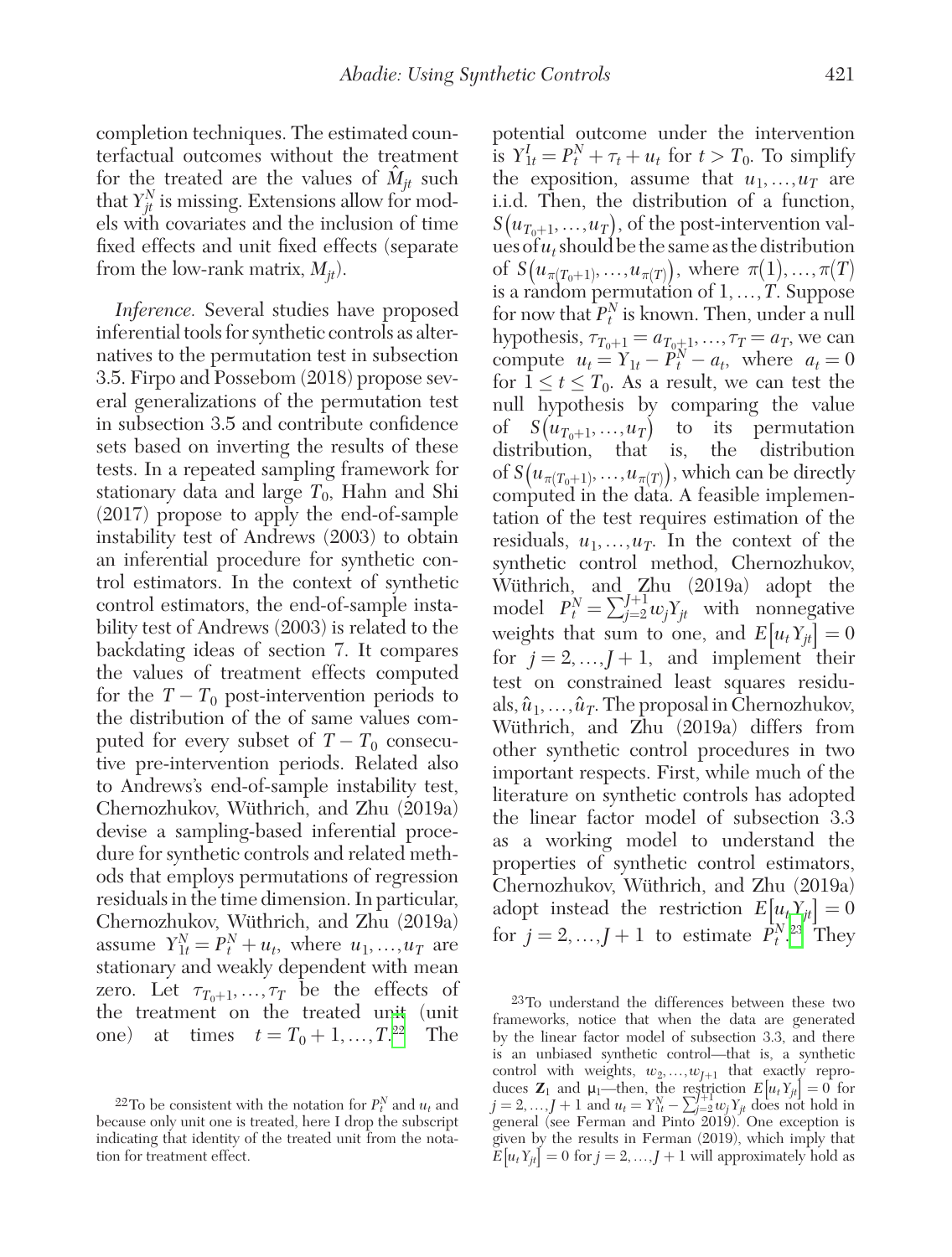show, however, that regardless of the validity of the model, their testing procedure remains valid as long as the estimated residuals,  $\hat{u}_1, \ldots, \hat{u}_T$  are exchangeable under the null hypothesis. Second, in contrast to other synthetic control procedures that compute the weights  $w_2, ..., w_{I+1}$  using pre-intervention data only, in the inferential procedure of Chernozhukov, Wüthrich, and Zhu (2019a) the synthetic control weights are estimated under the null hypothesis,  $\tau_{T_0+1} = a_{T_0+1}, \ldots, \tau_T = a_T$ , using data on  $Y_{it}^{N} = Y_{it} - a_t$  for all periods, including the periods after the intervention. For a similar set of models, Chernozhukov, Wüthrich, and Zhu (2019b) propose bias-corrected synthetic control estimation and confidence intervals for the mean value of the treatment effect over the post-intervention period,  $(\tau_{T_0+1} + \cdots + \tau_T)/(T-T_0)$  in settings when both  $T_0$  and  $T - T_0$  are large. Similar to difference in differences, the bias-correction procedure of Chernozhukov, Wüthrich, and Zhu (2019b) adjusts for differences in pre-intervention outcomes between the treated unit and the synthetic control. Confidence intervals are based on an asymptotically pivotal *t*-statistic and centered on the average of *K*-fold cross-fitted versions of the bias-corrected synthetic control estimate. Cattaneo, Feng, and Titiunik (2021) propose predictive intervals for synthetic control estimators and related methods. They adopt a predictive model  $Y_{1t}^N = P_t^N + u_t$ , where  $\overline{P}_t^N$  depends on observed predictors and unknown parameters, and *ut* is an unobserved random error. Their predictive intervals for  $\hat{\tau}_{1t} = Y_{1t} - Y_t^N$ (with  $t > T_0$ ) take into account estimation uncertainty about the values of the parameters in  $P_t^N$  as well as irreducible uncertainty about the value of  $u_t$ .

*Other Contributions.* In this article, I have provided a brief description of selected strands of the literature on synthetic controls and related methods, starting with the canonical estimator in sections 2 and 3, and describing some extensions and related methods in the current section. The literature is vast in its totality, however, and there are many noteworthy contributions I did not cover. They include Bai and Ng (2019); Brodersen et al. (2015); Gobillon and Magnac (2016); Gunsilius (2020); Kennedy-Shaffe, de Gruttola, and Lipsitch (2020); Viviano and Bradic (2019); and Xu (2017), among many others. Samartsidis et al. (2019) study the performance of the canonical synthetic control estimator and related methods in the context of the German reunification example of subsection 3.2. As the set of methods on synthetic controls keeps expanding and enriching the applied econometrics toolkit, this is still a young literature and much remains to be done. I mention some open areas in the final section of this article.

## 9. *Conclusions*

Synthetic controls provide many practical advantages for the estimation of the effects of policy interventions and other events of interest. However, like for any other statistical procedure (and especially for those aimed at estimating causal effects), the credibility of the results depends crucially on the level of diligence exerted in the application of the method and on whether contextual and data requirements are met in the empirical application at hand. In this article, I emphasize the notion that mechanical applications of synthetic controls that do not take into account the context of the investigation or the nature of the data are risky enterprises. To this end, the article discusses the methodological underpinnings of synthetic control estimators and the conditions under which they provide suitable estimates of

 $J \rightarrow \infty$  if there are weights,  $w_2, \ldots, w_{J+1}$  that asymptotically recover  $Z_1$  and  $\mu_1$  and are increasingly diluted among the units in the donor pool.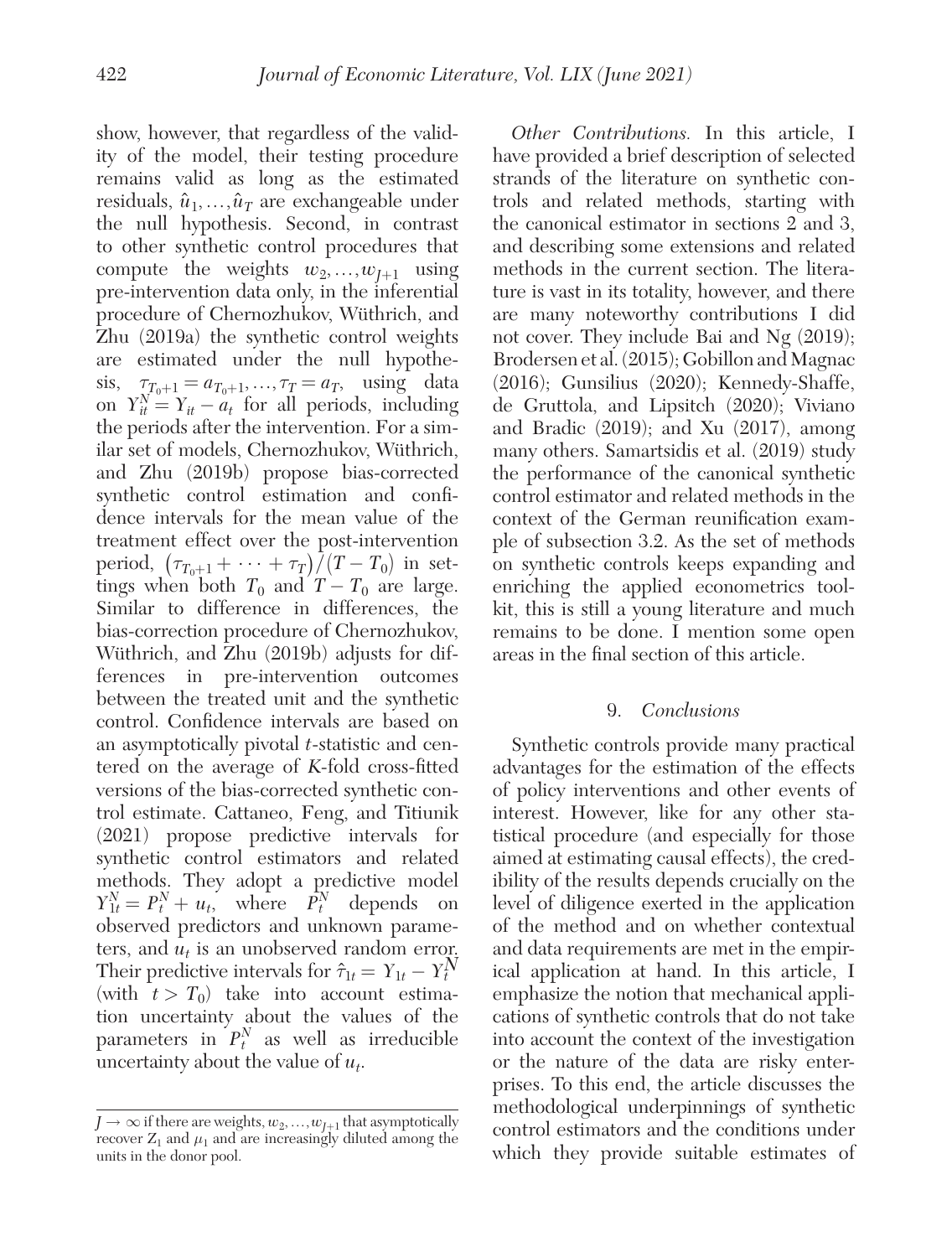causal effects. It also describes how the analysis may be modified in the cases when those conditions do not hold. Finally, the article discusses some recent extensions that widen the applicability, robustness, and flexibility of the method.

Open areas of related research abound, both methodological and empirical. Results on sampling-based inference, external validity, sensitivity to model restrictions, estimation with multiple interventions, and the identification of the channels though which the effect of an event or intervention operates, to mention a few, are scant or absent in the synthetic controls literature. An area of recent heightened interest regarding the use of synthetic controls is the design of experimental interventions in settings where the intervention of interest can only be applied to one or a small number of aggregate units. In addition, existing results on robust and efficient computation of synthetic controls are scarce, and more research is needed on the computational aspects of this methodology. On the empirical side, many of the events and policy interventions economists care about take place at an aggregate level, affecting entire aggregate units like school districts, cities, regions, or countries. This is exactly the setting synthetic controls were designed for, and potential applications of synthetic controls in economics are many.

#### **REFERENCES**

- Abadie, Alberto. 2005. "Semiparametric Difference-in-Differences." *Review of Economic Studies* 72 (1): 1–19.
- Abadie, Alberto, Susan Athey, Guido W. Imbens, and Jeffrey M. Wooldridge. 2020. "Sampling-Based versus Design-Based Uncertainty in Regression Analysis." *Econometrica* 88 (1): 265–96.
- Abadie, Alberto, Alexis Diamond, and Jens Hainmueller. 2010. "Synthetic Control Methods for Comparative Case Studies: Estimating the Effect of California's Tobacco Control Program." *Journal of the American Statistical Association* 105 (490): 493–505.
- Abadie, Alberto, Alexis Diamond, and Jens Hainmueller. 2015. "Comparative Politics and the Synthetic Control Method." *American Journal of Political Science* 59 (2): 495–510.
- Abadie, Alberto, and Javier Gardeazabal. 2003. "The Economic Costs of Conflict: A Case Study of the Basque Country." *American Economic Review* 93 (1): 113–32.
- Abadie, Alberto, and Guido W. Imbens. 2011. "Bias-Corrected Matching Estimators for Average Treatment Effects." *Journal of Business & Economic Statistics* 29 (1): 1–11.
- Abadie, Alberto, and Jérémy L'Hour. 2019. "A Penalized Synthetic Control Estimator for Dissagregated Data." Unpublished. [https://sites.google.com/site/](https://sites.google.com/site/jeremylhour/research) [jeremylhour/research](https://sites.google.com/site/jeremylhour/research).
- Acemoglu, Daron, Simon Johnson, Amir Kermani, James Kwak, and Todd Mitton. 2016. "The Value of Connections in Turbulent Times: Evidence from the United States." *Journal of Financial Economics* 121  $(2): 368 - 91.$
- Allegretto, Sylvia, Arindrajig Dube, Michael Reich, and Ben Zipperer. 2017. "Credible Research Designs for Minimum Wage Studies: A Response to Neumark, Salas, and Wascher." *ILR Review* 70 (3): 559–92.
	- Amjad, Muhammad, Devavrat Shah, and Dennis Shen. 2018. "Robust Synthetic Control." *Journal of Machine Learning Research* 19 (22): 1–51.
	- Amjad, Muhammad J., Vishal Misra, Devavrat Shah, and Dennis Shen. 2019. "mRSC: Multidimensional Robust Synthetic Control." *Proceedings of the ACM on Measurement and Analysis of Computing Systems* 3 (2). [https://doi.org/10.1145/3341617.3326152.](https://doi.org/10.1145/3341617.3326152)
- Andrews, D. W. K. 2003. "End-of-Sample Instability Tests." *Econometrica* 71 (6): 1661–94.
	- Angrist, Joshua D., and Jörn-Steffen Pischke. 2009. *Mostly Harmless Econometrics: An Empiricist's Companion*. Princeton and Oxford: Princeton University Press.
	- Arkhangelsky, Dmitry, Susan Athey, David A. Hirshberg, Guido W. Imbens, and Stefan Wager. 2019. "Synthetic Difference in Differences." NBER Working Paper 25532.
	- Athey, Susan, Mohsen Bayati, Nikolay Doudchenko, Guido Imbens, and Khashayar Khosravi. 2020. "Matrix Completion Methods for Causal Panel Data Models." Available on arXiv at 1710.10251.
- Athey, Susan, and Guido W. Imbens. 2017. "The State of Applied Econometrics: Causality and Policy Evaluation." *Journal of Economic Perspectives* 31 (2): 3–32.
- Bai, Jushan. 2009. "Panel Data Models with Interactive Fixed Effects." *Econometrica* 77 (4): 1229–79.
	- Bai, Jushan, and Serena Ng. 2019. "Matrix Completion, Counterfactuals, and Factor Analysis of Missing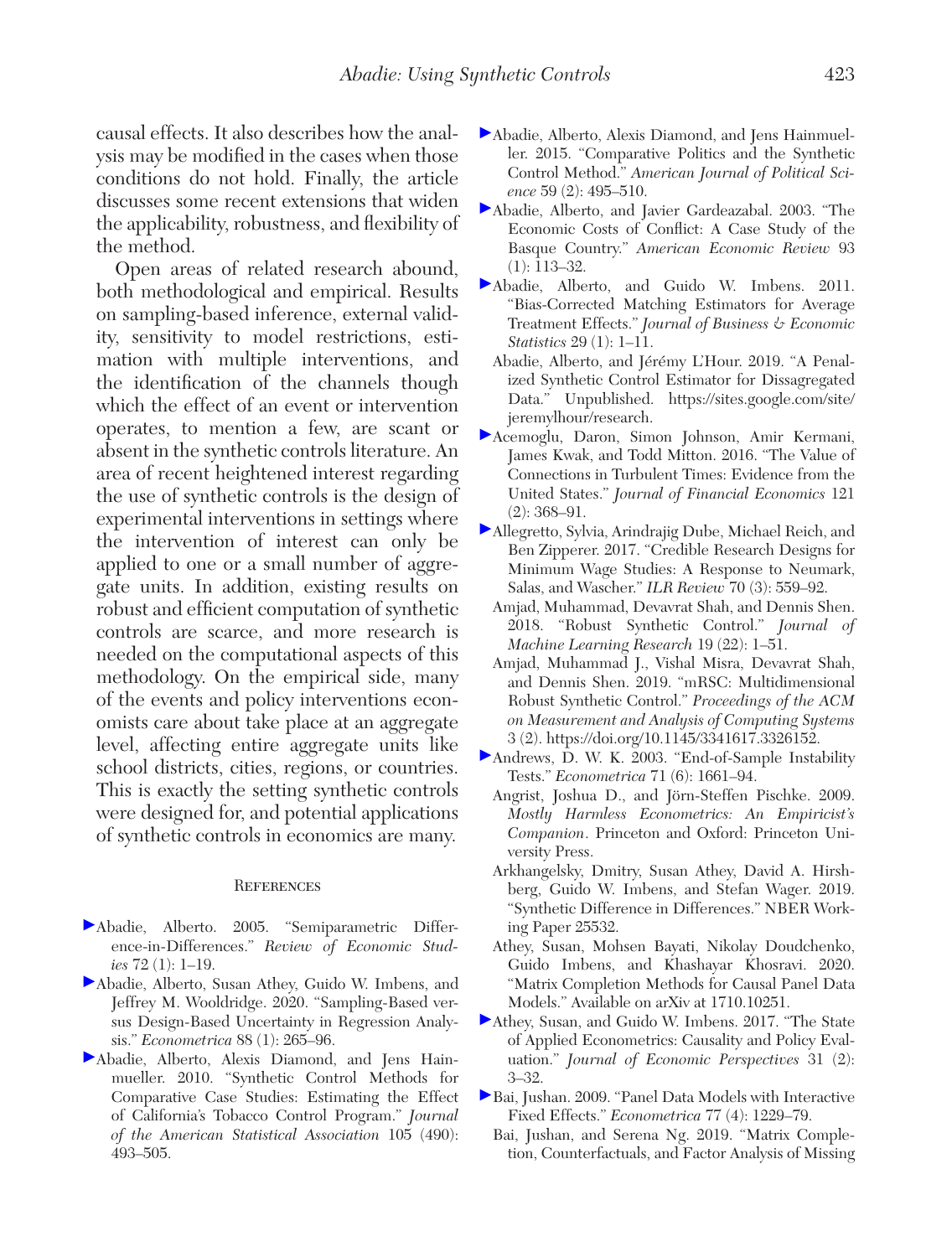Data." Available on arXiv at 1910.06677.

- Ben-Michael, Eli, Avi Feller, and Jesse Rothstein. 2020. "The Augmented Synthetic Control Method." Available on arXiv at 1811.04170.
- Bifulco, Robert, Ross Rubenstein, and Hosung Sohn. 2017. "Using Synthetic Controls to Evaluate the Effect of Unique Interventions: The Case of Say Yes to Education." *Evaluation Review* 41 (6): 593–619.
- Bohn, Sarah, Magnus Lofstrom, and Steven Raphael. 2014. "Did the 2007 Legal Arizona Workers Act Reduce the State's Unauthorized Immigrant Population?" *Review of Economics and Statistics* 96 (2): 258–69.
- Borjas, George J. 2017. "The Wage Impact of the Marielitos: A Reappraisal." *ILR Review* 70 (5): 1077–1110.
- Botosaru, Irene, and Bruno Ferman. 2019. "On the Role of Covariates in the Synthetic Control Method." *Econometrics Journal* 22 (2): 117–30.
- Brodersen, Kay H., Fabian Gallusser, Jim Koehler, Nicolas Remy, and Steven L. Scott. 2015. "Inferring Causal Impact Using Bayesian Structural Time-Series Models." *Annals of Applied Statistics* 9 (1): 247–74.
- Card, David. 1990. "The Impact of the Mariel Boatlift on the Miami Labor Market." *ILR Review* 43 (2): 245–57.
	- Card, David, and Alan B. Krueger. 1994. "Minimum Wages and Employment: A Case Study of the Fast-Food Industry in New Jersey and Pennsylvania." *American Economic Review* 84 (4): 772–93.
	- Cattaneo, Mattias D., Yinjie Feng, and Rocio Titiunik. 2021. "Prediction Intervals for Synthetic Control Methods." Available on arXiv at 1912.07120v2.
- Chatterjee, Sourav. 2015. "Matrix Estimation by Universal Singular Value Thresholding." *Annals of Statistics* 43 (1): 177–214.
	- Chernozhukov, Victor, Kaspar Wüthrich, and Yinchu Zhu. 2019a. "An Exact and Robust Conformal Inference Method for Counterfactual and Synthetic Controls." Available on arXiv at 1712.09089v6.
	- Chernozhukov, Victor, Kaspar Wüthrich, and Yinchu Zhu. 2019b. "Practical and Robust *t*-Test Based Inference for Synthetic Control and Related Methods." Available on arXiv at 1812.10820v2.
	- Cook, Thomas D., and Donald T. Campbell. 1979. *Quasi-Experimentation: Design & Analysis Issues for Field Settings*. Boston: Houghton Mifflin.
- Cunningham, Scott, and Manisha Shah. 2018. "Decriminalizing Indoor Prostitution: Implications for Sexual Violence and Public Health." *Review of Economic Studies* 85 (3): 1683–1715.
- Donohue, John J., Abhay Aneja, and Kyle D. Weber. 2019. "Right-to-Carry Laws and Violent Crime: A Comprehensive Assessment Using Panel Data and a State-Level Synthetic Control Analysis." *Journal of*

*Empirical Legal Studies* 16 (2): 198–247.

- Doudchenko, Nikolay, and Guido W. Imbens. 2016. "Balancing, Regression, Difference-in-Differences and Synthetic Control Methods: A Synthesis." NBER Working Paper 22791.
- Douglas, Jason. 2018. "How an Analysis of Basque Terrorism Helps Economists Understand Brexit." *Wall Street Journal*, November 7.
- Dube, Arindrajit, and Ben Zipperer. 2015. "Pooling Multiple Case Studies Using Synthetic Controls: An Application to Minimum Wage Policies." IZA Discussion Paper 8944.
- Ferman, Bruno. 2019. "On the Properties of the Synthetic Control Estimator with Many Periods and Many Controls." Available on arXiv at 1906.06665.
- Ferman, Bruno, and Cristine Pinto. 2019. "Synthetic Controls with Imperfect Pre-treatment t." Available on arXiv at 1911.08521.
- Firpo, Sergio, and Vitor Possebom. 2018. "Synthetic Control Method: Inference, Sensitivity Analysis and Confidence Sets." *Journal of Causal Inference* 6 (2): 20160026.
	- Fisher, Ronald. 1935. *The Design of Experiments*. Edinburgh and London: Oliver and Boyd.
- Gobillon, Laurent, and Thierry Magnac. 2016. "Regional Policy Evaluation: Interactive Fixed Effects and Synthetic Controls." *Review of Economics and Statistics* 98 (3): 535–51.
	- Gunsilius, Florian. 2020. "Distributional Synthetic Controls." Available on arXiv at 2001.06118v3.
	- Guo, Jeff. 2015. "Seriously, Here's One Amazing Math Trick to Learn What Can't Be Known." *Washington Post*, October 30.
	- Gutierrez, Italo A., Gabriel Weinberger, and John Engberg. 2016. *Improving Teaching Effectiveness: Impact on Student Outcomes: The Intensive Partnerships for Effective Teaching Through 2013–2014*. Santa Monica, CA: RAND Corporation.
	- Hahn, Jinyong, and Ruoyao Shi. 2017. "Synthetic Control and Inference." *Econometrics* 5 (4): Article 52.
- Hainmueller, Jens. 2012. "Entropy Balancing for Causal Effects: A Multivariate Reweighting Method to Produce Balanced Samples in Observational Studies." *Political Analysis* 20 (1): 25–46.
- Heckman, James J., and V. Joseph Hotz. 1989. "Choosing among Alternative Nonexperimental Methods for Estimating the Impact of Social Programs: The Case of Manpower Training." *Journal of the American Statistical Association* 84 (408): 862–74.
- Heersink, Boris, Brenton D. Peterson, and Jeffrey A. Jenkins. 2017. "Disasters and Elections: Estimating the Net Effect of Damage and Relief in Historical Perspective." *Political Analysis* 25 (2): 260–68.
- Holland, Paul W. 1986. "Statistics and Causal Inference." *Journal of the American Statistical*